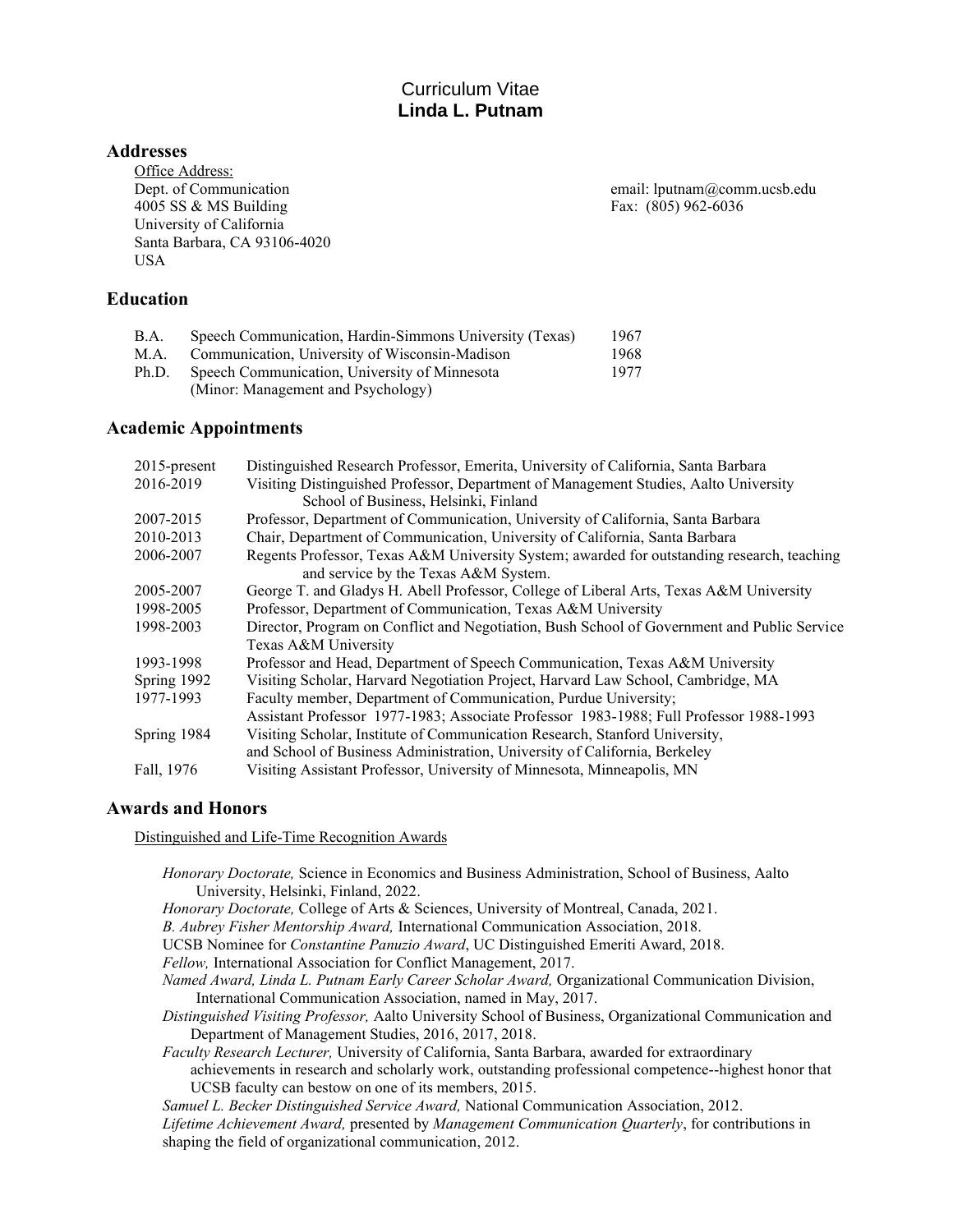*Distinguished Service Award*, Academy of Management Association, 2011. *Alumni of Notable Achievement*, College of Liberal Arts, University of Minnesota, 2011. *Lifetime Achievement Award,* International Association for Conflict Management, 2010. *Presidential Citation Award,* National Communication Association, for service to the profession, 2010. *Regents Professor*, Texas A&M University System, 2006 *George T. and Gladys H. Abel Professor*, College of Liberal Arts, 2005 *Steven H. Chaffee Career Productivity Award*, International Communication Association, 2005. *Distinguished Scholar Award,* National Communication Association, elected 1999. *Fellow*, International Communication Association, elected 1995. *Charles H. Woolbert Award* for Original and Innovative Research, Speech Communication Association, 1993. Distinguished Alumni Award, Hardin-Simmons University, 1991.

#### General Awards

- International Advisory Board, International Centre for Research in Organizational Discourse, Strategy, and Change, University of Melbourne and University of Sydney, Australia, 2001-2005.
- International Advisory Network, International Conference on Organizational Discourse, 2003-2008.
- Outstanding Member Award, Organizational Communication Division, International Communication Association, 1993.
- Andersch Award, Outstanding Contribution to Communication, Ohio University, 1991.
- Anderson Medal for Top Woman Graduate, Hardin-Simmons University, 1967.

#### Best Publication Awards

- Best Edited Book Award, Organizational Communication Division, National Communication Association, 2014 for *The SAGE Handbook of Organizational Communication* (with Dennis K. Mumby).
- Best Article Award, *Association-Wide***,** International Communication Association, 2009 (with B. H. J. M. Brummans, B. Gray, R. Hanke, R. J. Lewicki, & C. Wiethoff).
- Best Article Award, Organizational Communication Division, National Communication Association, 2008 for "Making Sense of Intractable Multiparty Conflict: A Study of Framing in Four Environmental Disputes." *Communication Monographs*, 75, 25-51 ( B. Brummans, B. Gray, R. Lewicki, R. Hanke, & C. Wiethoff).
- Best Article Award, *Association-Wide,* International Communication Association, 2005 (with Gail Fairhurst). Outstanding Book Award, Organizational Communication Division, National Communication Association,
- 2005 for *The SAGE Handbook of Organizational Discourse* (with D. Grant, C. Hardy, C. Oswick). Book Award, Organizational Communication Division, Speech Communication Association, 1988 for
- *Handbook of Organizational Communication* (with Fred Jablin).
- Book Award, Organizational Communication Division, Speech Communication Association, 1985 for *Communication and Organizations: An Interpretive Approach* (with Michael Pacanowsky).
- 2nd Place, Best Article, Organizational Communication Division, Speech Communication Association, 1983 for "Reciprocity in Negotiations: An Analysis of Bargaining Interaction," *Communication Monographs*. (with T. Jones).

#### Showcase and Spotlight Distinctions

- "Using a Discourse Lens to Explore Tensions and Contradictions in Organizational Theory and Change: A Conversation with Linda Putnam. D. Grant & J. W. Wilcox (2017). *Journal of Change Management*, 17(3), 189-202.
- "Revitalizing Conflict Research with a Communication Perspective: Celebrating and Learning from Linda Putnam's Contributions to the Study of Conflict," G.D. Paul, D. Geddes, T. S. Jones, & W. A. Donohue. (2016). *Negotiation and Conflict Management Research*, 9(4), 309-331.
- "The Countless Contributions of Linda L. Putnam: Celebrating an Uncommon Intellectual and Community Leader," National Communication Association, Las Vegas, NV, November, 2015.
- "Honoring Linda L. Putnam's Contributions to Communication Research," International Communication Association, San Juan, Puerto Rico, May, 2015.
- Selected as one of 3 articles in *Communication Theory* that has contributed significantly to the discipline. Article to be featured in the 25th Anniversary volume of *Communication Theory*, 2015, 4, for Fairhurst, G. T., & Putnam, L. L. (2004). Organizations as Discursive Constructions. *Communication Theory,* 14, 5-26.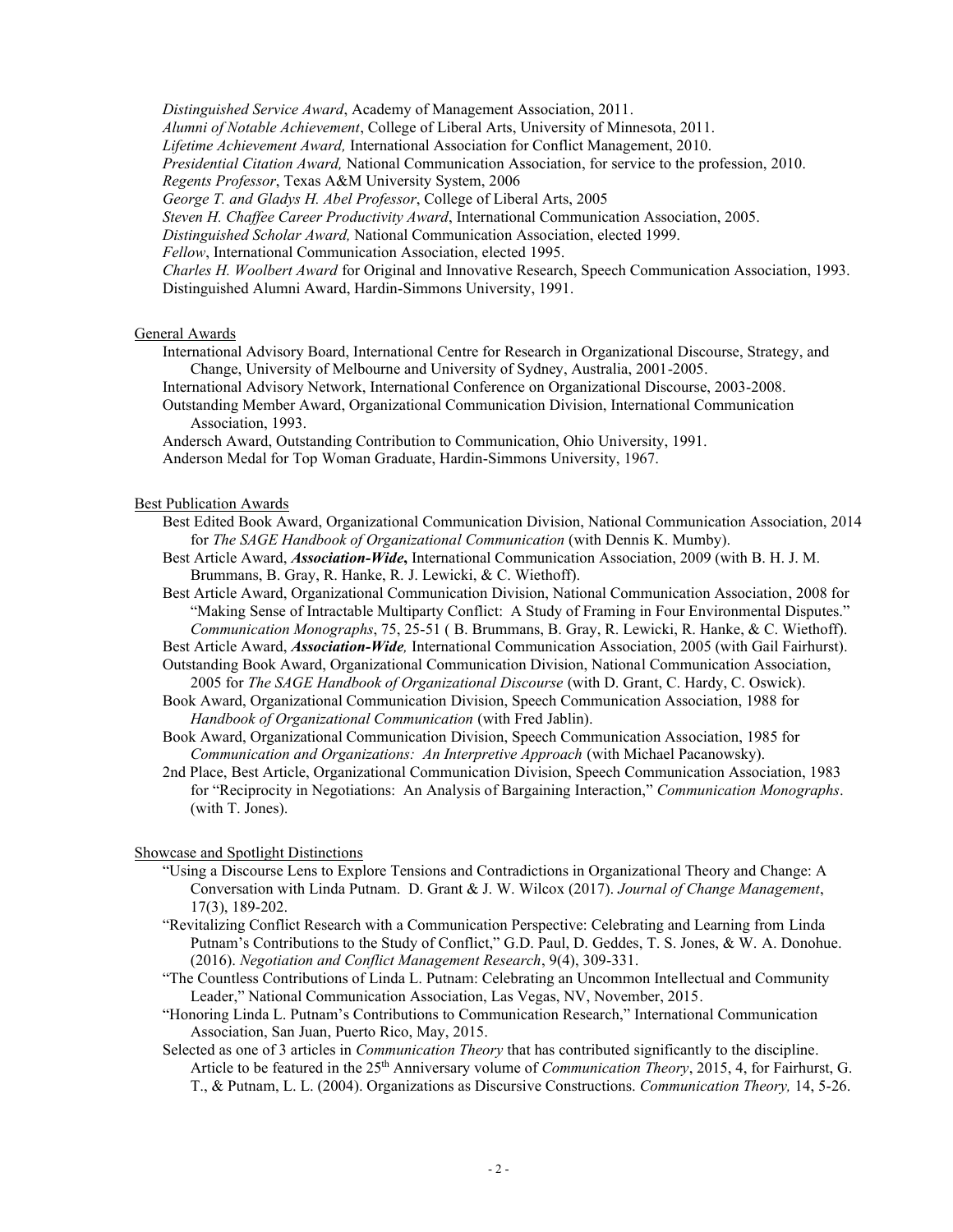- Selected as one of 8 exemplary articles in communication research. Feeley, T. H. (2014). A Mixed-Methods National Study: Brummans and Colleagues Attempt to Make Sense of Intractable Multiparty Conflict. *Research from Inside-Out: Lessons from 8 Exemplary Articles in Communication* for Brummans, B.H.J. M., Putnam, L. L., Gray, B., Hanke, R., Lewicki, R. J., & Wiethoff, C. (2008). Making Sense of Intractable Multiparty Conflict: A Study of Framing in Four Environmental Disputes. *Communication Monographs*, 75, 25-51.
- "Forum: Honoring Linda L. Putnam's Career Contributions to Management Communication Quarterly and to Organizational Communication," (2012). *Management Communication Quarterly* 26(3), 479-520.
- "Honoring Linda Putnam: Celebrating Service, Scholarship, and Leadership," Peace and Conflict Communication Division, National Communication Association, Orlando, FL, 2012. Panel of 4 speakers paying tribute with divisional career award.
- "Milestones in Social Science Research," SAGE Microsite on the Development of Social Sciences, 2010 (one of 40 scholars).
- "Spotlight on Scholarship Honoring Linda L. Putnam: Reevaluating Integrative and Distributive Bargaining," Eastern Communication Association, New York, NY, 1996.

"Conflict and Negotiation: The Work of Linda Putnam," Speech Communication Association, 1994.

- "The Interpretive Approach to Organizational Communication Research: A Panel Discussion in Honor of Linda Putnam," Woolbert Award Winner, Speech Communication Association, 1994.
- "Scholar Showcase: Linda L. Putnam," Central States Communication Association, 1989.

#### Teaching Recognition

Association of Former Students, College of Liberal Arts, Distinguished Achievement in Teaching, Texas A&M University, 2005.

Humanities, Social Science, and Education AMOCO Teaching Award, Purdue University, 1986. Communication Department AMOCO Teaching Award, Purdue, 1986. Central States Outstanding Young Teacher Award, 1981.

Awards for Top-Ranked Papers

Western Communication Association, Organizational Communication Division, 2016.

International Communication Association, Organizational Communication Division, 1980, 1982, 1986, 2003, 2005, 2010, 2015.

International Communication Association, Communication and Androgyny Group, 1978.

Speech Communication Association, Organizational Communication Division, 1984.

Central States Communication Association, Communication Theory Division, 1981, 1986.

#### **Citations in Biographical Works**

Who's Who in Social Sciences in Higher Education, 2004, 2009. Women in Communication, 1995. Who's Who in Management Science, 2000. Who's Who in America, 1992, 1993, 1994, 1995, 1996, 1997, 1998, 1999, 2006, 2008, 2010. Who's Who in the Midwest, 1983, 1987. The World's Who' Who of Women, 11<sup>th</sup> edition, 1991. International Who's Who of Professional and Business Women, 1990, 1995, 1997, 1998, 1999, 2000. Outstanding Young Women of America, 1976, 1980. Who's Who Among Students in American Colleges and Universities, 1966.

# **Grants and Research Support**

- \$81,000, "Unpacking the Risk Assessment Process in Wildland Firefighting," (Co-Investigator with Jody Jahn and Anne Black). Joint Fire Science Program, U. S. Department of Interior, Bureau of Land Management.2010- 2012. Dissertation Grant for Jody Jahn.
- NZ\$300,000, Marsden Fund of New Zealand, "What Counts as Healthy Food: Balancing Organizational Tensions Between Private and Public Agendas," 2010-2013. Alison Henderson (with L. L. Putnam, Collaborator), Department of Management Communication, University of Waikato, Hamilton, New Zealand.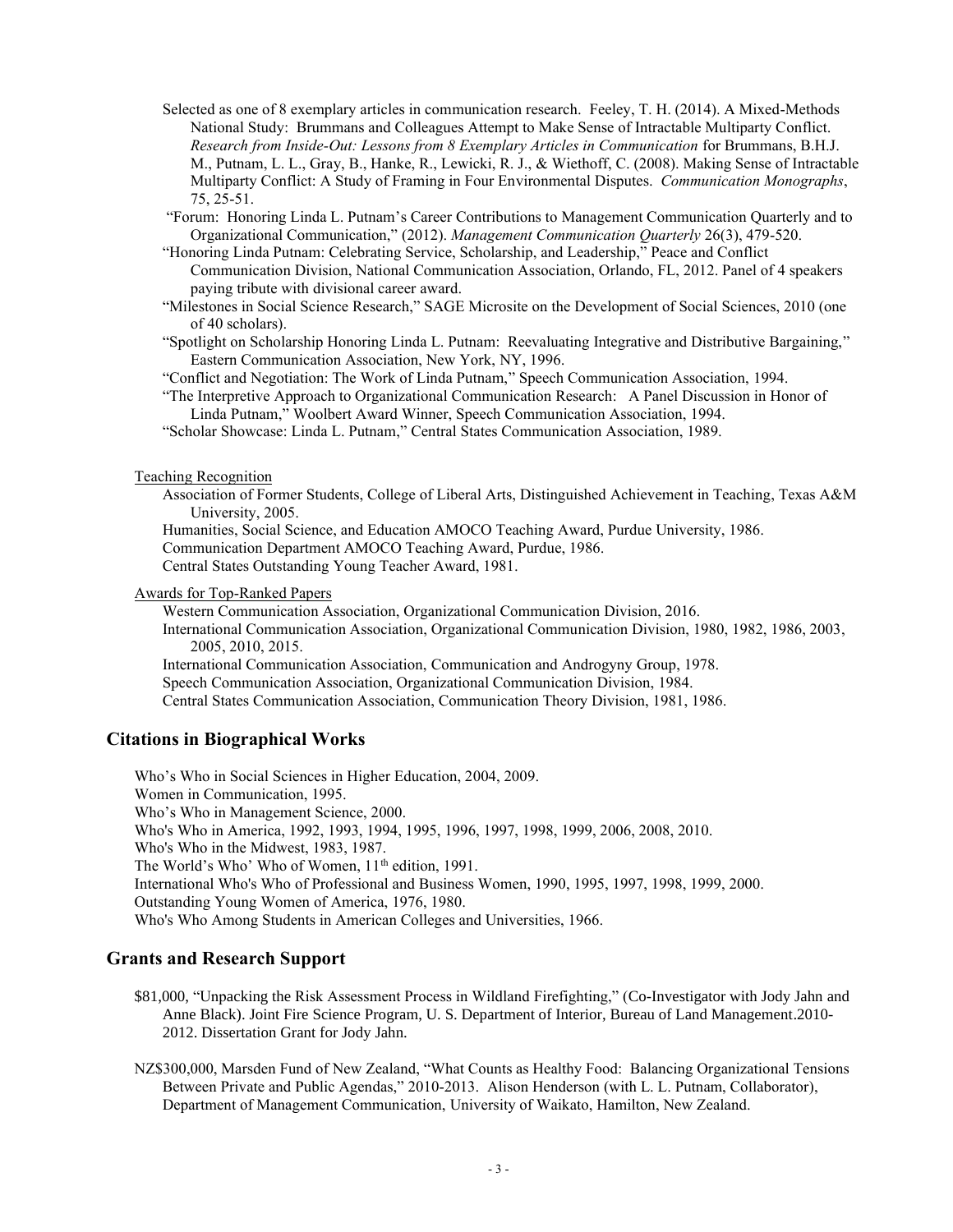- \$22,000, William and Flora Hewlett Foundation, "Framing and Dispute Resolution: New Approaches to Unlocking Difficult Conflicts, (Co-Investigator with Barbara Gray) 2005-2006. Seed money for international conference on contributions of communication and framing to conflict management.
- \$52,254, William and Flora Hewlett Foundation, "Frame Changes, Reframing, and Turning Points in Environmental Conflicts," 2001-2004. (Co-Principle Investigator with Barbara Gray and Roy Lewicki).
- \$110,000, National Science Foundation/Environmental Protection Agency, "Stakeholder Analysis of Framing in Intractable Environmental Conflicts," (Co-Principle Investigator with Barbara Gray), 2001-2003.
- \$300,000, William and Flora Hewlett Foundation, Inter-University Consortiumon the Framing of Intractable Environmental Disputes: Phase II (Co-Principle Investigator with Barbara Gray and Roy Lewicki), 1998-2000.
- \$5,000, Professional Development Grant, Office of the Vice President for Research and Associate Provost for Graduate Studies, Texas A & M University, "Dealing with Extra and Intra-Cultural Conflict in Resolution of Disputes, 1999-2000 (with Marlynn May).
- \$391,686, National Science Foundation, "Incentive Funding for Educational Innovations by ERC's/EEC (Co-Investigator with Jose Roesset, Dennis Jensen, Robert Randall, and E. Ward), 1998-2002.
- \$300,000 William and Flora Hewlett Foundation, Inter-University Consortiumon the Framing of Intractable Environmental Disputes Phase I (Co-Principle Investigator with Barbara Gray and Roy Lewicki), 1998-2000.
- \$25,000, Interdisciplinary Research Initiatives Program, Texas A&M University, "Stakeholder Framing of Environmental Disputes: The Edwards Aquifer Case" (with Charles Samuelson and Ron Kaiser), 1998-1999.
- \$24,211, Interdisciplinary Research Initiatives Program, Texas A&M University, "Structure and Process in Bargaining" (with William S. Neilson), 1995-1996.
- \$57,000, Computer Access Grant, Texas A&M University, "Development of a Multimedia Communication Instructional Lab" (with G. Williams and N. Street), 1994-1995.
- \$1,040, International Travel Grant, Purdue Research Foundation, 1991.
- \$1,500, Speech Communication Association, Research Board, Regional Conference, 1986.
- \$6,600, David Ross Grant, Purdue Research Foundation, "Analysis of Intergroup Bargaining Process," 1984-1986.
- \$5,400, David Ross Grant, Purdue Research Foundation, "Communication Strategies in Organizational Conflicts," 1981-1983.
- \$2,400, XL Research Grant, Purdue Research Foundation, "Individual Expectations and Procedural Messages as Determinants of Small Group Work Environments," 1978.

# **Publications**

#### **Books**

- Örtenblad, A., Trehan, K., & Putnam, L. L. (Eds.). (2017). Exploring Morgan's Metaphors: Theory, Research, and Practice. Los Angeles, CA: Sage Publications, 260 pp.
- Putnam, L. L., & Mumby, D.K. (Eds.). (2014). The SAGE Handbook of Organizational Communication: Advances in Theory, Research, and Methods  $(3<sup>rd</sup>$  ed.). Los Angeles, CA: Sage Publications, 837 pp.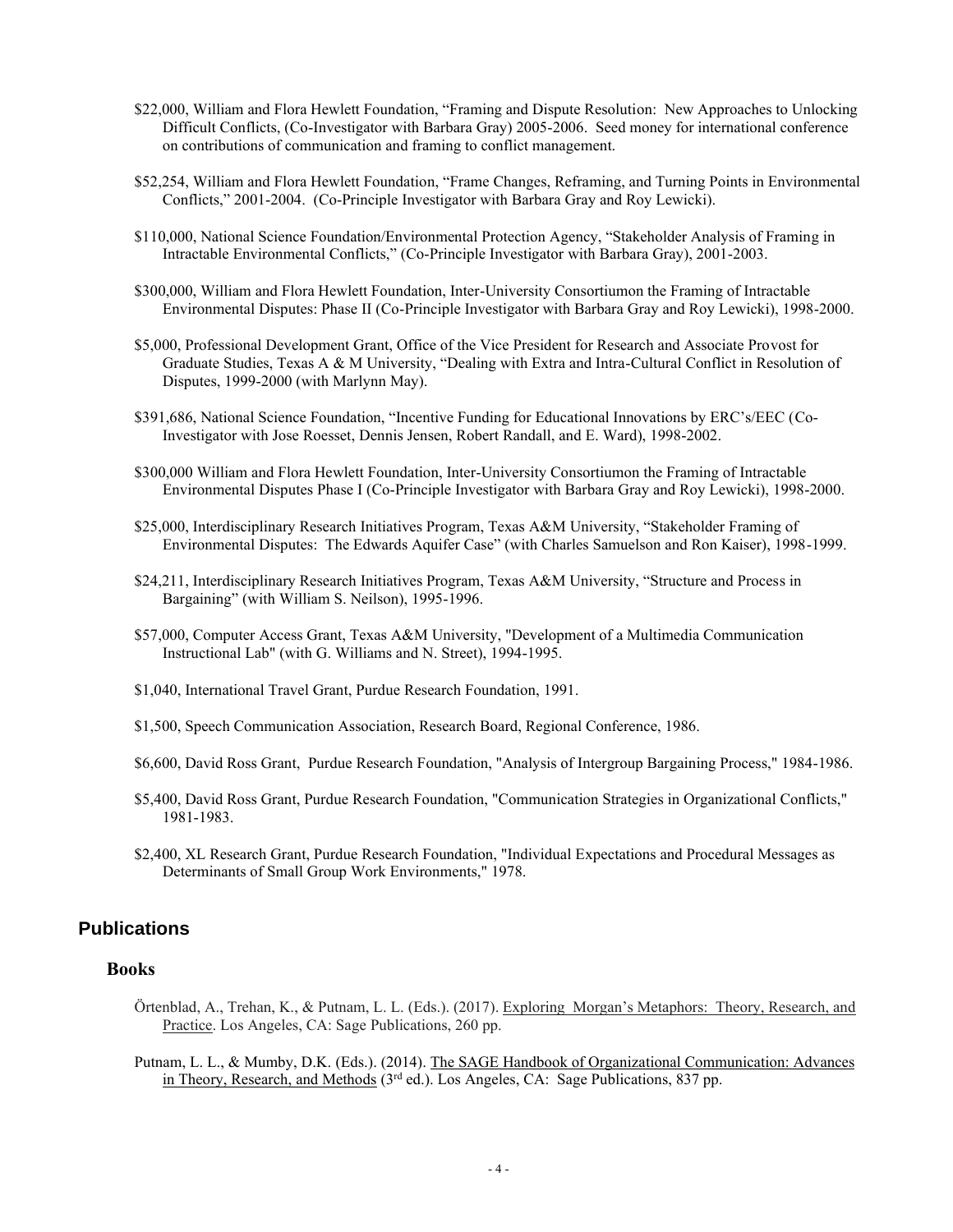- Grant, D., Hardy, C., & Putnam, L. L. (Eds.). (2011). Organizational Discourse Studies (3 volume set). Sage Major Works Series. Los Angles, CA: Sage Publications. Vol. 1—373,pp.;Vol. 2—442 pp.;, Vol. 3—427 pp. Translated into Japanese, Meiji University, 2012.
- Putnam, L. L., & Nicotera, A. M. (Eds.). (2009). Building Theories of Organizations: The Constitutive Role of Communication. New York: Routledge/Taylor Francis, 222 pp.
- Putnam, L. L., & Krone, K. J. (Eds.). (2006). Organizational Communication (5 volume set). Sage Major Works Series. London: Sage Publications. Vol. 1-- 410, pp.; Vol. 2-- 358 pp., Vol. 3--90 pp.; Vol. 4--399 pp.; Vol. 5- -406 pp.
- Grant, D., Hardy, C., Oswick, C., & Putnam, L. (Eds.). (2004). The SAGE Handbook of Organizational Discourse. London, Sage, 911 pp.
- Putnam, L. L., Costa, J., & Garrido, F. (Eds.). (2002). Comunicacion Empresarial: Nuevas Tendencias en Comunicacion para Potenciar la Estrategia Empresarial. Barcelona, Spain: Gestion, 121 pp. Translated into English (2003), Organizational Communication: Integrated and Emerging Perspectives. Willson & Cox Publishers, Barcelona, Spain, 154 pp.
- Jablin, F. M., & Putnam, L. L. (Eds.). (2001). The New Handbook of Organizational Communication. Newbury Park, CA: Sage Publications, 910 pp. Paperback, 2007; SAGE Research Methods Online, 2010. Chapters 3, 9, 15, 16, 17, 18, 19, 20 translated into Russian. Ukraine, Humanitarian Center.
- Putnam, L. L., & Roloff, M. E. (Eds.). (1992). Communication and Negotiation. Newbury Park, CA: Sage (Vol.20, Sage Annual Review Series), 294 pp.
- Jablin, F.; Putnam, L.; Roberts, K.; & Porter, L. (Eds.). (1987). Handbook of Organizational Communication. Beverly Hills, CA: Sage Publications, 774 pp.
- Putnam, L. L. & Pacanowsky, M. E. (Eds.). (1983). Communication and Organization: An Interpretive Approach. Beverly Hills, CA: Sage Publications, 300 pp.
- Putnam, L. L. & Glauser, M. J. (Eds.). (1980). Principles of Human Communication: A Workbook. Dubuque, Iowa: Kendall-Hunt, 259 pp. Glauser, M. J. & Putnam, L. L. (1980). Instructor's Manual to accompany Principles of Human Communication. Dubuque, Iowa: Kendall-Hunt, 131 pp.
- Chartrand, B. & Putnam, L. (Eds.). (1976). Principles of Interpersonal Communication: A Reader. Dubuque, Iowa: Kendall Hunt, 164 pp.

#### **Refereed Articles**

- Stephenson, K., Kuismin, A., Putnam, L. L., & Sivunen, A. (2020). Process Studies of Organizational Space. The Academy of Management Annals, 14(2), 1-31.
- Sivunen, A., & Putnam, L. L. (2020). The Dialectics of Spatial Performances: The Interplay of Tensions in Activity-Based Organizing. Human Relations, 73(8), 1129-1156.
- Fairhurst, G. T., & Putnam, L. L. (2019). An Integrative Methodology for Organizational Oppositions: Aligning Grounded Theory and Discourse Analysis. Organizational Research Methods, 22(4), 917-940.
- Panayiotou, A., Putnam, L. L., & Kassinis, G. (2019). Generating Tensions: A Multilevel, Process Analysis of Organizational Change. Strategic Organization, 17(1), 8-37.
- Fuller, R. P., & Putnam, L. L. (2018). Union Framing of Conflict-Related Issues in the Entertainment Industry. Conflict Resolution Quarterly, 36(1), 53-67.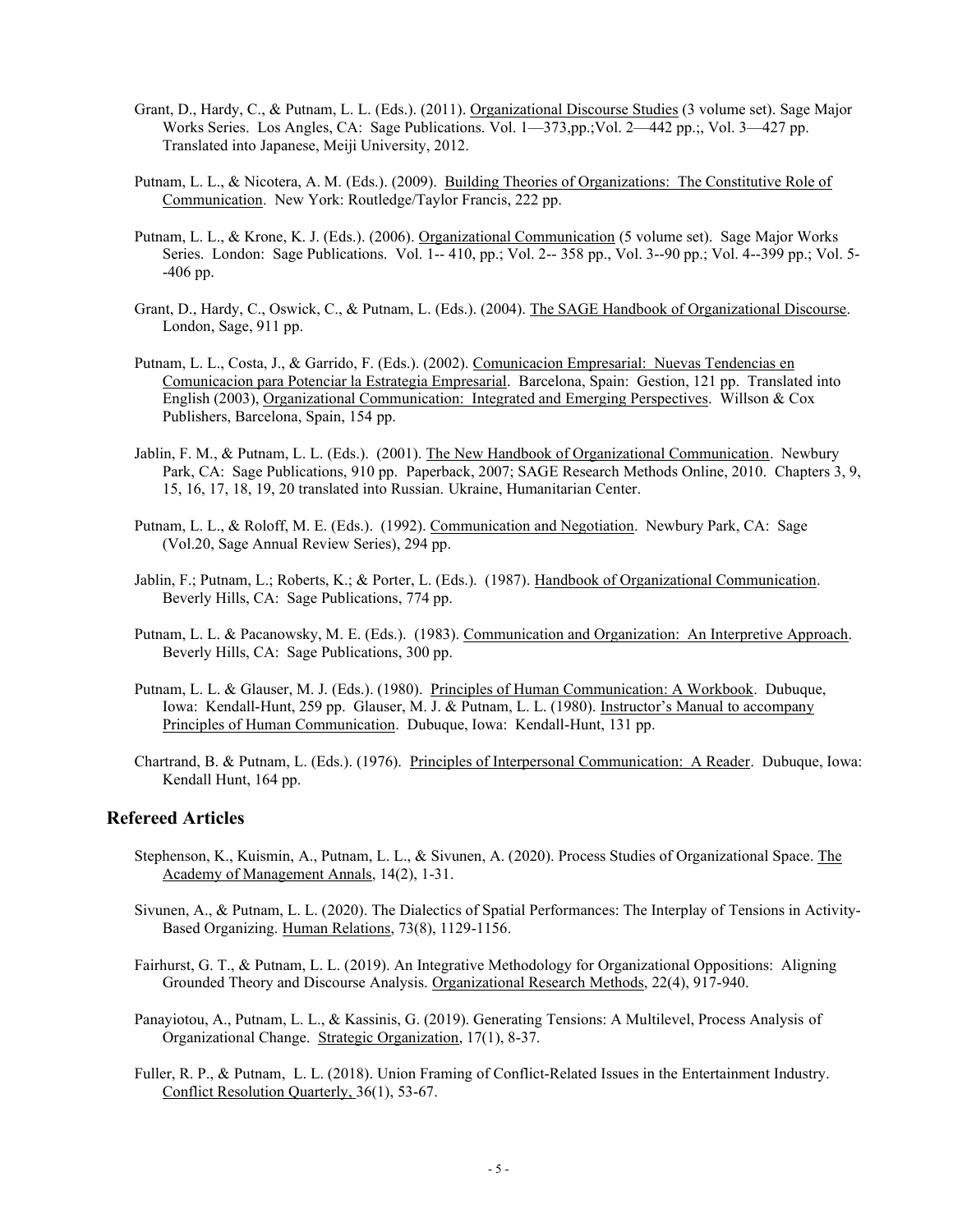- Woo, D. J., Putnam, L. L., & Riforgiate, S. E. (2017). Identity Work and Tensions in Organizational Internships: A Comparative Analysis. Western Journal of Communication, 81(5), 560-581.
- Paul, G. D., & Putnam, L. L. (2017). Moral Foundations of Forgiving in the Workplace. Western Journal of Communication, 81(1), 43-63.
- Putnam, L. L., Fairhurst, G. T., & Banghart, S. (2016). Contradictions, Dialectics, and Paradoxes in Organizations: A Constitutive Approach. The Academy of Management Annals, 10(1), 65-171.
- Fairhurst, G. T., Smith, W. K., Banghart, S. G., Lewis, M. W., Putnam, L. L., Raisch, S., & Schad, J. (2016). Diverging and Converging: Integrative Insights on a Paradox Meta-Perspective. The Academy of Management Annals, 10(1), 173-182.
- Örtenblad, A., Putnam, L. L., & Trehan, K. (2016). Beyond Morgan's Eight Metaphors: Adding to and Developing Organizational Theory. Human Relations, 69(4), 875-889.
- Putnam, L. L., & Dempsey, S. (2015). The Four Faces of Engaged Scholarship: Implications for Feminist Research. Women & Language, 38(1), 11-21.
- Putnam, L. L., & Fairhurst, G. T. (2015). Revisiting "Organizations as Discursive Constructions: 10 Years Later." Communication Theory, 25 (4), 375-392.
- Putnam, L. L. (2015). Unpacking the Dialectic: Alternative Views of the Discourse-Materiality Relationship. Journal of Management Studies, 52 (5), 706-716.
- Putnam, L. L., & Fuller, R. P. (2014). Turning Points and Negotiation: The Case of the 2007-2008 Writers' Strike. Negotiation and Conflict Management Research, 7(3), 188-212.
- Putnam, L. L., Myers, K. K., & Gailliard, B. M. (2014). Examining the Tensions in Workplace Flexibility and Exploring Options for New Directions. Human Relations, 67(4), 413-440.
- Myers, K. K., Gailliard, B. M., & Putnam, L. L. (2012). Reconsidering the Concept of Workplace Flexibility: Is Adaptability a Better Solution? In C. T. Salmon (Ed.), Communication Yearbook 36 (pp. 195-230). New York: Routledge/Taylor Frances.
- Putnam, L. L. (2010). In Point of Practice: Communication as Changing the Negotiation Game. Journal of Applied Communication Research, 38 (4), 325-335.
- Putnam, L. L. (2010). Negotiation and Discourse Analysis. Negotiation Journal, 26 (2), 145-154.
- Putnam, L. L., & Bochantin, J. (2009). Gendered Bodies: Negotiating Normalcy and Support. Negotiation and Conflict Management Research, 2 (1), 57-73.
- Dewulf, A., Gray, B., Putnam, L., Lewicki, R., Aarts, N., Bouwen, R., & van Woerkum, C. (2009). Disentangling Approaches to Framing in Conflict and Negotiation Research: A Meta-Paradigmatic Perspective. Human Relations, 62 (2), 155-193.
- Brummans, B. H. J. M., Putnam, L. L., Gray, B., Hanke, R., Lewicki, R. J., & Wiethoff, C. (2008). Making Sense of Intractable Multiparty Conflict: A Study of Framing in Four Environmental Disputes. Communication Monographs, 75, 25-51. Winner of ICA Best Article Award, May 2009 and NCA Outstanding Article in Organizational Communication, November 2008.
- Gray, B., Coleman, P.T., & Putnam, L. L. (2007). Introduction: Intractable Conflict: New Perspectives on the Causes and Conditions for Change. American Behavioral Scientist, 50 (11), 1415-1429.
- Putnam, L. L., & Shoemaker, M. (2007). Changes in Conflict Framing in the News Coverage of an Environmental Conflict. Journal of Dispute Resolution, 2007 (1), 167-175.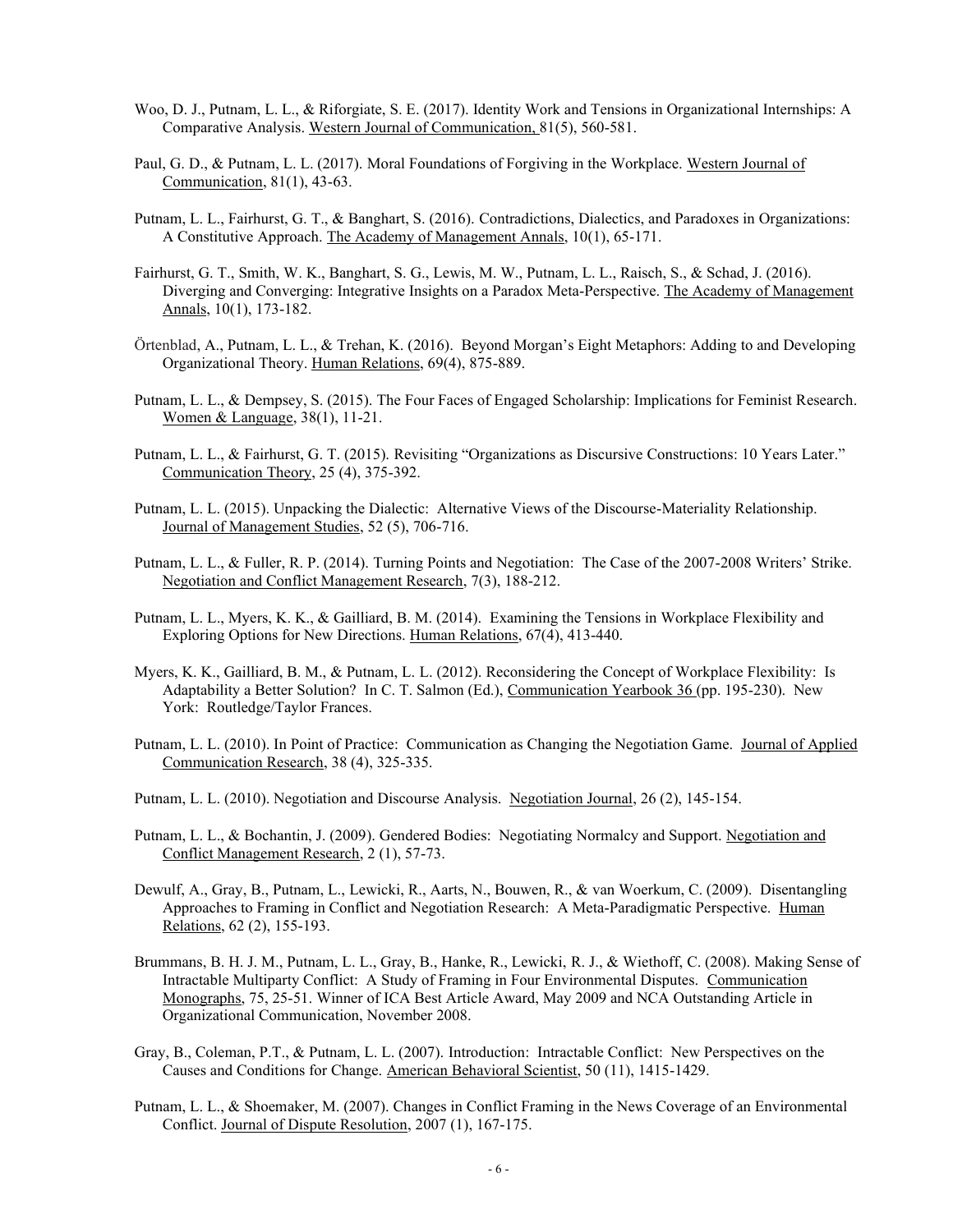- Putnam, L. L., Grant, D., Mickelson, G., & Cutcher, L. (2005). Discourse and Resistance: Targets, Practices and Consequences. Management Communication Quarterly, 19 (1), 5-18.
- Real, K., & Putnam, L. L. (2005). Ironies in the Discursive Struggle of Pilots Defending the Profession. Management Communication Quarterly, 19 (1), 91-119.
- Putnam, L. L. (2005). Discourse Analysis: Mucking Around with Negotiation Data. International Negotiation, 10 (1), 17-32. Reprinted in P. J. Carnevale and C. K. W. DeDreu (Eds.), (2006). Methods of Negotiation Research (pp. 177-192). Leiden, The Netherlands: Martinus Nijhoff Publishers.
- Fairhurst, G. T., & Putnam, L. L. (2004). Organizations as Discursive Constructions. Communication Theory, 14(1), 5-26. (lead article) Winner of 2005 ICA Best Article Award. Trans. and reprinted, M. Marchiori (Ed.). (2010). "Organizacoes como construcoes discursivas," Comunicacao e Organizacao: Reflexoes, Processos e Praticas (pp. 103-148). San Paula, Brazil: Difusao Publishers.
- Putnam, L. L. (2004). Transformations and Critical Moment in Negotiations. Negotiation Journal, 20 (2), 275-295.
- Putnam, L. L., & Cooren, F. (2004). Alternative Perspectives on the Role of Text and Agency in Constituting Organizations. Organization, 11 (3), 323-333.
- Kolb, D. M., & Putnam, L. L. (2004). La Negociation: Une Question de genre? Negociations, 1(3), 25-36. Belgium: De Boeck Publishers.
- Putnam, L. L. (2004). Dialectical Tensions and Rhetorical Tropes in Negotiations. Organization Studies, 25 (1), 35- 54. Reprinted in D. Grant, C. Hardy, & L. L. Putnam (Eds.) (In press). Organizational Discourse Studies (Vol. 3). Los Angeles, CA: Sage.
- Putnam, L. L., Burgess, G., & Royer, R. (2003). We Can't Go On Like This: Frame Changes in Intractable Conflict. Environmental Practice, 5 (3), 247-255.
- Gray, B., & Putnam, L. L. (2003). Means to What End? Conflict Management Frames. Environmental Practice, 5 (3), 239-246.
- Putnam, L. L. (2001). Shifting Voices, Oppositional Discourse, and New Visions for Communication Studies. Journal of Communication, 51, 38-51.
- Fairhurst, G. T., & Putnam, L. L. (1998). Reflections on the Organization—Communication Equivalency Question: The Contributions of James Taylor and His Colleagues. The Communication Review, 3, 1-19.
- Putnam, L. L., and Carcasson, M. (1997). Communication and the Oslo Negotiation: Contacts, Patterns, and Modes. International Negotiation, 2, 251-278.
- Putnam, L. L. (1994). Beyond Third Party Role: Disputes and Managerial Intervention. Employee Responsibilities and Rights Journal, 7, 23-36.
- Putnam, L. L. (1994). Productive Conflict: Negotiation as Implicit Coordination. The International Journal of Conflict Management, 5, 284-298. Reprinted in C. DeDreu and E. Van De Vliert (eds.) (1997). Using Conflict in Organizations, (pp. 147-160). London: Sage.
- Putnam, L. L. (1994). Challenging the Assumptions of Traditional Approaches to Negotiation. Negotiation Journal, 10, 337-346.
- Putnam, L. L.; Bantz, C.; Deetz, S.; Mumby, D; and Van Maanen, J. (1993). Ethnography Versus Critical Theory: Debating Organizational Research. Journal of Management Inquiry, 2, 221-235.
- Kolb, D. M., and Putnam, L. L. (1992). The Multiple Faces of Conflict in Organizations. Journal of Occupational Behavior, 13, 311-324.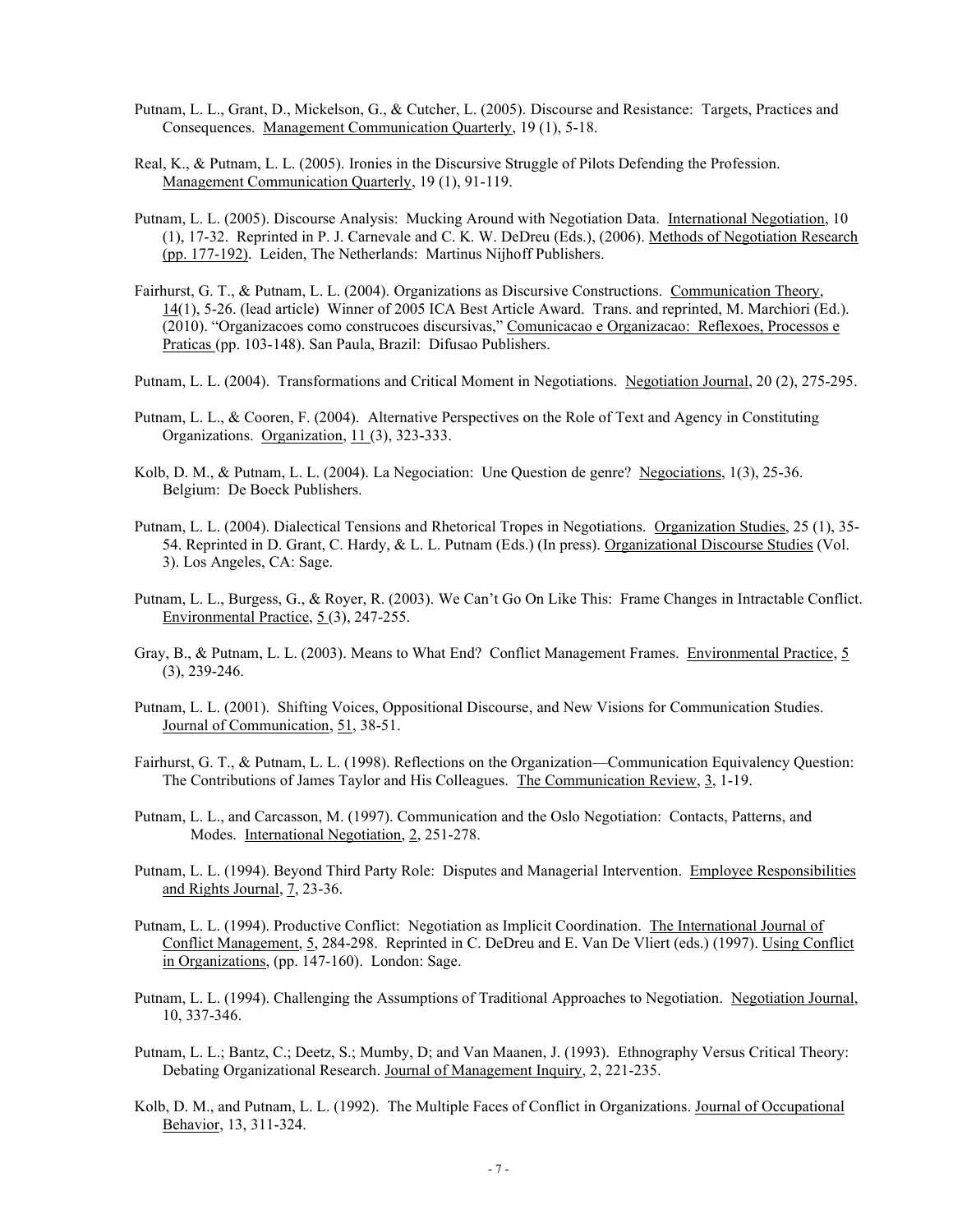- Mumby, D. K., and Putnam, L. L. (1992). The Politics of Emotion: A Feminist Reading of Bounded Rationality. Academy of Management Review, 17, 465-486.
- Putnam, L. L., VanHoeven, S. A., Bullis, C. A. (1991). "The Role of Rituals and Fantasy Themes in Teachers' Bargaining," Western Journal of Speech Communication, 55, 85-103.
- Putnam, L. L. and Stohl, C. (1990). Bona Fide Groups: A Reconceptualization of Groups in Context. Communication Studies, 41, 248-265.
- Putnam, L, L. (1990). Emerging Directions in Organizational Communication. Australian Journal of Communication, 17 (3), 1-10.
- Putnam, L. L., Wilson, S. R., and Turner, D. B. (1990). "The Evolution of Policy Arguments in Teachers' Negotiation," Argumentation, 4, 129-152.
- Putnam, L. L. (1989). Negotiation and Organizing: Two Levels of Analysis within the Weickian Model. Communication Studies, 40, 249-257.
- Putnam, L. L. and Folger, J. P. (1988). Communication, Conflict, and Dispute Resolution: The Study of Interaction and the Development of Conflict Theory. Communication Research, 15, 349-359.
- Knapp, M. L., Putnam, L. L. and Davis, L. J. (1988). Measuring Interpersonal Conflict in Organizations: Where Do We Go from Here? Management Communication Quarterly, 1, 414-429.
- Putnam, L. L. (1988). Communication and Interpersonal Conflict in Organizations. Management Communication Quarterly, 1, 293-301.
- Putnam, L. L., Wilson, S. R., Waltman, M., and Turner, D. (1986). The Evolution of Case Arguments in Teachers' Bargaining. Journal of American Forensic Association, 23, 63-81.
- Putnam, L. L. and Geist, P. (1985). Argument in Bargaining: An Analysis of the Reasoning Process. The Southern Speech Communication Journal, 50, 225-245.
- Putnam, L. L. (1983). Small Group Work Climates: A Lag Sequential Analysis of Group Interaction. Small Group Behavior, 14, 465-494.
- Putnam, L. L., and Jones, T. S. (1982). Reciprocity in Negotiations: An Analysis of Bargaining Interaction. Communication Monographs, 49, 171-191.
- Putnam, L. L., and Jones, T. S. (1982). The Role of Communication in Bargaining. Human Communication Research, 8, 262-280.
- Putnam, L. L. (1982). Paradigms for Organizational Communication Research: An Overview and Synthesis. Western Journal of Speech Communication, 46, 192-206.
- Putnam, L. L., and Sorenson, R. L. (1982). Equivocal Messages in Organizations. Human Communication Research, 8, 114-132.
- Putnam, L. L. (1982). In Search of Gender: A Critique of Communication and Sex Roles Research. Women's Studies in Communication, 5, 1-9.
- Putnam, L. L. (1979). Preference for Procedural Order in Task-Oriented Small Groups. Communication Monographs, 46, 193-218.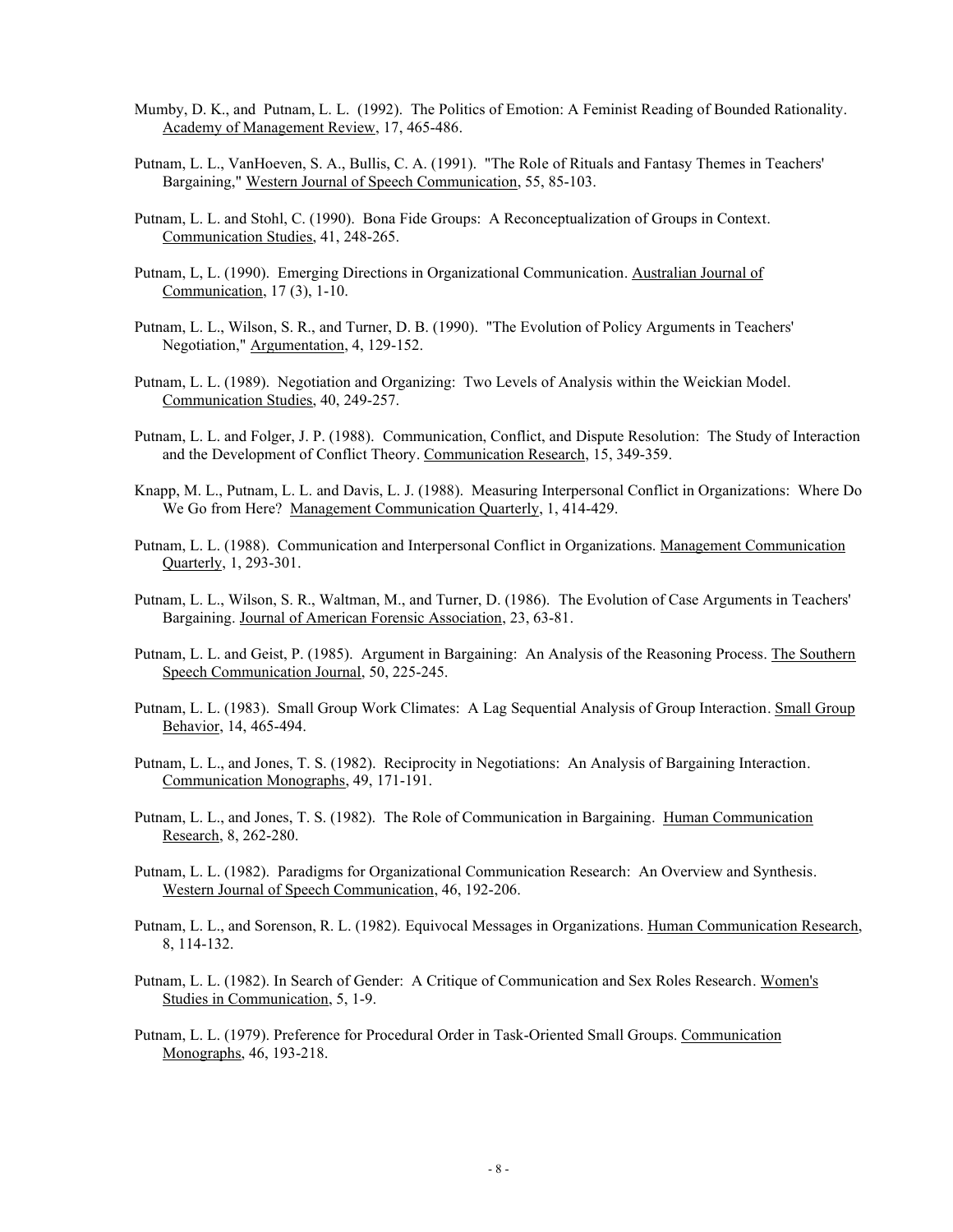- Putnam, L. L. (1979). Role Functions and Role Conflicts of Communication Trainers. Journal of Business Communication, 17, 37-52. Reprinted in W. J. Buchholz (ed.), (1983). Communication Training and Consulting in Business Industry and Government (pp. 49-62). Urbana, IL: American Business Communication Association.
- Bormann, E. G., Pratt, J., and Putnam, L. (1978). Power, Authority, and Sex: Male Response to Female Leadership. Communication Monographs, 45, 119-155.
- Putnam, L. and Heinen, J. S. (1976). Women in Management: The Fallacy of the Trait Approach. MSU Business Topics, 24, 47-53. Reprinted in Stead, B. A. (Ed.), (1978). Women in Management (pp. 249-258). New York: Prentice Hall.

## **Book Chapters**

- Putnam, L. L. (in press). Forward: The Emerging Paradigm of Communication Constitutes Organization (CCO). In J. Basque, N. Bencherki, & T. Kuhn (Eds.). *Routledge Handbook of the Communicative Constitution of Organizations*. New York: Routledge.
- Bartunek, J. M., Putnam, L. L., & Seo, M.-G. (2021). Dualities, Dualisms and Tensions within the Scholarship and Practice of Organization. In A. Van de Ven & M. S. Poole (Eds.), Oxford Handbook of Organization Change  $(2<sup>nd</sup> ed.)$  (pp. 50-76). New York: Oxford University Press.
- Putnam, L. L. (2019). Constituting Order and Disorder: Embracing Tensions and Contradictions. In C. Vasquez and T. Kuhn (Eds.), Dis/organization as Communication: Studying Tensions, Ambiguities and Disordering (pp. 17- 35). New York: Routledge/Taylor & Francis.
- Jahn, J., Putnam, L. L., & Myers, K. (2018). Metaphors of Communication in High Reliability Organizations. In R. Ramanujam & K. Roberts (Eds.), From High Reliability to Reliable Organizing: A Handbook (pp. 169-193). Stanford, CA: Stanford University Press.
- Putnam, L. L., & Ashcraft, K. L. (2017). Gender and Organizational Paradox. In W. K. Smith, M. W. Lewis, P. Jarzabkowski, and A. Langley (Eds.), The Oxford Handbook of Organizational Paradox (pp. 333-352). Oxford, UK: Oxford University Press.
- Putnam, L. L., Örtenblad, A., & Trehan, K. (2017). Introduction: From Theory to Application of Metaphor in Organizational Analysis. In A. Ortenblad, K. Trehan, & L. L. Putnam, Exploring Morgan's Metaphors: Theory, Research, and Practice (pp. 2-14). Los Angeles, CA: Sage.
- Putnam, L. L., & Powers, S. R. (2016). Managing Contradictions and Dialectics as Keys to Conflict Transformation. In P.M. Kellett & T. G. Matyok (Eds.), Transforming Conflict through Communication: Personal to Working Relationships (pp. 3-22). New York: Lexington Books.
- Paul, G. D., & Putnam, L. L. (2016). Emergent Paradigms of Organizational Justice: Legalistic, Restorative, and Retributive Justice in the Workplace. In P.M. Kellett & T. G. Matyok (Eds.), Transforming Conflict through Communication: Personal to Working Relationships (pp. 117-129). New York: Lexington Books.
- Putnam, L. L., & Powers, S. R. (2015). Developing Negotiation Competencies. In A. F. Hannawa & B. H. Spitzberg (Eds.), The Handbook of Communication Science: Communication Competence (Vol. 22, pp. 367- 395). Berlin, Germany: Mouton de Gruyter.
- Kuhn, T. R., & Putnam, L. L. (2014). Discourse and Communication. In P. Adler, P. du Gay, G. Morgan, & M. Reed (Eds.), Oxford Handbook of Sociology, Social Theory and Organization Studies: Contemporary Currents (pp. 414-446). Oxford, England: Oxford University Press.
- Fairhurst, G. T., & Putnam, L. L. (2014). Organizational Discourse Analysis. In L. L. Putnam & D. K. Mumby (Eds.), The SAGE Handbook of Organizational Communication: Advances in Theory, Research, and Methods (pp. 271-295). Los Angeles, CA: Sage.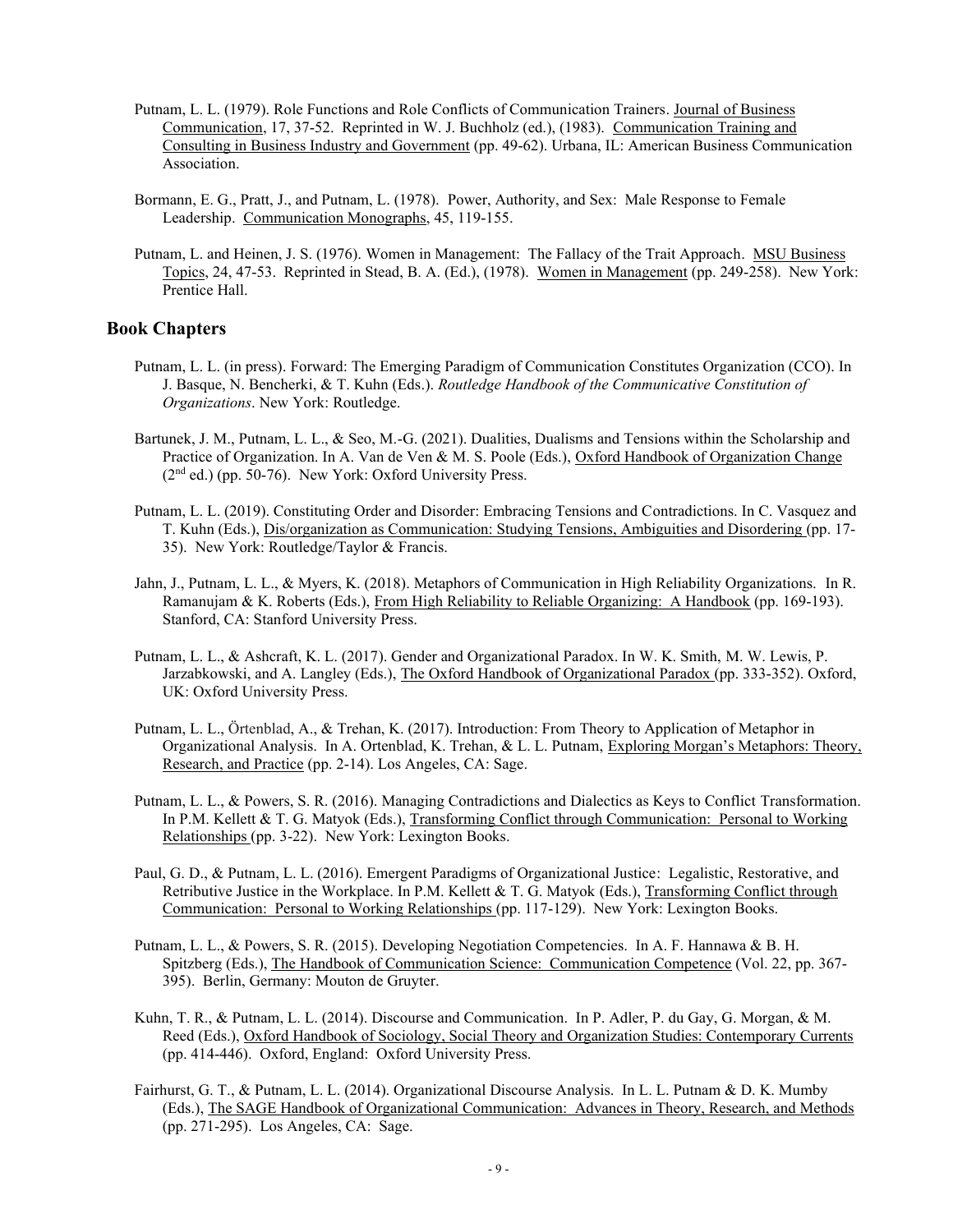- Putnam, L. L., & Mumby, D. K. (2014). Introduction: Advancing Theory and Research in Organizational Communication. In L. L. Putnam & D. K. Mumby (Eds.), The SAGE Handbook of Organizational Communication: Advances in Theory, Research, and Methods (pp. 1-18). Los Angeles, CA: Sage.
- Putnam, L. L. (2014). Research Methods in Organizational Communication Studies. In L. L. Putnam & D. K. Mumby (Eds.), The SAGE Handbook of Organizational Communication: Advances in Theory, Research, and Methods (pp. 217-222). Los Angeles, CA: Sage.
- Putnam, L. L. (2014). Applying and Extending Principles of CMM to Framing and Conflict Transformation. In S. W. Littlejohn & S. McNamee (Eds.), The Coordinated Management of Meaning: A Festschrift in Honor of W. Barnett Pearce (pp. 199-215). Madison, WI: Fairleigh Dickinson University.
- Putnam, L. L. (2013). Definitions and Approaches to Conflict and Communication. In J. G. Oetzel & S. Ting-Toomey (Eds.), The SAGE Handbook of Conflict Communication: Integrating Theory, Research, and Practice (2nd ed., pp. 1-39). Los Angeles, CA: Sage.
- Putnam, L. L. (2013). Dialectics, Contradiction, and the Question of Agency. In D. Robichaud & F. Cooren (Eds.), Organization and Organizing: Materiality, Agency, and Discourse (pp. 23-36). New York: Routledge.
- Putnam, L. L. (2012). Managing Conflict at Work. In A. K. Goodboy & K. Shultz (Eds.), Introduction to Communication Studies: Translating Communication Scholarship into Meaningful Practice (pp. 47-54). Kendall Hunt.
- Putnam, L.L., Stohl, C., & Baker, J. S. (2011).Bona Fide Groups: A Discourse Perspective. In A. B. Hollingshead, & M. S. Poole (Eds.), Research Methods for Studying Groups: A Behind-the-Scenes Guide (pp. 210-234). New York: Routledge/Taylor & Frances.
- Dewulf, A., Gray, B., Putnam, L., & Bowen, R. (2011). An Interactional Approach to Framing in Conflict and Negotiation. In W. A. Donohue, R. Rogan, & S. Kaufman (Eds.), Framing Matters: Perspectives on Negotiation Research and Practice in Communication (pp. 7-33). New York: Peter Lang.
- Grant, D., Hardy, C., & Putnam, L. L. (2011). History, Key Challenges, and Contributions of Organizational Discourse Studies. In D. Grant, C. Hardy, & L. L. Putnam (Eds.), Organizational Discourse Studies (pp. xviixlii). London: Sage.
- Putnam, L. L., Jahn, J., & Baker, J. S. (2011). Intersecting Difference: A Dialectical Perspective. In D. K. Mumby (Eds.), Difference in Organizational Communication Studies: Research, Pedagogy, and Practice (pp. 31-53). Los Angeles, CA: Sage.
- Putnam, L. L. (2009). Exploring the Role of Communication in Transforming Conflict Situations: A Social Construction Approach. In G. J. Galanes and W. Leeds-Hurwitz (Eds.), Socially Constructing Communication (pp. 189-209). Cresskill, NJ: Hampton Press.
- Putnam, L. L. (2009). Metaforas da Comunicacao Organizational e o Papel das Relacoes Publicas (Metaphors of Organizational Communication: The Role of Public Relations). In M. M. K. Kunsch (Eds.), Relacoes Publicas e Comunicacao Organizacional: Campos Academicos e Aplicados de Multiplas Perspectivas (pp. 43-67). Sao Paulo, Brazil: Difusao Publishers.
- Putnam, L. L., Kisselburgh, L. G., Berkelaar, B. L., Buzzanell, P. M., Mastronardi, M., Jackson, M. H., Stoltzfus, K., Jorgenson, J., Wang, J. (2009). 21<sup>st</sup> Century STEM Careers: Communication Perspectives and Research Opportunities. In L. M. Harter, M. J. Dutta, & C. E. Cole (Eds.), Communicating for Social Impact: Engaging Communication Theory, Research, and Pedagogy (pp. 47-62). Cresskill, NJ: Hampton Press.
- Buzzanell, P.; Bach, B.; Braithwaite; D., Putnam, L.; Self, C., (2009). Leading Communication Associations for Social Impact. In L. M. Harter, M. J. Dutta, & C. E. Cole (Eds.), Communicating for Social Impact: Engaging Communication Theory, Research, and Pedagogy (pp. 11-20). Cresskill, NJ: Hampton Press.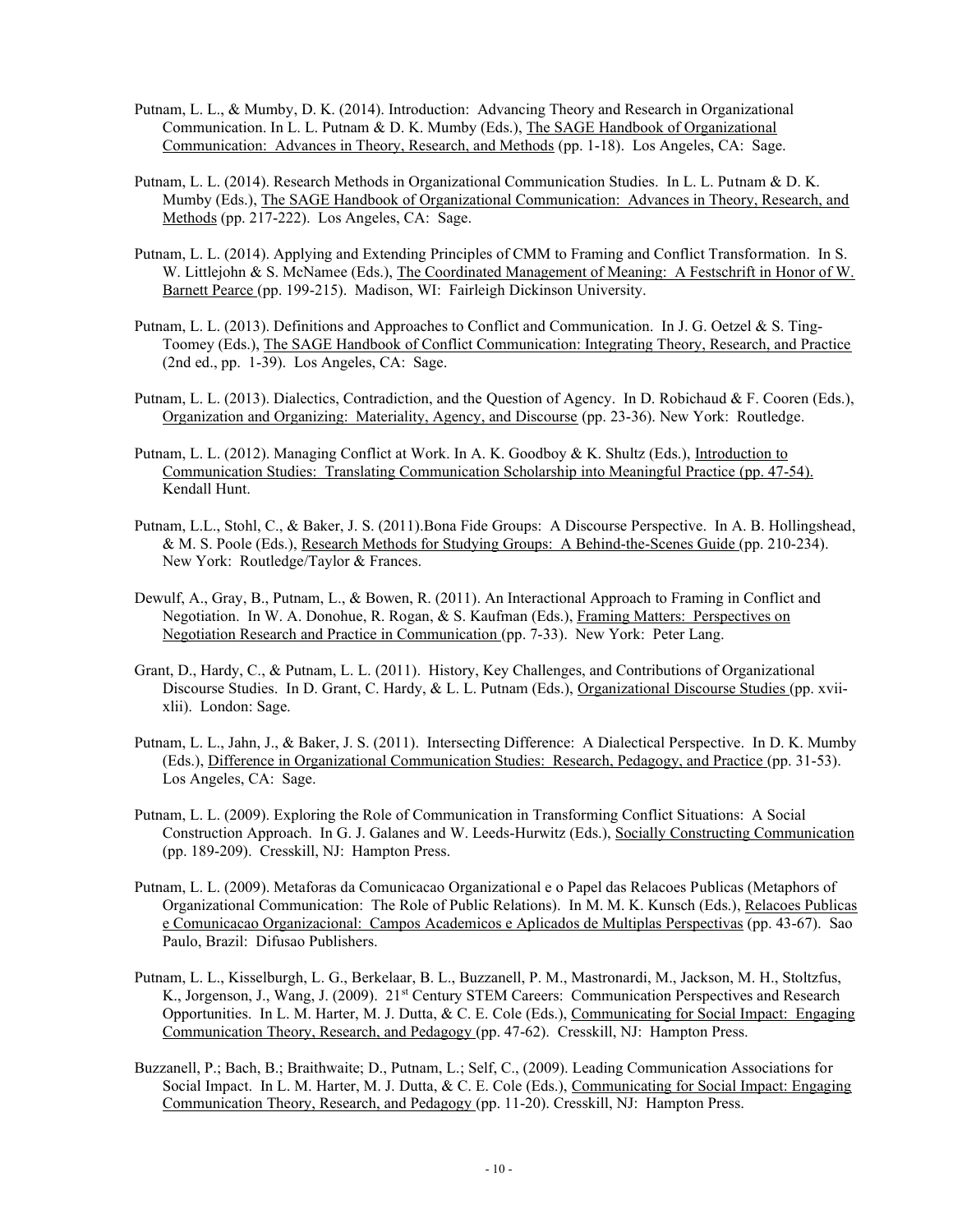- Putnam, L. L. (2009). Conflict Management and Mediation. In W. F. Eadie (Ed.), 21st Century Communication: A Reference Handbook (Vol. 1, pp. 211-219). Thousand Oaks, CA: Sage.
- Putnam, L. L., Nicotera, A. M., & McPhee, R. D. (2009). Introduction: Communication Constitutes Organization. In L. L. Putnam & A. M. Nicotera (Eds.), Building Theories of Organization: The Constitutive Role of Communication (pp. 1-19). New York: Routledge/Taylor & Francis.
- Putnam, L. L., & McPhee, R. D. (2009). Theory Building: Comparisons of CCO Orientations. In L. L. Putnam & A. M. Nicotera (Eds.), Building Theories of Organization: The Constitutive Role of Communication (pp. 187- 207). New York: Routledge/Taylor & Francis.
- Olekalns, M., Putnam, L. L., Weingart, L. R., & Metcalf, L. (2008). Conflict Management and Communication Processes. In C.K.W. De Dreu and M. J. Gelfand (Eds.), The Psychology of Conflict and Conflict Management in Organizations (pp. 81-114). New York: Lawrence Erlbaum/Taylor & Francis.
- Haman, M. K. & Putnam, L. L. (2008). In the Gym: Peer Pressure and Emotional Management among Co-workers. In S. Fineman (Ed.), The Emotional Organization: Passions and Power (pp. 61-73). Oxford: Blackwell Publishing.
- Putnam, L. L. (2007). Contradictions in the Meta-talk about Feelings in Corporation: After Mr. Sam. In F. Cooren (Ed.), Interacting and Organizing: Analyses of a Management Meeting (pp. 95-111). Mahwah, NJ: Lawrence Erlbaum Associates.
- Putnam, L. L. (2006). Definitions and Approaches to Conflict and Communication. In J. Oetzel & S. Ting-Toomey (Eds.), The SAGE Handbook of Conflict Communication: Integrating Theory, Research, and Practice (pp. 1- 32). Thousand Oaks, CA: Sage.
- Putnam, L. L., & Krone, K. J. (2006). Editor's Introduction: Organizational Communication (Vol. 1, pp. xxiii-xlii). London: Sage.
- Putnam, L. L., & Boys, S. (2006). Revisiting Metaphors of Organizational Communication. In S. R. Clegg, C. Hardy, T. B. Lawrence, & W. Nord (Eds.), The SAGE Handbook of Organizational Studies (2<sup>nd</sup> edition, pp. 541-576). London: Sage.
- Kolb, D. M., & Putnam, L. L. (2006). Gender Is More Than Who We Are. In A. K. Schneider and C. Honeyman (Eds.), The Negotiator's Fieldbook (pp. 315-322). Washington DC: American Bar Association.
- Putnam, L. L. (2006). Communication and Interaction Patterns. In A. K. Schneider and C. Honeyman (Eds.), The Negotiator's Fieldbook (pp. 385-394). Washington DC: American Bar Association. Reprinted in Negotiator's Desk Reference, Vol. 3, 2019).
- Kolb, D. M., & Putnam, L. L. (2005). Negotiation Through a Gender Lens. In M. Moffit and R. C. Bordone (Eds.), The Handbook of Dispute Resolution (pp. 135-149). San Francisco, CA: Jossey Bass and Program on Negotiation, Harvard Law School.
- Seo, Myeong-Gu, Putnam, L. L., & Bartunek, J. M. (2004). Dualities and Tensions of Planned Organizational Change. In M. S. Poole & A. H. Van de Ven (Eds.), Handbook of Organizational Change and Innovation (pp. 73-107). New York: Oxford University Press.
- Grant, D., Hardy, C., Oswick, C., & Putnam, L. L. (2004). Introduction. Organizational Discourse: Exploring the Field. In D. Grant, C. Hardy, C. Oswick, and L. Putnam (Eds.), The SAGE Handbook of Organizational Discourse (pp. 1-36). London: Sage.
- Oswick, C., & Putnam, L. L. (2004). Tropes, Discourse and Organizing. In D. Grant, C. Hardy, C. Oswick, & L. L. Putnam (Eds.), The SAGE Handbook of Organizational Discourse (pp. 105-127). London: Sage.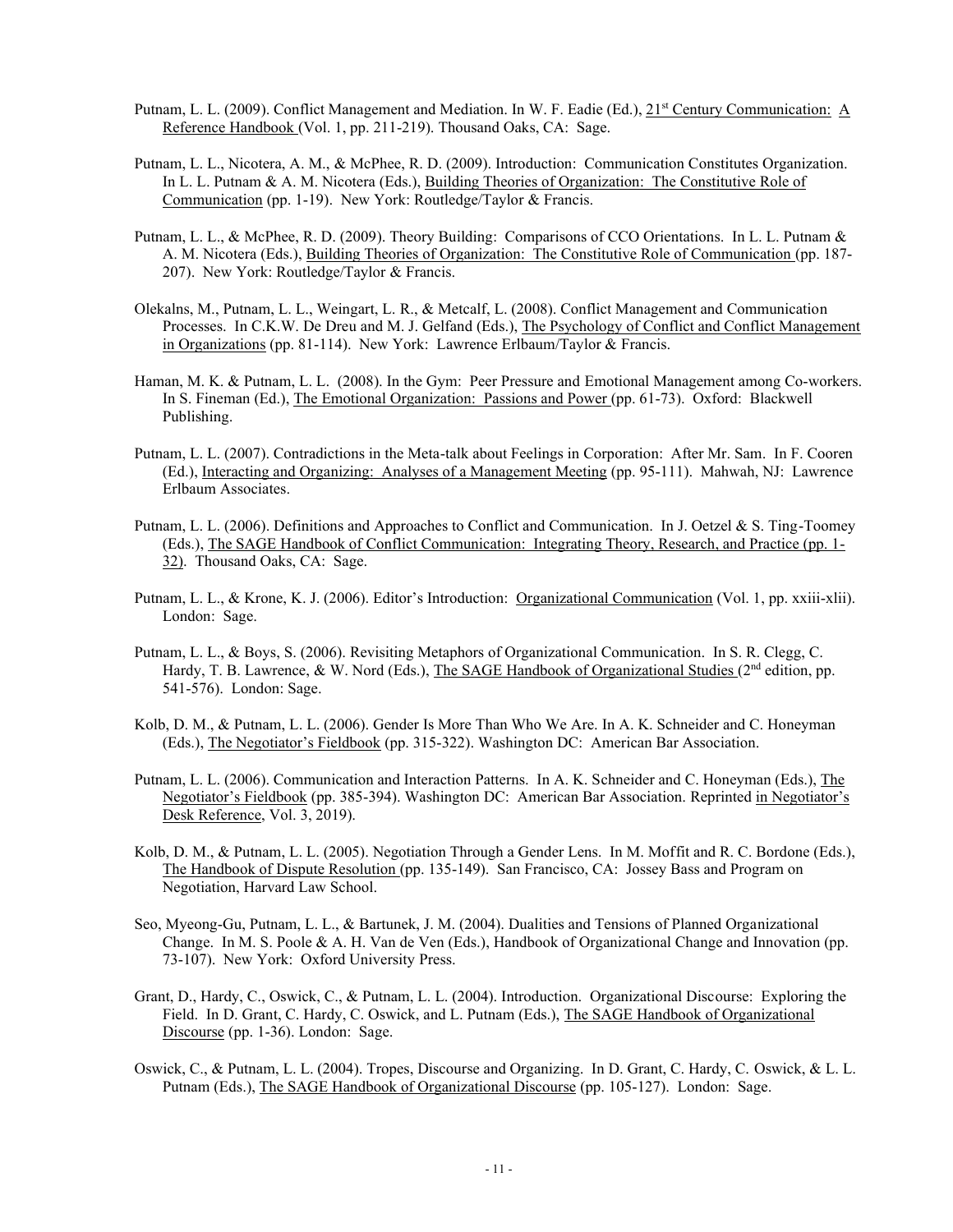- Samuelson, C. D., Peterson, T. R., & Putnam, L. L. (2003). Group Identity and Stakeholder Conflict in Water Resource Management. In S. Clayton & S. Opotow (Eds.), Identity and the Natural Environment (pp. 273-295). Cambridge, MA: MIT Press.
- Roloff, M. E., Putnam, L. L., & Anastasiou. L. (2003). Negotiation Skills. In J. O. Greene & B. R. Burleson (Eds.), Handbook of Communication and Social Interaction Skill (pp. 801-833). Mahway, NJ: Lawrence Erlbaum Associates.
- Putnam, L. L. (2003). Rethinking the Nature of Groups: A Bona Fide Group Perspective. In R. Y. Hirokawa, R. S. Cathcart, L. A. Samovar, & L. D. Henman (Eds.), Small Group Communication: Theory and Practice (8<sup>th</sup> ed., pp. 8-16). Los Angeles, CA: Roxbury Publishing.
- Stohl, C., & Putnam, L. L. (2003). Epilogue. Communication in Bona Fide Groups: A Retrospective and Prospective Account. In Lawrence R. Frey (Ed.), Group Communication in Context: Studying Bona Fide Groups (pp. 399-414). Mahwah, NJ: Lawrence Erlbaum Associates.
- Putnam, L. L., & Wondolleck, J. (2003). Intractability: Definitions, Dimensions, and Distinctions. In R. J. Lewicki, B. Gray, & M. Elliott (Eds.), Making Sense of Intractable Environmental Conflicts (pp. 35-59). Washington, D. C.: Island Press.
- Putnam, L. L., & Peterson, T. R. (2003). The Edwards Aquifer Dispute: Shifting Frames in a Protracted Conflict. In R. J. Lewicki, B. Gray, & M. Elliott (Eds.), Making Sense of Intractable Environmental Conflicts (pp. 127- 158). Washington, D. C.: Island Press.
- Putnam, L. L. (2002). Framing Environmental Conflicts: The Edwards Aquifer Dispute. In E. Gilboa (Ed.), Media and Conflicts: Framing Issues, Making Policy, Sharing Opinions (pp. 117-132). Ardsley, NY: Transnational Publishers.
- Wilson, S. R., Paulson, G. D., Putnam, L. L. (2001). Negotiating. In W. P. Robinson and H. Giles (Eds.), Handbook of Language and Social Psychology (2nd edition, pp. 303-315). London: John Wiley & Sons.
- Deetz, S. A. & Putnam, L. L. (2001). Thinking about the Future of Communication Studies. In W. B. Gudykunst (Ed.), Communication Yearbook 24 (pp. 1-14). Thousand Oaks, CA: Sage.
- Putnam, L. L. (2001). The Language of Opposition: Challenges in Organizational Dispute Resolution. In W. Eadie & P. Nelson (Eds.), The Language of Conflict and Resolution (pp. 10-20). Newbury Park, CA: Sage.
- Putnam, L. L., & Fairhurst, G. T. (2001). Discourse Analysis in Organizations: Issues and Concerns. In F. M. Jablin & L. L. Putnam (Eds.), The New Handbook of Organizational Communication: Advances in Theory, Research, and Methods (pp. 78-136). Newbury Park, CA: Sage. Reprinted in D. Grant, C. Hardy, & L. L. Putnam (Eds), (in press). Organizational Discourse Studies (Vol. 1). Los Angeles, CA: Sage.
- Putnam, L. L., and Kolb, D. K. (2000). Rethinking Negotiation: Feminist Views of Communication and Exchange. In P. Buzzanell (Ed.), Rethinking Organizational & Managerial Communication from Feminist Perspectives (pp. 76-104). Newbury Park, CA: Sage. Reprinted in R. J. Ely, E. G. Foldy, M.A. Scully (Eds.), Reader in Gender, Work and Organization, Chapter 15, Wiley-Blackwell, 2003.
- Putnam, L. L., & Conrad, C. R. (1999). Teaching Organizational Communication. In A. L. Vangelisti, J. A. Daly, & G. W. Friedrich (Eds.), Teaching Communication: Theory, Research, and Methods ( $2<sup>nd</sup>$  edition, pp. 141-156). Hillsdale, NJ: Lawrence Erlbaum.
- Putnam, L. L. (1998). Metaphors and Images of Organizational Communication. In J. S. Trent (Ed.), Communication: Views from the Helm for the Twenty-First Century (pp. 145-161). Boston, Allyn & Bacon. El cambio en las metaforas de la communicacion organizacional. Translated and reprinted in In L. L. Putnam, J. Costa, & F. J. Garrido (Ed.). (2002). Comunicacion Empresarial: Nuevas Tendencies en Comunicacion para Potenciar la Estrategia Empresarial (pp. 33-56). Barcelona, Spain: Gestion.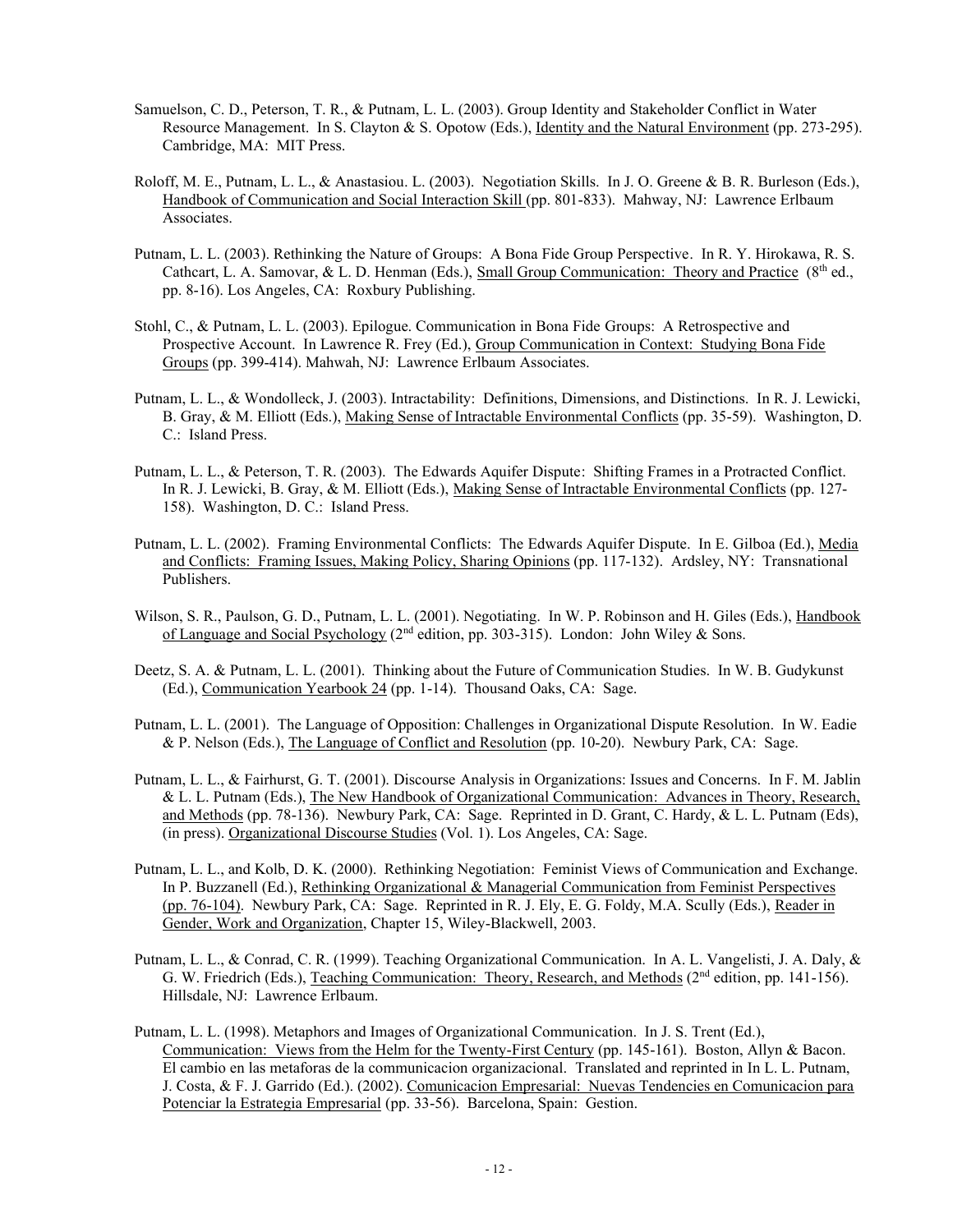- Putnam, L. L. (1998). Shifting Metaphors of Organizational Communication: The Rise of Discourse Perspectives. In P. Salem (Ed.), Organizational Communication and Change (pp. 45-65). Creskill, NJ: Hampton Press.
- Kolb, D. M., and Putnam, L. L. (1997). Through the Looking Glass: Negotiation Theory Refracted Through the Lens of Gender. In S. E. Gleason (Ed.), Workplace Dispute Resolution: Directions for the 21<sup>st</sup> Century (pp. 231-257). East Lansing, MI: Michigan State University Press.
- Putnam, L. L., Phillips, N., and Chapman, P. (1996). Metaphors of Communication and Organization. In S. R. Clegg, C. Hardy, and W. Nord (Eds.), Handbook of Organizational Studies (pp. 375-408). London: Sage, Ltd.
- Putnam, L. L., & Stohl, C. (1996). Bona Fide Groups: An Alternative Perspective for Communication and Small Group Decision Making. In R. Y. Hirokawa & M. S. Poole (Eds.), Communication and Group Decision Making (2nd. Edition, pp. 147-178). Thousand Oaks, CA: Sage.
- Putnam, L. L. (1995). Formal Negotiations: The Productive Side of Organizational Conflict. In A. M. Nicotera (Ed.), Conflict and Organizations: Communicative Processes. NY: State University of New York Press, (pp. 183-200).
- Stohl, C. & Putnam, L. L. (1994). Group Communication in Context: Implications for the Study of Bona Fide Groups. In L. Frey (Ed.), Communication in Context: Studies in Naturalistic Groups (pp. 285-292). Hillsdale, NJ: Lawrence Erlbaum.
- Stutman, R. K. & Putnam, L. L. (1994). The Consequences of Language: A Metaphorical Look at the Legalization of Organizations. In S. B. Sitkin & R. J. Bies (Eds.), The Legalistic Organization (pp. 281-302). Thousand Oaks, CA: Sage.
- Putnam, L. L. & Mumby, D. K. (1993). Organizations, Emotion, and the Myth of Rationality. In S. Fineman (Ed.), Emotion in Organizations (pp. 36-57). London: Sage.
- Putnam, L. L. & Roloff, M. E. (1992). Communication Perspectives on Negotiation. In L. L. Putnam & M. E. Roloff (Eds.), Communication and Negotiation (pp. 1-17). Newbury Park, CA: Sage.
- Putnam, L. L. & Holmer, M. (1992). Framing, Reframing, and Issue Development. In L. L. Putnam & M. E. Roloff (Eds.), .Communication and Negotiation (pp. 128-155). Newbury Park, CA: Sage.
- Kolb, D. M. & Putnam, L. L. (1992). Introduction: The Dialectics of Disputing. In D. M. Kolb & J. Bartunek (Eds.), Hidden Conflict in Organizations: Uncovering Behind- the-Scenes Disputes (pp. 1-31). Newbury Park, CA: Sage.
- Putnam, L. L. (1992). Rethinking the Nature of Groups in Organizations. In R. S. Cathcart and L. A. Samovar (Eds.), Small Group Communication: A Reader (6<sup>th</sup> edition, pp. 57-66). Dubuque, Iowa: William C. Brown. Reprinted (1996). Rethinking the Nature of Groups in Organizations. In R. S. Cathcart, L. A. Samovar, & L. D. Henman (Eds.), Small Group Communication: Theory & Practice (7<sup>th</sup> edition, pp. 51-60). Madison, WI: Brown & Benchmark Publishers.
- Carnevale, P., Putnam, L. L., Conlon, D. E. & O'Connor, K.. M. (1991). Mediator Behavior and Effectiveness in Community Mediation, Community Mediation: A Handbook for Practitioners and Researchers (pp. 119-136). New York: Guilford Press.
- Chatman, J. A., Putnam, L. L., & Sondak, H. (1991). Integrating Communication and Negotiation Research. In Max H. Bazerman, Roy J. Lewicki, & Blair H. Sheppard (Eds.), Research on Negotiation in Organizations: Handbook of Negotiation Research (Vol. 3, pp. 139-164). Greenwich, CT: JAI Press.
- Wilson, S. R. & Putnam, L. L. (1990). Interaction Goals in Negotiation. In J. A. Anderson (Ed.), Communication Yearbook 13 (pp. 374-406). Newbury Park, CA: Sage.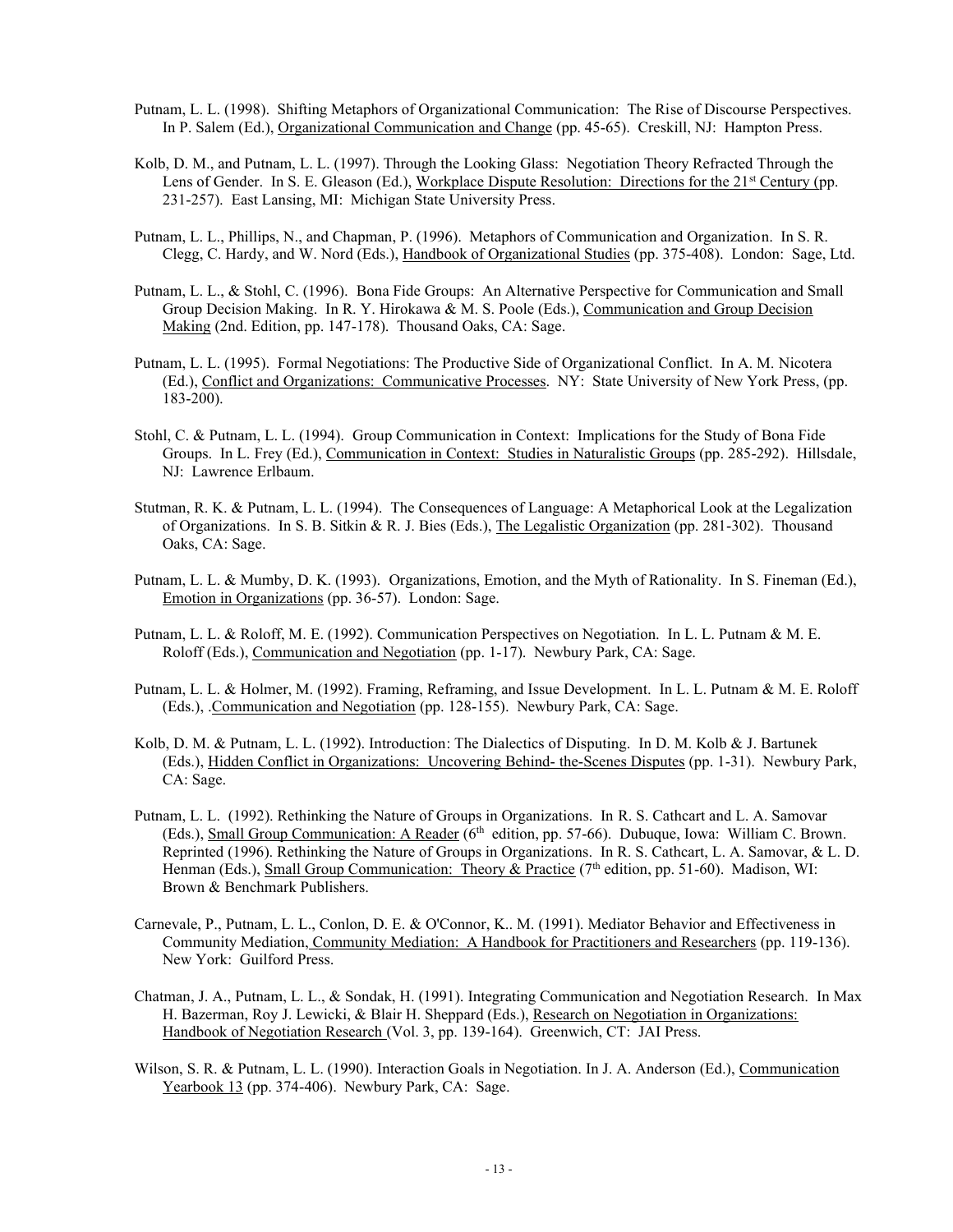- Putnam, L. L. & Ford, L. (1990). Teaching Organizational Communication. In J. A. Daly, G. W. Friedrich, & A. L. Vangelisti (Ed.), Teaching Communication: Theory, Research and Methods (pp. 115-128). Hilldale, NJ: Lawrence Erlbaum.
- Putnam, L. L. (1990). Reframing Integrative and Distributive Bargaining: A Process Perspective. In B. H. Sheppard, M. H. Bazerman, & R. J. Lewicki (Eds.), Research on Negotiation in Organizations (Vol. 2, pp. 3- 30). Greenwich, CT: JAI Press.
- Putnam, L. L. (1989). Perspectives for Research on Group Embeddedness in Organizations. In Sarah S. King (Ed.), Human Communication as a Field of Study: Selected Contemporary Views (pp. 163-181). NY: Albany University Press, State University of New York.
- Putnam, L. L. & Wilson, S. (1989). Argumentation and Bargaining Strategies as Discriminators of Integrative Outcomes. In M. A. Rahim (Ed.), Managing Conflict: An Interdisciplinary Approach (pp. 121-141). NY: Praeger.
- Krone, K. J., Jablin, F. M., & Putnam, L. L. (1987). Communication Theory and Organizational Communication: Multiple Perspectives. In F. M. Jablin, L. L. Putnam, K. H. Roberts, & L. W. Porter (Eds.), Handbook of Organizational Communication: An Interdisciplinary Perspective (pp. 18-40). Beverly Hills, CA: Sage.
- Putnam, L. L. & Poole, M. S. (1987). Conflict and Negotiation. In F. M. Jablin, L. L. Putnam, K. H. Roberts, & L. W. Porter (Eds.), Handbook of Organizational Communication: An Interdisciplinary Perspective (pp. 549-599). Beverly Hills, CA: Sage.
- Putnam, L. L. (1986). Contradictions and Paradoxes in Organizations. In L. Thayer (Ed.), Organization <---> Communication: Emerging Perspectives I (pp. 151-167). Norwood, NJ: Ablex.
- Putnam, L. L. (1986). Conflict in Group Decision-Making. In R. Y. Hirokawa & M. S. Poole (Eds.), Communication and Group Decision-Making (pp. 175-196). Beverly Hills, CA: Sage.
- Putnam, L. L. (1985). Bargaining as Organizational Communication. In R. D. McPhee & P. K. Tompkins (Eds.), Organizational Communication: Traditional Themes and New Directions (pp. 129-148). Beverly Hills, CA: Sage.
- Putnam, L. L. (1985). Bargaining as Task and Process: Multiple Functions of Interaction Sequences. In R. L. Street, Jr. & J. N. Capella (Eds.), Sequence and Pattern in Communicative Behaviour (pp. 225-242). London: Edward Arnold Publishers, Ltd.
- Putnam, L. L. & Cheney, G. (1985). Organizational Communication: Historical Development and Future Directions. In T. W. Benson (Ed.), Speech Communication in the 20<sup>th</sup> Century (pp. 130-156). Carbondale, IL: Southern University Press. Reprinted in Foundations of Organization Communication: A Reader (Eds.), S. R. Corman, S. P. Banks, C. R. Bantz, & M. E. Mayer. New York: Longman, Inc., 1990, pp. 44-61.
- Putnam, L. L. (1984). Understanding the Unique Characteristics of Groups in Organizations. In R. S. Cathcart & L. A. Samovar (Eds.), Small Group Communication: A Reader (4th edition, pp. 66-75). Dubuque, Iowa: William C. Brown. Reprinted (1988), Understanding the Unique Characteristics of Groups in Organizations. In R. S. Cathcart & L. A. Samovar (Eds.), Small Group Communication: A Reader (5th edition, pp. 66-75). Dubuque, Iowa: William C. Brown.
- Putnam, L. L. & Cheney, G. (1983). A Critical Review of Research Traditions in Organizational Communication. In M. S. Mander (Ed.), Communications in Transition: Issues and Debates in Current Research (pp. 206-224). New York: Praeger.
- Putnam, L. L. (1983). The Interpretive Perspective: An Alternative to Functionalism. In L. L. Putnam & M. E. Pacanowsky (Eds.), Communication and Organizations: An Interpretive Approach (pp. 31-54). Beverly Hills, CA: Sage. Winner of the SCA 1993 Charles H. Woolbert Award.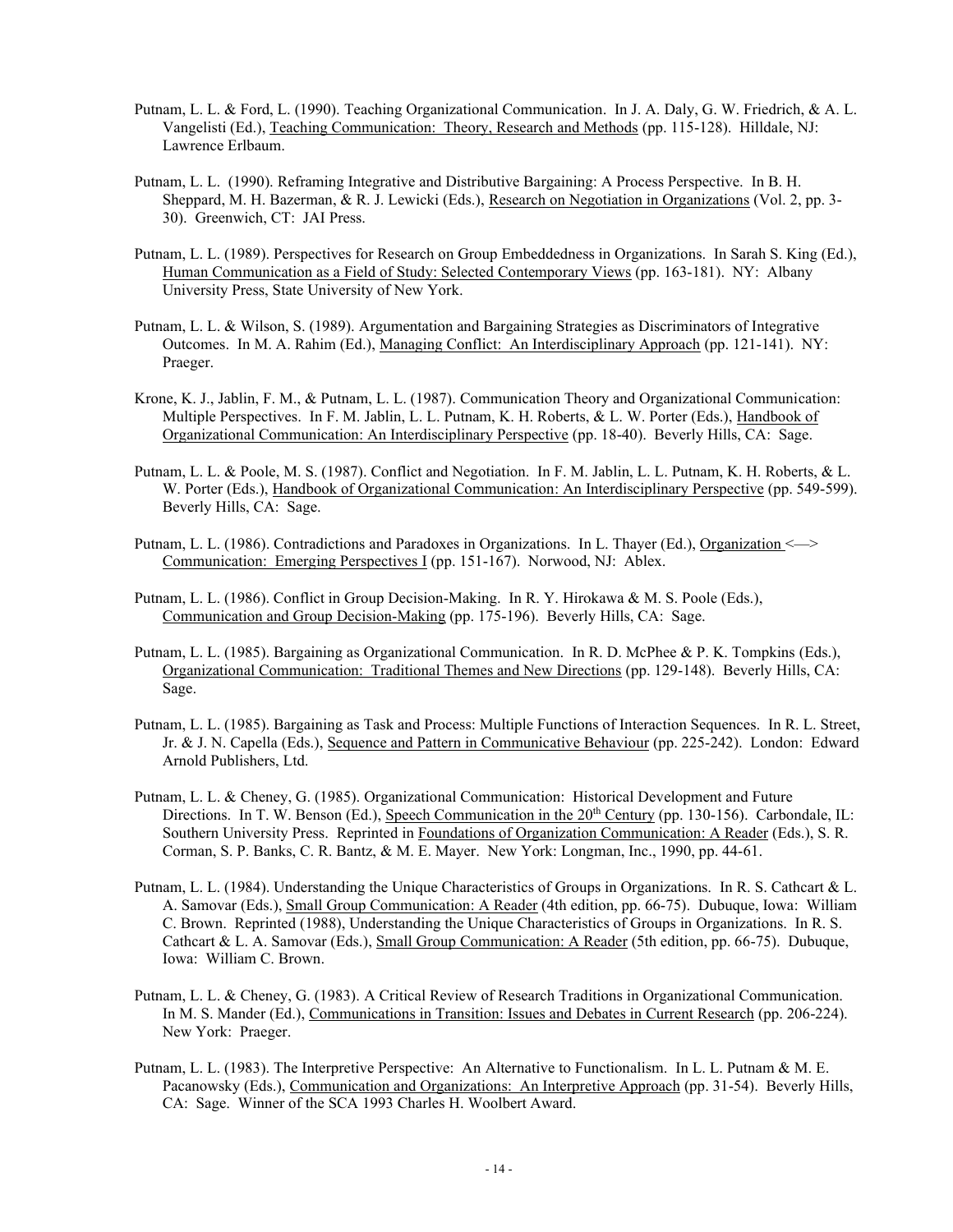- Putnam, L. L. (1983). Lady You're Trapped: Breaking Out of Conflict Cycles. In J. J. Pilotta (Ed.), Women in Organizations: Barriers and Breakthroughs (pp. 39-53). Prospect Heights, IL: Waveland Press.
- Putnam, L. L. & Wilson, C. (1982). Communication Strategies in Organizational Conflicts: Reliability and Validity of a Measurement Scale. In M. Burgoon (Ed.), Communication Yearbook 6 (pp. 629-652). Beverly Hills, CA:
- Putnam, L. L. (1982). Procedural Messages and Small Group Work Climates: A Lag Sequential Analysis. In M. Burgoon (Ed.), Communication Yearbook 5 (pp. 331-350). New Brunswick, NJ: Transaction Books.
- Putnam, L. L. & McCallister, L. (1980). Situational Effects of Task and Gender on Nonverbal Display. In D. Nimmo (Ed.) Communication Yearbook 4 (pp. 679-697). New Brunswick, NJ: Transaction Books.

#### **All Other Publications**

#### **Short Essays, Invited Responses, and Encyclopedia Entries**

- Putnam, L. & Buzzanell, P. (2021). How Are Women Leaders Responding to the Pandemic Differently? In G. Sharma et al., A Paradox Approach to Societal Tensions during the Pandemic Crisis. Journal of Management Inquiry, 30 (2), 127-128.
- Putnam, L. L. (2020). Forward: Gender and Negotiation--Forging New Paths. In M. Olekalns & J. A. Kennedy (Eds). Research Handbook on Gender and Negotiation (xiii-xviii). London: Edward Elgar Publishing.
- Putnam, L.L., Olekalns, M., Conlon, D. E., De Dreu, C. K. W. (2020). From the Field to the Laboratory: The Theory-Practice Research of Peter J. Carnevale. Negotiation and Conflict Management Research. DOI: 10.1111/ncmr.12185.
- Waldman, D. A., Putnam, L. L., Miron-Spektor, E., & Siegel, D. S. (2019). The Role of Paradox Theory in Decision Making and Management Research. Organizational Behavior and Human Decision Processes, 155, pp. 1-6.
- Cunha, M. P. & Putnam, L. L. (2019). Paradox Theory and the Paradox of Success. Strategic Organization, 17 (1), 95-106.
- Putnam, L. L. (2018). Forward: Theorizing Agency by Making the Implicit Explicit. In B. H. J. M. Brummans (Ed.), The Agency of Organizing: Perspectives and Case Studies (pp. x-xiii). New York: Routledge/Taylor & Francis Group.
- Putnam, L. L. (2017). Turning Point Research: Advancing Process Analysis in Negotiation. Negociations, 28(2), 47-54.
- Putnam, L. L., & Banghart, S. (2017). Interpretive Approaches. In C. R. Scott & L. Lewis (Eds.), The International Encyclopedia of Organizational Communication . Chichester, NY: Wiley Blackwell.
- Putnam, L. L., Woo, D. J., & Banghart, S. (2017). Organizational Communication. In P. Moy (Ed.), Oxford Bibliographies in Communication. New York: Oxford University Press.
- Putnam, L. L. (2017). Three Potential Keys to Crossing CCO Perspectives. In S. Blaschke & D. Schoeneborn (Eds.), Organization as Communication: Perspectives in Dialogue (pp. 223-232). New York: Routledge
- Fuller, R. P., & Putnam, L. L. (2017). Planning for a Negotiation. In J. P. Fyke, J. L. Faris, & P. M. Buzzanell (Eds.), Cases in Organizational and Managerial Communication (pp. 161-166). New York: Routledge/Taylor & Francis Group.
- Putnam, L. L. (2016). Organizational Tensions, Contradictions, and Paradoxes: Key Features of Organizational Change. Organizational Development and Change Newsletter. Academy of Management Association, 22pp.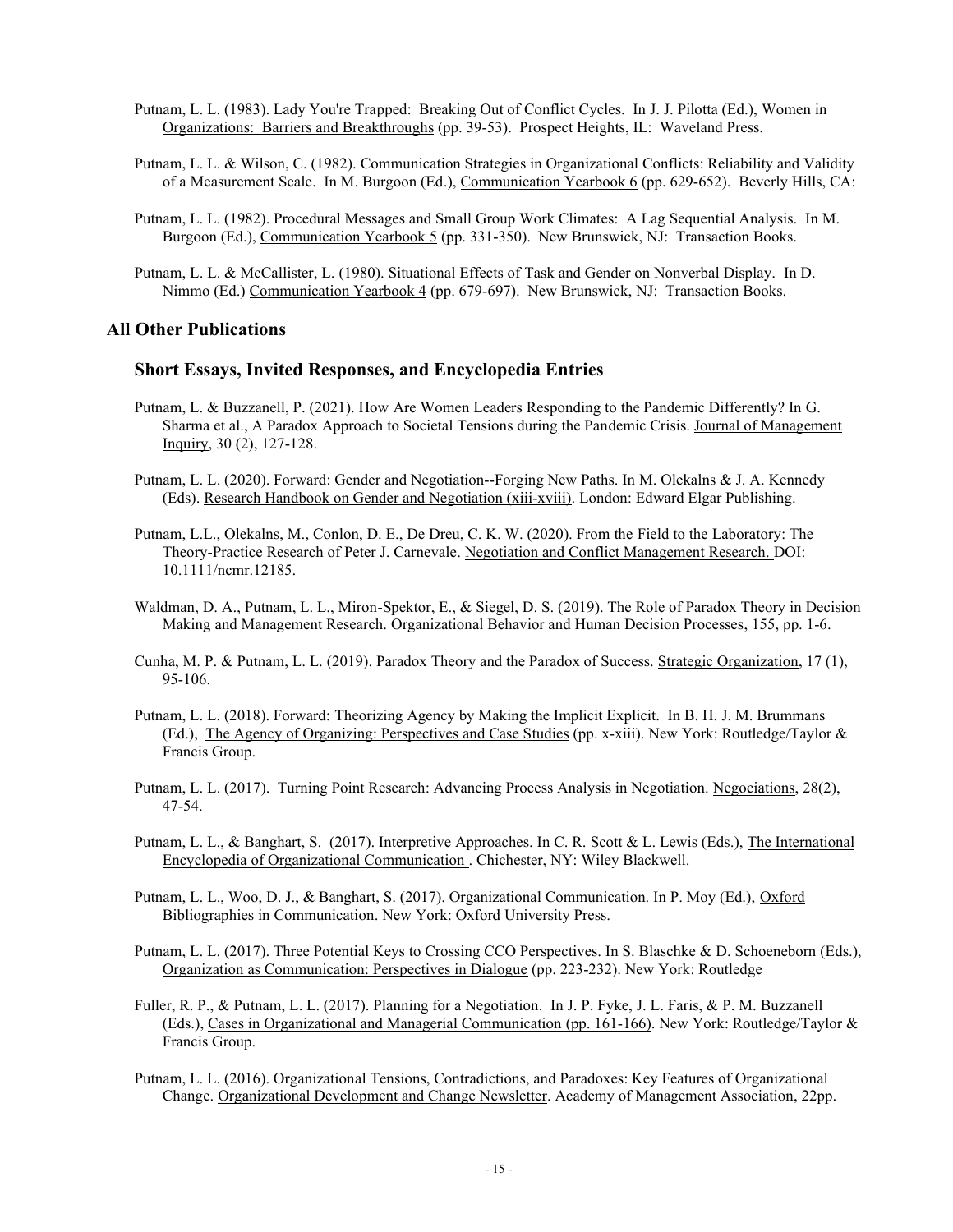- Putnam, L. L. (2016). Issue Framing. In C. Berger & M. Roloff (Eds.), International Encyclopedia of Interpersonal Communication (Vol. 2, pp. 934-939). Chichester, NY: Wiley Blackwell.
- Putnam, L. L. (2015). Dean Pruitt's Influence on Process Research in Negotiation. In W. Donohue & D. Druckman (Eds.), Searching for Better Agreements…and Finding Them: Contributions of Dean G. Pruitt (pp. 341-346). Dordrecht, The Netherlands: Republic-of-Letters.
- Putnam, L. L. (2015). Organizational Conflict. In W. Donsbach (Eds.), The Concise International Encyclopedia of Communication (pp. 432-433). Malden, MA: Wiley-Blackwell Publishing Ltd.
- Putnam, L. L. (2014). Primary and Secondary Contradictions: A Literature Review and Future Directions. Management Communication Quarterly, 27(4), 623-630.
- Putnam, L. L. (2012). Looking Back, Looking Forward: A Tribute to MCQ and My Colleagues. Management Communication Quarterly, 26 (3), 510-520.
- Putnam, L. L., & Nicotera, A. M. (2010). Communicative Constitution of Organization is a Question: Critical Issues for Addressing It. Management Communication Quarterly, 24 (1), 158-165.
- Putnam, L. L. (2009). Symbolic Capital and Academic Fields: An Alternative Discourse on Journal Rankings. Management Communication Quarterly, 23 (1), 127-134.
- Putnam, L. L. & Casali, A. M. (2009). Introduction: A Brazilian Story on the Development of Organizational Communication. Management Communication Quarterly, 22 (4), 642-647.
- Putnam, L. L. (2008). Organizacoes e Seus Aspectos Sutis. Organizom, 5 (9), 218-226. (Interview commentary translated into Portuguese).
- Putnam, L. L. (2008). Developing Breadth in Organizational Communication Doctoral Training. Communication Monographs, 75(2), 127-135.
- Putnam, L. L. (2008). Images of the Communication-Discourse Relationship. Discourse and Communication, 2(3), 339-345.
- Putnam, L. L. Organizational conflict. (2008). In W. Donsbach (Ed.), The International Encyclopedia of Communication (pp, 3438-3444; Vol. VIII). Oxford: Blackwell Publishing.
- Putnam, L. L. & Poole, M.S. (2008). Organizational Communication. In S. R. Clegg & J. R. Bailey (Eds.), International Encyclopedia of Organizational Studies (pp. 1031-1035; Vol. 3)*.* Thousand Oaks, CA: Sage.
- Putnam, L. L. & Poole, M.S. (2008). Communication. In S. R. Clegg and J. R. Bailey (Eds.), International Encyclopedia of Organizational Studies (pp. 205-208; Vol. 1)*.* Thousand Oaks, CA: Sage.
- Poole, M.S. & Putnam, L. L. (2008). Organizational Paradox. In S. R. Clegg and J. R. Bailey (Eds.), International Encyclopedia of Organizational Studies (pp. 1146-1149; Vol. 3)*.* Thousand Oaks, CA: Sage.
- Putnam, L. L. (2006). A Tribute to SAGE Publications on your  $40<sup>th</sup>$  Anniversary. SAGE40: Celebrating 40 Years of Global Publishing. Thousand Oaks, CA: Sage.
- Sutcliffe, K.M., Brown, A. D., & Putnam, L. L. (2006). Introduction: Making Sense of Organizing: A Special Issue in Honor of Karl E. Weick. Organizational Studies, 27 (11), 1573-1578.
- Hardy, C., Grant, D, Oswick, C., & Putnam, L. (2005). Diss-ing Discourse. A Response, Organizational Studies, 26 (5), 799-804.

Putnam, L. L. (2005). Dedication to Frederic M. Jablin. Management Communication Quarterly, 19(1), 3-4.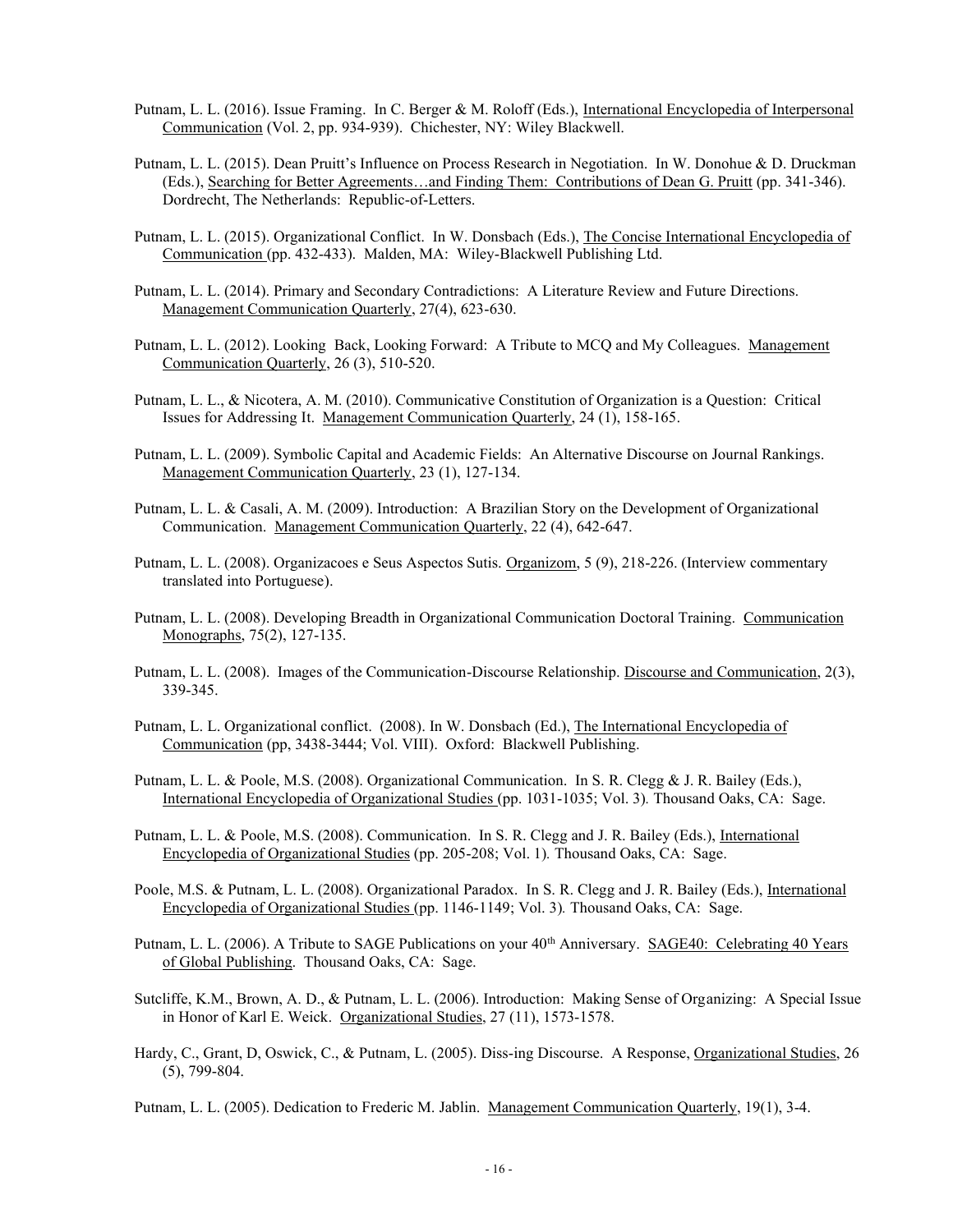- Putnam, L. L. (March, 2005). Are You Asking the Right Questions? Negotiation: Decision Making and Communication Strategies, 8 (3), 7-9. Harvard Business School, Program on Negotiation at Harvard Law School.
- Putnam, L. (September 25, 2003). Framing and Transforming Issues in Global Negotiations and Interactions Among Leaders. In H. Silver (Ed.), Rebuilding the World Community: Global Institutions and Interactions in an Era of Terrorism (pp. 13-18). Washington D.C.: Consortium of Social Science Associations.
- Putnam, L. L. (April 26, 1999). Language and Dialectical Tensions in Negotiations. The Van Zelst Lecture in Communication. Evanston, IL: Northwestern University, 4-24.
- Putnam, L. L., Poole, M. S., & Seibold, D. R. (1997). Organizational Communication in the 21st Century: Informal Discussion. Management Communication Quarterly, 11, 127-138.
- Putnam, L. L. (October, 23, 1997). Challenges Facing Dispute Resolution in Organizations: Twists and Turns in the Role of Communication in Conflict Management. B. Aubrey Fisher Memorial Lecture. Salt Lake City, UT: Department of Communication, 1-8.
- Putnam, L. L. (1996). Commentary: Situating the Author and Text. Journal of Management Inquiry, 5, 382-386.
- Putnam, Linda L. (1994) Revitalizing Small Group Communication: Lessons Learned From a Bona Fide Group Perspective. Communication Studies, 45, 97- 102.
- Putnam, L. L. (1992). Embedded Metaphors and Organizational Ironies as Research Tools. In P. J. Frost & R. E. Stablein (Eds.), Doing Exemplary Research (pp. 105-110). Newbury Park, CA: Sage.
- Putnam, L. L. (1990). Organizational Change at Jones, Lowell, & Smith. In B. D. Sypher (Ed.), Case Studies in Organizational Communication (pp. 235-244). New York: Guilford Publishers.
- Putnam, L. L. (1989). Bargaining. In E. Barnouw, G. Gerbner, W. Schramm, & Gross, L. (Eds.), International Encyclopedia of Communications (Vol. 1, pp. 176-178). New York: Oxford University Press.
- Putnam, L. L. (August, 1987). Leadership and Conflict Management, ACA Bulletin (Association for Communication Administration), 61, 42-49.
- Putnam, L. L. (October 21, 1986). Negotiation of Intergroup Conflict in Organizations. Hallie Maude Neff Wilcox Lecture. Waco, TX: Baylor University, 5-19.
- Putnam, L. L. and Fairhurst, G. F. (1985) Women and Organizational Communication: Research Directions and New Perspectives, Women and Language, 9 (1-2), 1-5.
- Putnam, L. L. (1984). Gender, Language, and Conversational Patterns. In B. Brummett (Ed.), Balanced Curriculum Sourcebook: COM 114 (pp. 93-107). West Lafayette, IN: Department of Communication, Purdue University.
- Putnam, L. L. (1982). Conversational Power: What Determines Conversational Control? In L. E. Larmer and M. K. Badami (Eds.) Proceedings of the 2<sup>nd</sup> and 3<sup>rd</sup> Conferences on Communication, Language, and Gender (pp. 171-183). Madison, WI: University of Wisconsin, Extension Press.
- Putnam, L. L. (1979). Theoretical Underpinnings of Network Analysis. In G.M. Goldhaber and O. A. Wiio (Eds.) Proceedings of Organizational Communication Conference. State University of New York at Buffalo, 17-22.
- Putnam, L. L. (1975). Collective Bargaining and Activity Assignments for Speech-Theatre Faculty in Minnesota Community Colleges. Speech Association of Minnesota Journal, 2, 23-26.
- Putnam, L. L. (Fall, 1972). The Rhetorical Vision and Fantasy Themes of McGovern Campaign Planners. Moments, 2 (1), 13-20.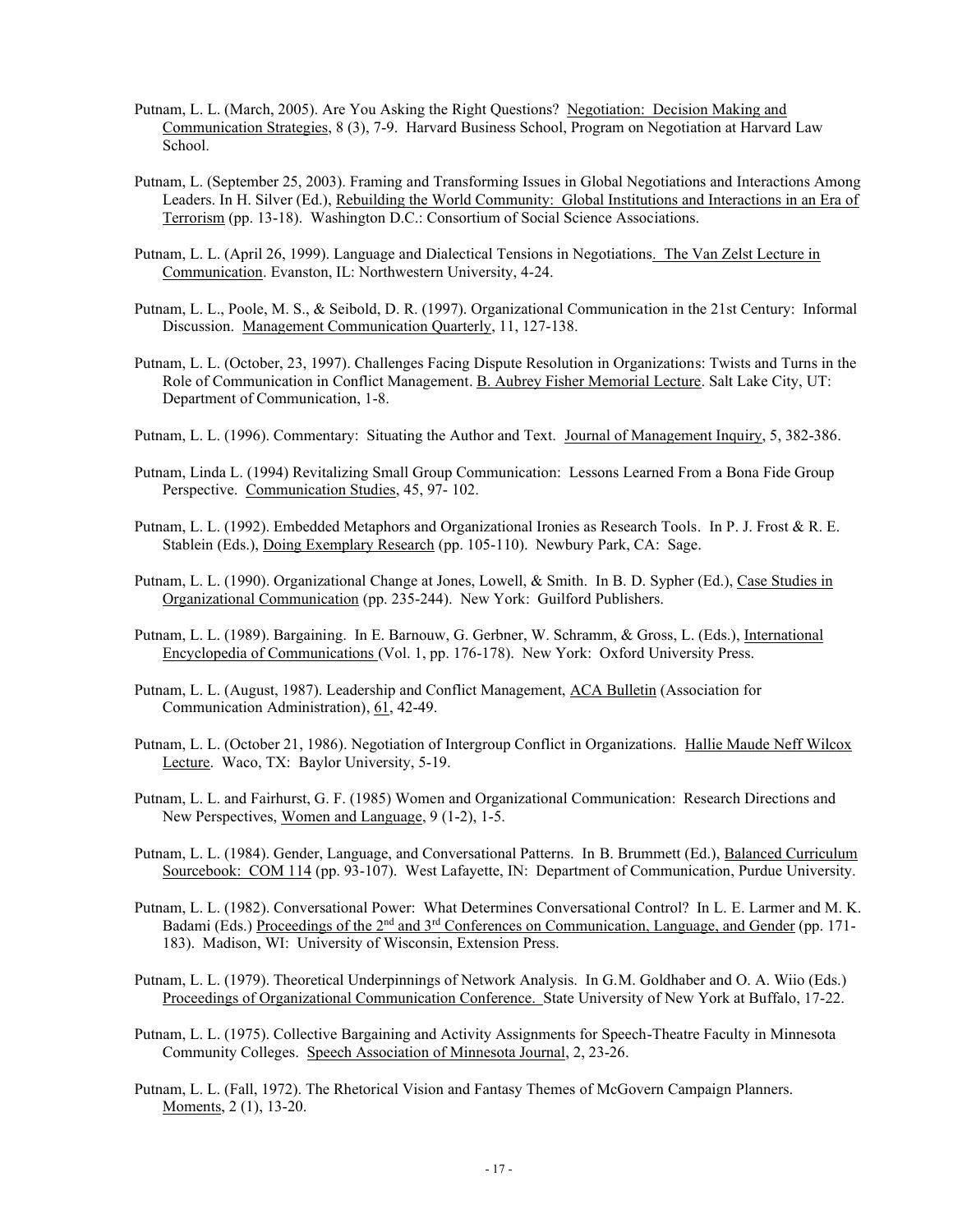#### **Book Reviews**

- Putnam, L. L. (Ed.) (2007). Themed Book Review: Organizational Conflict Management: Revisiting the Past and Charting Future Directions. Human Relations, 60(4), 637-651.
- Putnam, L. L. (2003). Book review of *Our Separate Ways: Black and White Women and the Struggle for Professional Identity* in Academy of Management Review, 28, 677-679.
- Putnam, L. L. (2003). Book review of *Organizational Culture: Mapping the Terrain* in Administrative Science Quarterly, 48, 131-133.
- Brummans, B. H.J. M., & Putnam, L. L. (2003). New Directions in Organizational Culture Research: Book Review of *Organizational Culture: Mapping the Terrain* and *Understanding Organizational Culture,* Organization, 10 (3), 640-644.
- Putnam, L. L. (1993). Book review of *Theory and Research in Conflict Management* in Contemporary Psychology, 57-58.
- Putnam, L. L. (1990). Book review of *Conflict Management: A Communication Skills Approach* in The International Journal of Conflict Management, 1, 314-317.
- Putnam, L. L. (1990). Book review of *Organization <—> Communication: Emerging Perspectives* (Vol. 2) in Administrative Science Quarterly, 35, 397-399.
- Putnam, L. L. (1982). Book review of *Gender and Nonverbal Communication* in Quarterly Journal of Speech, 68, 329-331.
- Putnam, L. L. (1981). Book review of *The Relationship of Verbal and Nonverbal Communication* in Journal of Applied Communication Research, 9, 143-146.

## **Invited University Lectures and Addresses**

## **Keynote, Plenary Speaker, and Presidential Addresses**

- "Organizational Communication" Keynote Speaker, E-Conference on Impacts and Challenges of Organizational Communication within Moroccan Public, Private, and Civil Society Institutions, Applied Communication in Context Laboratory, Mohammed 1st University, Oujda-Morocco, June 18-19, 2021.
- "Communication Studies on Tensions and Contradictions: From Relational Dialectics to Organizational Paradoxes," Finnish Association of Speech Communication, Jyvaskyla, Finland, September 28-29, 2018.
- "The Language of Paradox, Plurality, and Conflict," 1<sup>st</sup> European Conference on Paradox & Plurality, Lisboa, Portugal, May 23-24, 2018.
- "Organizational Communication in Mexico: Challenges and Dilemmas in Constituting a Subfield," Keynote Speaker, Prospective Mexican Organizational Communication, International Communication Association, San Diego, CA, May 24, 2017.
- "Women, Work, and Tenure: Managing Contradictions and Paradoxes," 7th Annual Conference for Pre-Tenured Women, Susan Bulkeley Butler Center for Leadership Excellence, Purdue University, West Layfayette, IN, September 8-9, 2016.
- "A Constitutive Approach to Paradox: Implications for the Study of Power and Contradictions," Keynote Session for Sub-theme 35: Paradox Theory and Research: Constituting Tensions, Power and Discourse, European Group on Organizational Studies, Naples, Italy, July 7-9, 2016 (with Gail T. Fairhurst and Scott Banghart).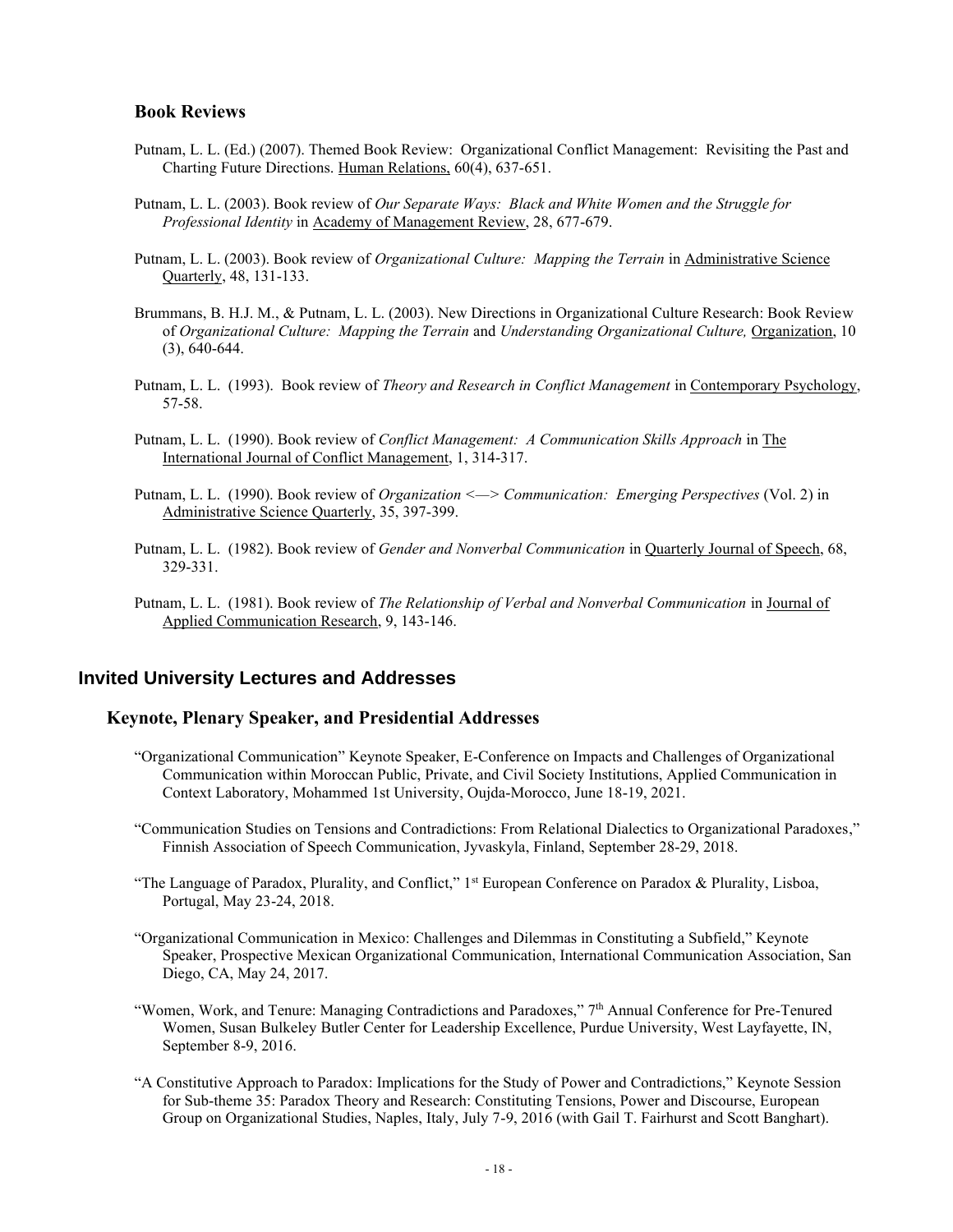- "Developing Alternative Process Perspectives on Organizational Dialectics and Paradoxes," Keynote Speaker,  $8<sup>th</sup>$ International Process Symposium, Corfu, Greece, June 16-18, 2016.
- "Contradiction and Paradoxes of Governance: Opportunities for Communication Scholarship," International Communication Association Nordic Regional Conference, Copenhagen Business School, Copenhagen, Denmark, October 11-13, 2015.
- "Tracing the Theoretical Roots of Organizational Communication Research on Paradoxes and Contradictions," Keynote Speaker, 2<sup>nd</sup> Biennial Philosophy of Communication Conference, Duquesne University, June 3-5, 2015.
- "Framing and Reframing: Alternative Views of Communication in Conflict Transformation," Keynote Speaker, 2<sup>nd</sup> Annual Conflict Conference, University of Texas-Austin, April 10-11, 2015.
- "Balancing Research and Service: Opposite or Compatible Goals," Plenary Speaker, All Academy Symposium, Distinguished Service Award, Academy of Management Association, August 14, 2011.
- "Exploring the Relationship between Communication and Conflict," Keynote Speaker, Lifetime Career Award, International Association for Conflict Management, Istanbul, Turkey, July 3, 2011.
- "Framing and Dialogic Communication: Building on Barnett Pearce's Legacy," Keynote Speaker, The Transformative Power of Dialogue: Festschrift for Barnett Pearce. Fielding Institute, Santa Barbara, CA, January 13, 2011.
- "Embracing Dialectics in Qualitative Studies: Reimagining Organizational Research." Keynote Speaker, Qualitative Research in Management and Organization Conference, Albuquerque, NM, April 6, 2010.
- "Naturalistic Research Methods: Conversational and Discourse Analysis," Keynote Speaker, Pre-conference on Conversation and Sensemaking in Strategy Practice," Academy of Management Association, Chicago, IL, August 8, 2009.
- "The Four Faces of Engaged Scholarship", Keynote Speaker, presented at the  $7<sup>th</sup>$  Aspen Conference on Engaged Scholarship, Aspen, Colorado, August 1, 2009.
- "Dialectics, Contradictions, and the Question of Agency: A Tribute to James R. Taylor," Keynote Speaker, Conference on, What is an Organization? Materiality, Agency and Discourse, Montreal, Canada, May 22, 2008.
- "Organizational Communication in the 21st Century: An Academic and Applied Field with Multiple Perspectives," Keynote Address presented at the 1<sup>st</sup> Brazilian Scientific Congress on Organizational Communication and Public Relations, Universidade de Sao Paulo, Sao Paulo, Brazil, May 3, 2007.
- "Irony: A Form of Inversion, Subversion, or Resistance?" Plenary Speaker, International Research Workshop on Resistance: Processes, Forms, and Discourses, Sydney, Australia, February 15, 2004.
- "Emotions, Emotional Labor, and Discourse Analysis," Plenary Speaker, Discourse and Identity Conference, International Centre for Research in Organizational Discourse, Strategy, and Change," University of Melbourne, Melbourne, Australia, December 10, 2002.
- "Enron and the Suppression of Internal Conflict," Keynote Conversation, National Communication Association, New Orleans, November 22, 2002.
- "Communication and Interpretation," Plenary Speaker, Public Administration Theory Network Conference, Cleveland, OH, May 31, 2002.
- "Communication and the Management of Contradictions," Keynote Address, Arizona Communication Association, Tucson, AZ, April 21, 2001.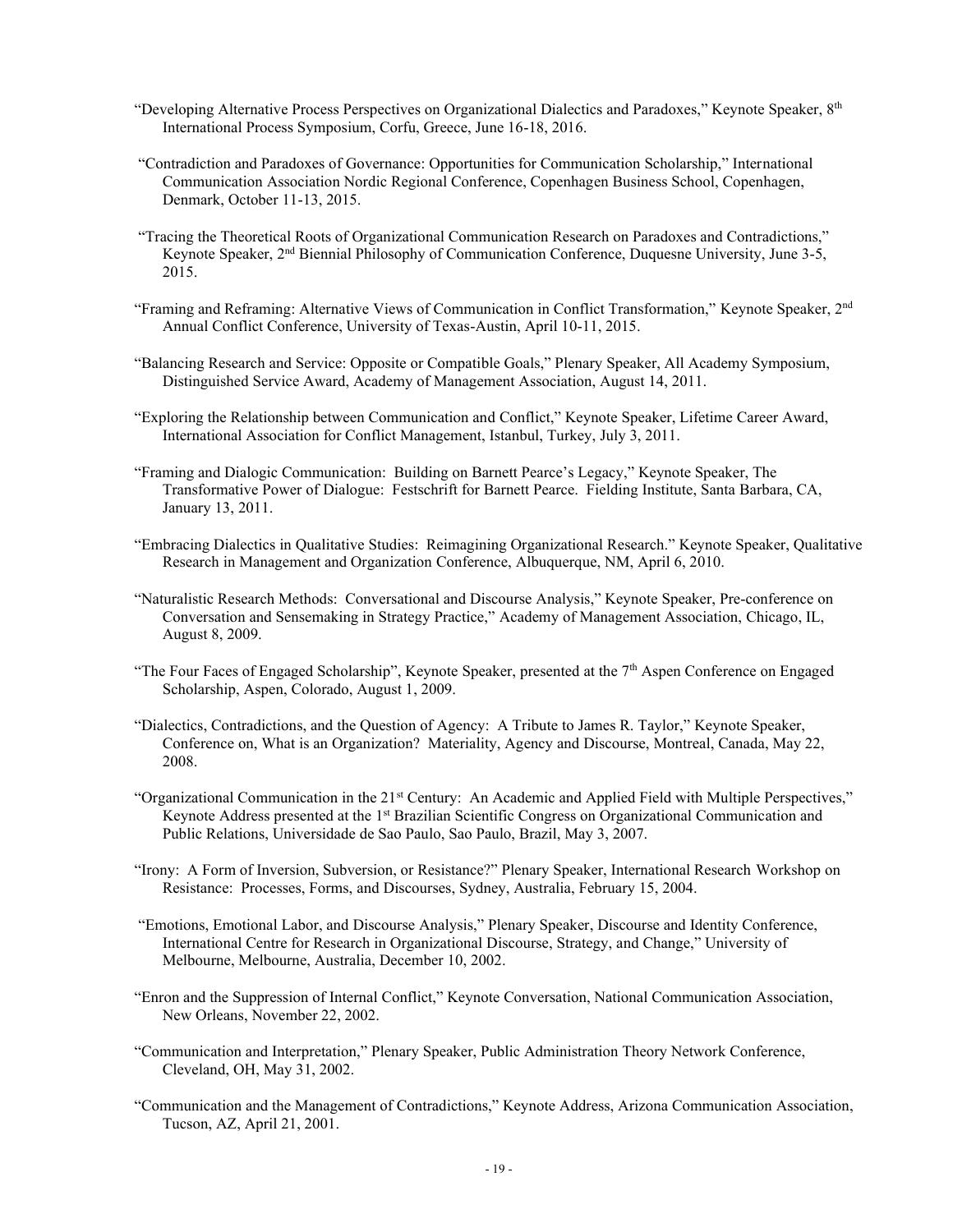- "Organizational Communication: Images, Identities, and Retrospective Sensemaking," Keynote Speaker,  $13<sup>th</sup>$ Annual Organizational Communication Mini-Conference, Michigan State University, September 15, 2000.
- "Word-View and Work-Views: Building Theory about Discourse and Organization," Keynote Speaker, 4th International Conference on Organizational Discourse, King's College, London, England, July 25, 2000.
- "Shifting Voices, Oppositional Discourse, and New Visions for Communication Studies," Presidential Address, International Communication Association, Acapulco, Mexico, June 3, 2000.
- "Communication and New Organizational Forms," Plenary Speaker,  $11<sup>th</sup>$  Annual Texas Conference on Organizations, Lago Vista, TX, April 11, 1996.
- "Language of Conflict," Smithsonian Institution, Campus-on-the-Mall, The Language of Conflict and Resolve Series, January 29, 1996 (sponsored by the National Communication Association).
- "Challenging Traditional Theories in Negotiation," Presidential Address, International Association for Conflict Management, Eugene, Oregon, June, 1994.
- "Leadership and Conflict Management" and "The Multiple Faces of Conflict in Organizations," Invited Presentations, Advances in Organizational Communication Conference, Corporate Communication Centre, Erasmus Universiteit, Rotterdam, The Netherlands, January, 1994.
- "Communication as a Lens for Understanding Negotiation," Keynote Address, Texas Speech Communication Association, Corpus Christi, TX, October, 1993.
- "Storytelling, Argumentation, and Bargaining," Keynote Address for Communication Week, Southwest Texas State University, San Marcos, March, 1993.
- "Designing Dispute Systems in Organizations," INCO Day Conference Keynote Address, School of Interpersonal Communication, Ohio University, May, 1991.
- "Communication and Teacher's Negotiation," Centennial Lecture, Hardin-Simmons University, Abilene, Texas, February, 1991.
- "Communication, Argumentation, and Teachers' Negotiation" and "Emerging Directions in Organizational Communication," Keynote Address, Australian Communication Association Convention, Melbourne, Australia, July, 1990.

## **Invited Endowed and Distinguished Lectures**

- "Using a Discourse Lens to Explore Tensions and Contradictions in Organizational Theory and Change," Distinguished Lecture, Organizational Development and Change Division, Academy of Management, August 8- 13, 2015.
- "Conflict Framing: Perspectives, Paradoxes, and Promises," 60<sup>th</sup> Annual Faculty Research Lecturer, University of California, Santa Barbara, CA, December 3, 2015.
- "Models of Engaged Scholarship: Developing the Research Paradigm," Distinguished Lecture, Program in Communication and Technology, University of Alberta, Edmonton, Alberta, Canada, May 21, 2010.
- "Rethinking Negotiation: Transforming Conflict Through Communication," Giles Wilkeson Gray Lecture, Department of Communication Studies, Louisiana State University, Baton Rouge, LA, March 23, 2006.
- "Communication Research, Puzzle-Solving, and the Role of the Scholar," 3rd Annual Rudolph F. Verderber Lecture Series, Department of Communication, University of Cincinnati, Cincinnati, Ohio, January 29, 2001.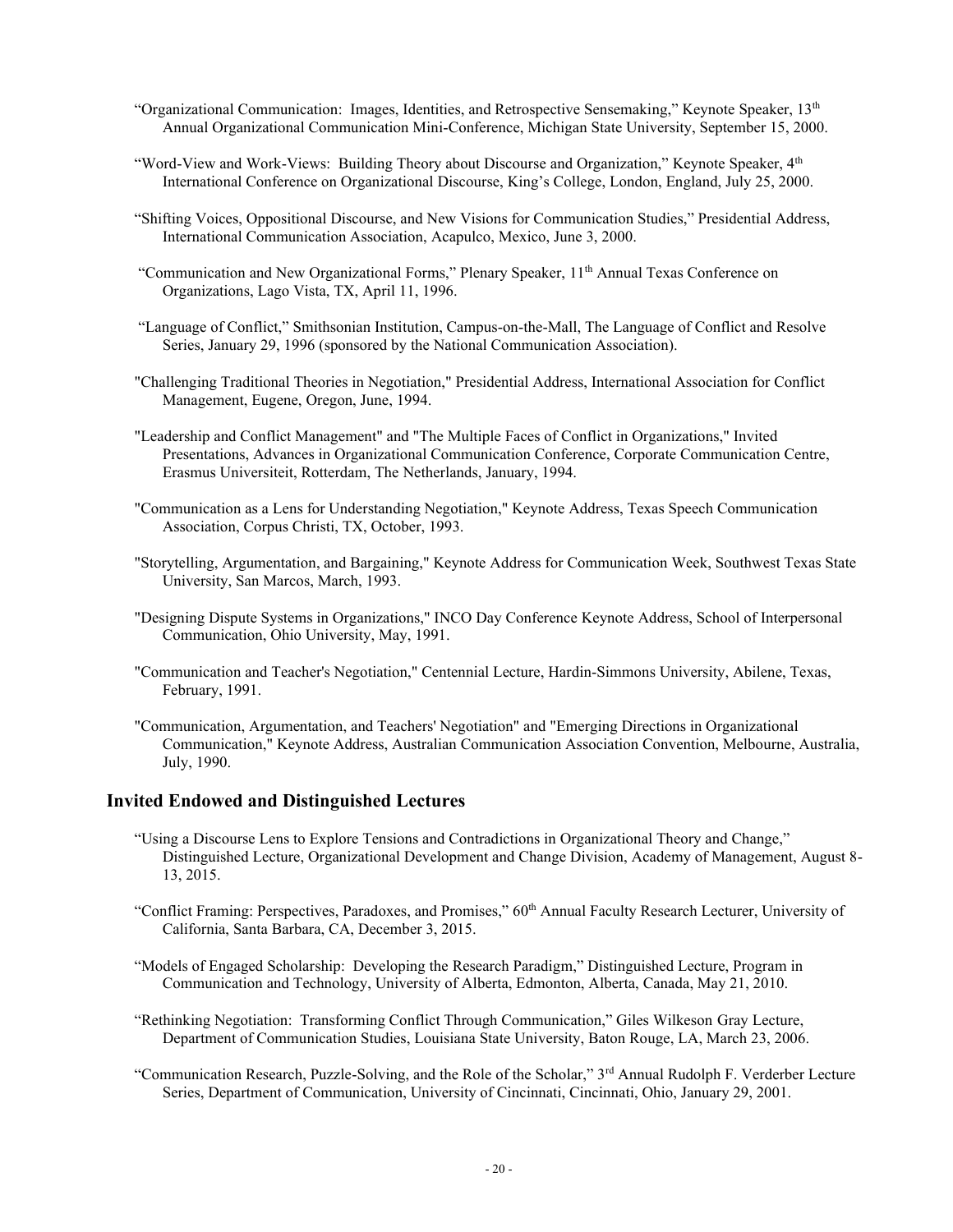- "Organizational Dispute Resolution: New Developments and Challenges," Ida Green Honors Lecture, Department of Speech Communication, Texas Christian University, October 19, 1999.
- "Language and Dialectical Tensions in Negotiations," The  $17<sup>th</sup>$  Annual Van Zelst Lecture in Communication, Northwestern University, Evanston, IL, April 16, 1999.
- "Language, Discourse, & Tacit Rules in Teachers' Negotiations," Thomas M. Schiedel Second Annual Faculty Lecture, University of Washington, Seattle, WA, February 26, 1999.
- "Challenges and New Developments in Organizational Dispute Resolution," Wayne N. Thompson Eighth Annual Lecture, Western Illinois University, Macomb, IL, March 9, 1998.
- "Language and Discourse: Insights about Organizational Communication and Information Systems, 1st Annual Distinguished Lecture, Organizational Communication and Information Systems Division, Academy of Management Association, Chicago, IL, August 9, 1999.
- "Challenges Facing Dispute Resolution in Organizations: Twists and Turns in the Role of Communication in Conflict Management," 14th B. Aubrey Fisher Memorial Lecture, Department of Communication, University of Utah, October 23, 1997.
- "Communication and Negotiation: The Public as a Web of Organizational Relationships," 3rd Annual Josephine Jones Lecture, Department of Communication, University of Colorado, March 18, 1996.
- "Negotiation of Intergroup Conflict in Organizations," 6<sup>th</sup> Annual Hallie Maude Neff Wilcox Lecture, Department of Communication, Baylor University, October, 1986.

#### **Other Invited Lectures at Colleges and Universities**

## **Communication Department Lectures**

- "Formulating, Threading, and Supporting Arguments in Research Papers," Department of Language and Communication Studies, University of Jyvaskyla, Jyvaskyla, Finland, September 27, 2018.
- "Tensions and Paradoxes in Flexible Work Practices," ASCoR Public Lecture, Amsterdam, The Netherlands, September 27, 2017.
- "Conflict Framing: Perspectives, Paradoxes, and Promises," Department of Communication, University of Jyvaskyla, Jyvaskyla, Finland, May 24, 2016.
- Graduate Student Workshop on "Qualitative Methods in Organizational Communication," Department of Communication, University of Jyvaskyla, Jyvaskyla, Finland, May 25, 2016.
- "A Constitutive Approach to the Study of Organizational Paradox, Contradiction, and Dialectics," Department of Communication, University of Utah, February 4, 2016.
- "Issue Framing and Counter-Framing in the 2007-2008 Writer's Strike: Contestation and Moral Stance," Department of Business Communication, Aarhus University, Aarhus, Denmark, October 9, 2015.
- "Contradictions, Dialectics, and Paradoxes as Discourse Approaches to Organizational Analysis," Department of Informatics and Media, Uppsala Universitet, Sweden, March 26, 2015.
- "Dialectics and Contradictions as Discourse Approaches to Organizational Analysis," Department of Management Communication, University of Waikato, Hamilton, New Zealand, November, 21, 2013.
- "Perspectives on Organizational Discourse: Focusing on Linda Putnam's Writings," Lecture and Seminar, Department of Media and Communication/DEMICOM, Mid Sweden University, Sundsvall, Sweden, October 7-10, 2013.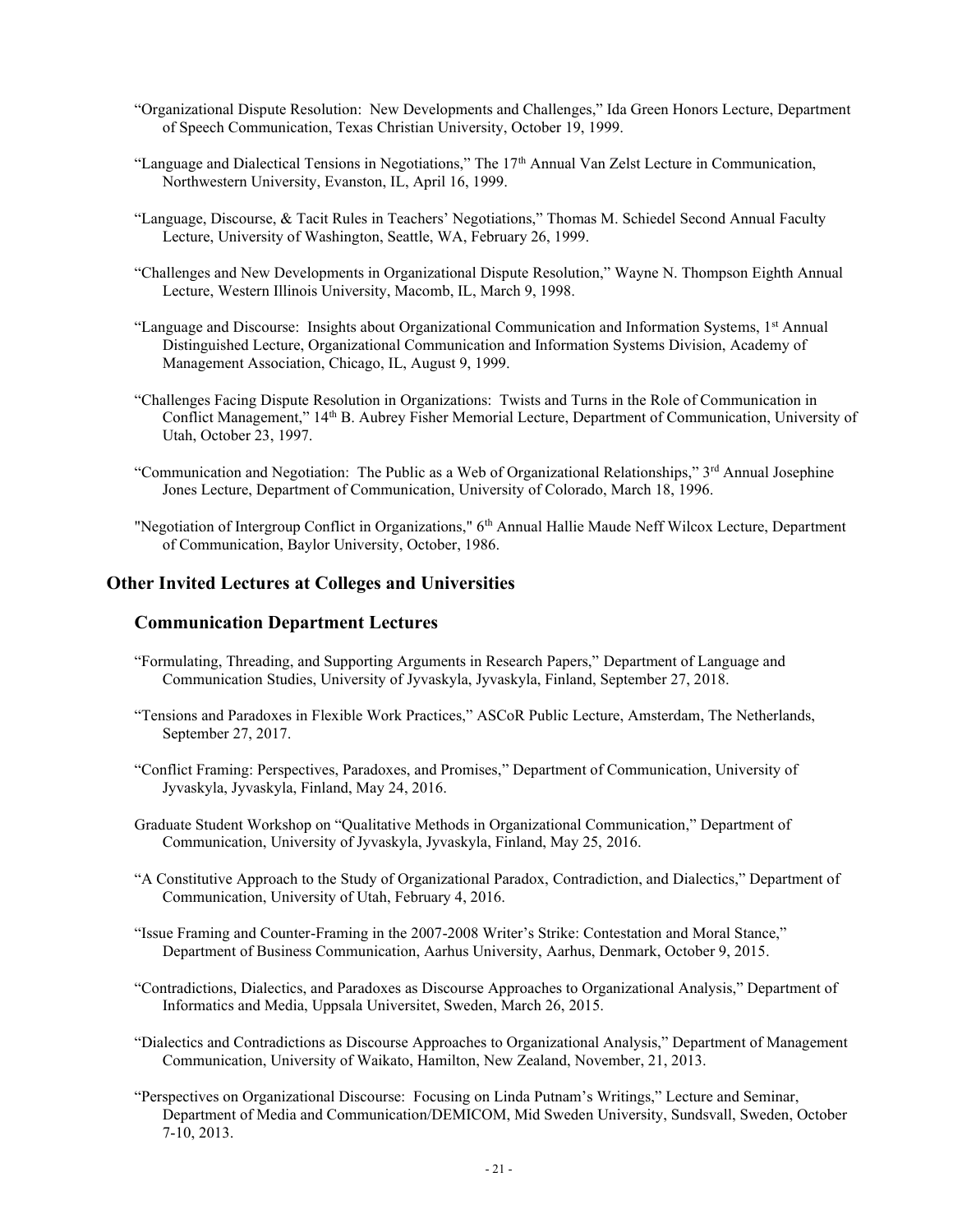- "Contradictions, Dialectics, & Paradoxes as Discourse Approaches to Organizational Analysis, Department of Communication and Journalism, University of New Mexico, Albuquerque, NM, April 9, 2010.
- "Dialectics and Contradictions as Discourse Approaches to Organizational Analysis, Department of Communication, Cornell University, September 15, 2009.
- "Communication and Conflict Resolution," CU-Advanced Center Seminar, National Science Foundation, Cornell University, September 15, 2009.
- "Gender and Communication in the Negotiation Context," College of Communication, Emerson University, December 4, 2008.
- "Rethinking Negotiation: Transforming Conflict through Communication," Department of Communication and Division of Business, Pepperdine University, March 24, 2008. "Mediation, Forgiveness, and Apology," Communication and Conflict class, Pepperdine University, March 24, 2008.
- "Ironies and Discursive Struggles of 'Pilots Defending the Profession'" Department of Communication Studies, University of Texas, Austin, TX, February 2, 2007.
- "Questioning a Priori Categorization of Stakeholder Groups: Stakeholders' Framing of Intractable Environmental Conflicts," Centre for Social Research in Communication and Queens University School of Business, Kingston, Ontario, Canada, February 3, 2006.
- "Communication Framing and Stakeholder Alignments in Intractable Environmental Conflicts," Center for Social Research in Communication and School of Psychology, University of Queensland, Brisbane, Australia, February 9, 2005.
- "Communicative Framing and Stakeholders Alignments in Intractable Conflicts," Department of Communication, Rutgers University, September 20, 2004.
- "When Tempers Flair: Communicating Your Way through Conflict," Rutgers Leadership Series Lecture, September 20, 2004.
- "Shifting Frames and Conflict Intractability: The Case of the Edwards Aquifer," Department of Communication, University of Maryland, April 13, 2001.
- "Negotiation in Organizations," Organizational Communication Symposium, Department of Communication, University of Colorado, January 27, 1997
- "Negotiation through a Gendered Lens: Communication Perspectives," Department of Communication University of Montana, September 26, 1996; Department of Speech and Theater, Montana State University, September 26, 1996.
- "The Language of Conflict and Resolution," Department of Speech Communication, University of Maryland, January 30, 1996.
- "Rethinking Theories of Negotiation: A Social Construction Perspective," Department of Communication, Purdue University, October 23, 1995.
- "New Developments in Conflict Management in Organizations," Department of Communication, University of Arizona, Tucson, AZ, February 25, 1995.
- "A Tribute to a Scholar and Mentor, W. Charles Redding," Memorial Tribute, Department of Communication, Purdue University, August 15, 1994.
- "Discourse and the Bargaining Environment." Paper presented in honor of Ernest G. Bormann's retirement, Department of Speech Communication, University of Minnesota, May 20, 1994.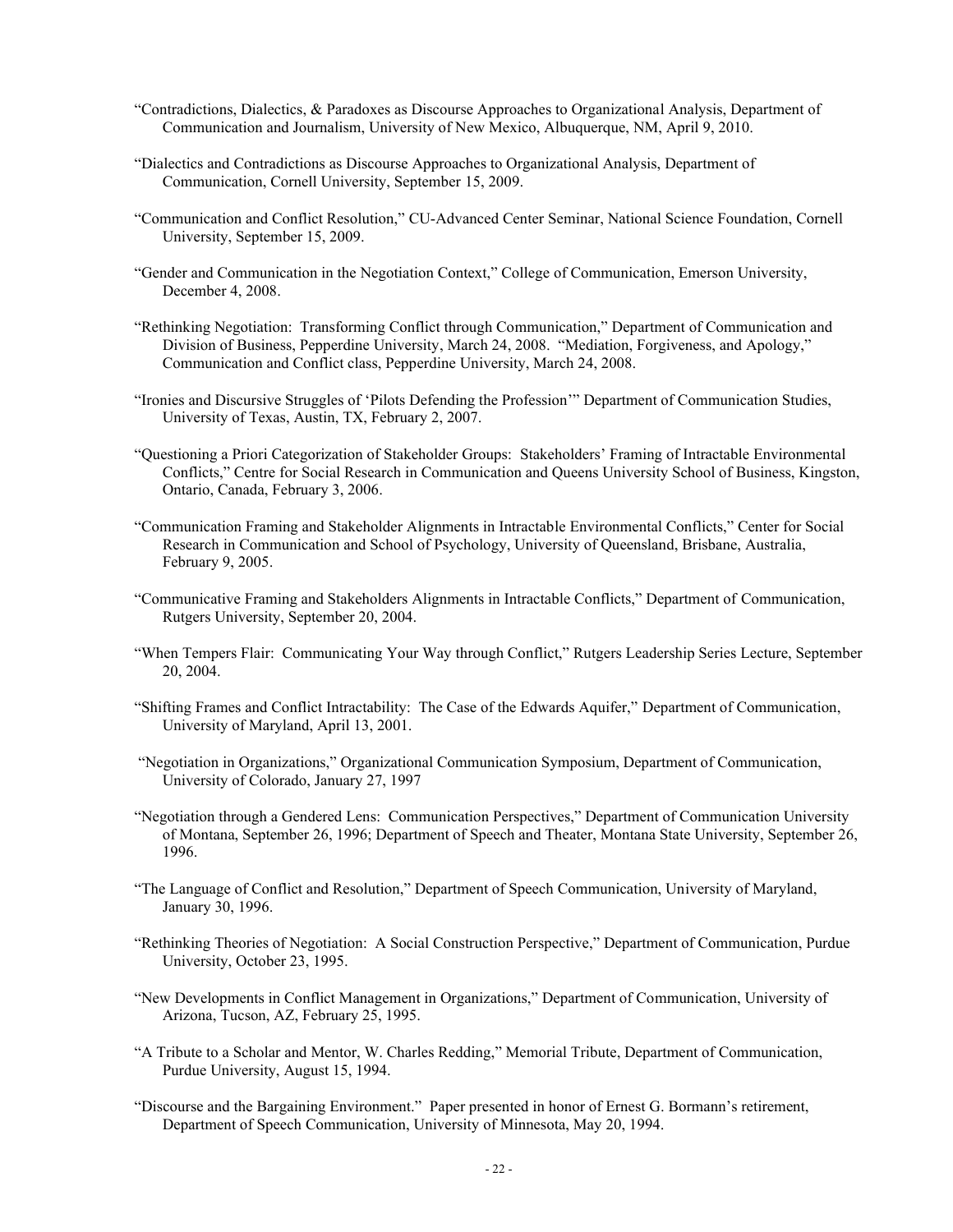- "Narrative Structure and Process in Negotiation," Department of Communication Studies, University of Kansas, Lawrence, KS, February 15-16, 1994.
- ."Language and the Storytelling Process In Negotiation," Department of Communication, Western Michigan University, April 23, 1993.
- "Storytelling, Argumentation, and Bargaining," Keynote Address for Communication Week, Southwest Texas State University, San Marcos, March 5, 1993.
- "Negotiation and Transformation," Communication Department, Michigan State University, March 6, 1992.
- "The Art of Negotiation," Department of Communications, Wheaten College, February 4, 1992.
- "Argumentation Patterns in Teachers' Bargaining," Department of Communication, University of Oklahoma, November 20, 1991.
- "Communication and Organizational Culture," Organizational Communication Seminar, University of Illinois, November 12, 1991.
- "Narrative Analysis in Bargaining," Department of Communication, Northern Illinois University, September 11, 1989.
- "Negotiation and Argumentation in Teachers' Bargaining," Department of Communication Studies, University of California--Santa Barbara, May 23, 1989.
- "Organizational Communication: Research Traditions, Challenges, and Future Directions," Department of Communication, University of Montreal, Montreal, Quebec, CANADA, January 25, 1989.
- "Communication, Negotiation and Teachers' Bargaining" and "Paradoxes and Contradictions in Organizations," Department of Speech and Theatre, Wake Forest University, April 21, 1988.
- "Negotiation and Argumentation in School Board/Teacher Disputes," Department of Communication and Institute of Environmental Sciences, Miami University, Miami, Ohio, March 28, 1988.
- "Phase Development of Arguments in Teachers' Bargaining," Department of Communication, University of Hawaii, February 9, 1988.
- "Conflict and Bargaining in Organizations," Department of Communication and Management, California State University-San Bernardino, November 19, 1987.
- "Role Conflicts and Paradoxical Messages in Organizations," Speech Communication Department, University of Texas at Austin, November 13, 1987.
- "Information Exchange, Message Patterns, and Teachers' Bargaining," Annenberg School of Communication, University of Pennsylvania, November 9, 1987.
- "Communication and Teachers' Bargaining," Department of Communication, University of Cincinnati, October 14, 1987.
- "Interesting Research Questions in Organizational Communication: Past Reflections and Future Directions," Department of Communication, Kent State University, July 26, 1987.
- "Communication Theory and the Challenge of Organizational Metamorphosis," Lecture Series on The Communicating Species: Challenges to Scholarship, Ohio State University, April 23, 1987.

"Managers as Negotiators," Department of Speech Communication, University of North Carolina, March 25, 1987.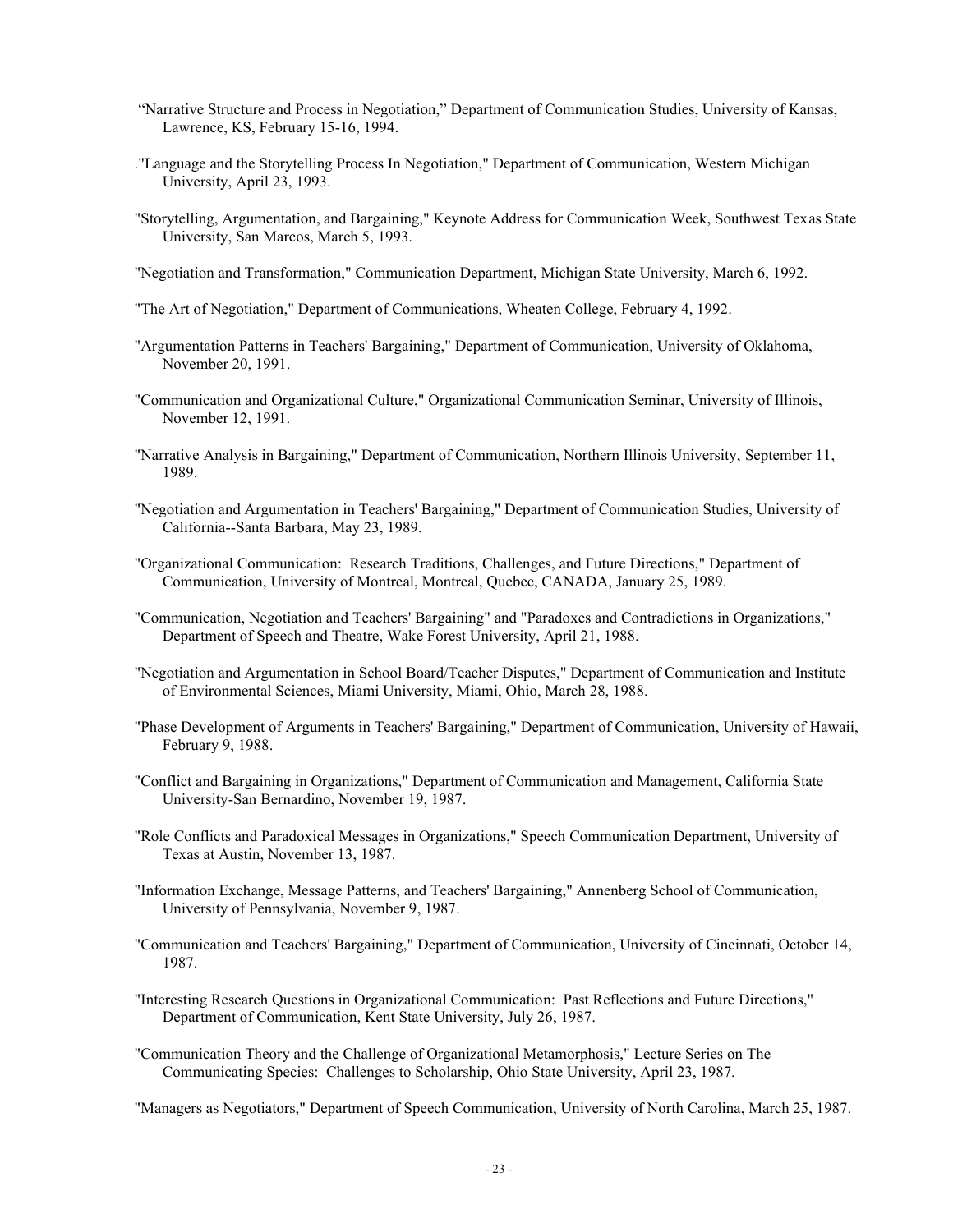- "Information Processing and Bargaining Interaction," Institute for Communication Research, Stanford University, March 1, 1984.
- "New Research Methods in Organizational Communication," Annenberg School of Communications and Department of Communication, University of Southern California, February 6, 1984.
- "Collective Bargaining as Organizational Communication," Department of Communication, Michigan State University, June 6, 1983.
- "Generating Interesting Questions for Future Organizational Communication Research," Speech Communication Department, Seminar Series on Human Communication in Organizations, University of Denver, May 16-17, 1983.
- "Paradoxes and Causal Maps in Organizational Communication," Department of Speech Communication, University of Illinois, April 4, 1983.
- "Paradoxes and Contradictory Messages in Organizational Communication," Department of Communication, University of Utah, February 23-26, 1983. Also delivered three classroom talks: "Teachers' Bargaining as Organizational Communication," "The Role of Small Groups as Organizational Work Units," and "Habermas's Typology as a Framework for Organizational Communication."
- "Bargaining as Organizational Communication," Department of Communication, Ohio State University, May 29, 1982.
- "Organizational Dialectics and Contradictory Messages," School of Interpersonal Communication, Ohio University, May 24-28, 1982.
- "Contradictory Messages in Organizational Communication," Department of Communication and Theatre Arts, University of Iowa, April 7-9, 1982.
- "Organizational Communication: The State-of-the-Art," Department of Communication, Western Michigan University, April 5, 1982.
- "Symbolism in Organizational Communication Research," Departments of Speech-Communication and the School of Business Administration, University of Delaware, January 29, 1982.
- "Conflict and Power in Organizations," Department of Speech-Communication, University of Minnesota, May 20, 1981.
- "Communication and Vicious Cycles of Women in Organizations," Departments of Communication and Continuing Education, Ohio State University, May 27-28, 1981
- "Bargaining and Interpersonal Negotiations," Department of Speech-Communication, Indiana University, April 13, 1981.

#### **Invited Management and Interdisciplinary Lectures**

- "Qualitative Methods: Bricoleurs, Patterns, and Crystallization," Department of Management and Organization, College of Business Administration, California State University-Sacramento, Sacramento, CA, October 21, 2019.
- "Organisational Communication," Lecture presented in the MSc Course, "Essentials in Management and IB, Department of Management Studies, Aalto University School of Business, September 17, 2018.
- "Challenges in Doing Discourse Studies in the Era of Big Data, Workshop Presented for Organizational Communication Group, Department of Management Studies, Aalto University School of Business, September 14, 2018.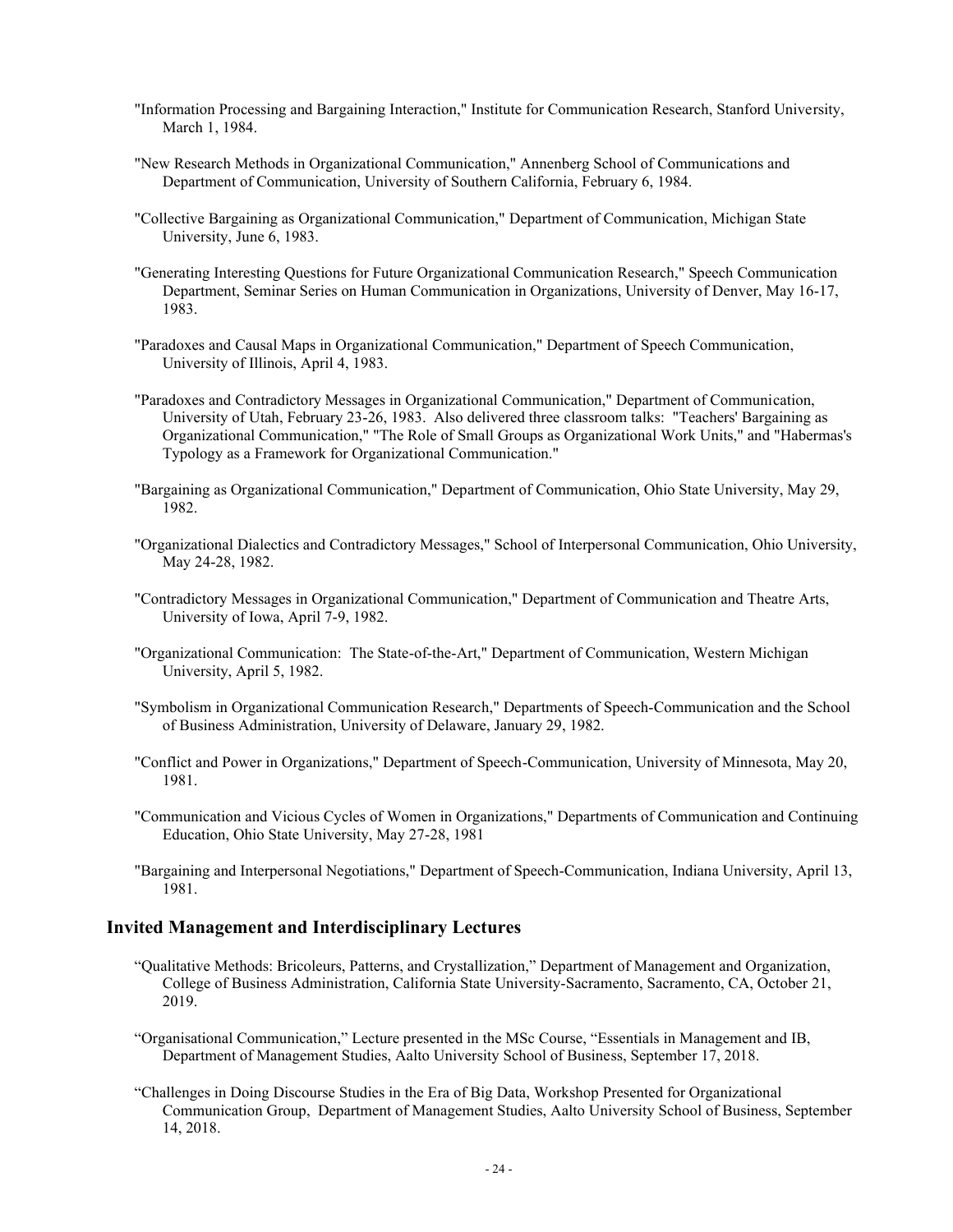- "Organizational Paradox and Gender: A Constitutive Approach," Nijmegen School of Management, Radboun University, Nijmegen, The Netherlands, September 28, 2017.
- "Social-Material Relationships: A Study of Space and Activity in Managing Tensions," Organizational Communication, Organizations, and Management Research Seminar (BIZ), Aalto University School of Business, Helsinki, Finland, September 25, 2017 (with Anu Sivunen).
- "Formulating, Threading, and Supporting Arguments in Research Papers," Workshop Presented at Aalto University School of Business, Organizational Communication and Management Studies Division, Helsinki, Finland, September 14, 2017.
- "Integrating Grounded Theory and Discourse Studies: Examining Paradoxical Tensions," Workshop Presented at Aalto University School of Business, Organizational Communication and Management Studies Division, Helsinki, Finland, September 11, 2017.
- "Conducting a Discourse Analysis of Contradictions and Paradoxes," Organizational Studies Department, School of Business, University of Cyprus, Cyprus, June 21, 2016.
- "Organizational Paradox and Gender: A Constitutive Approach," Organizational Communication, Organizations, and Management Research Seminar (BIZ), Aalto University School of Business, Helsinki, Finland, May 4, 2016.
- Graduate Student Workshop on "Reporting Organizational Discourse Analysis," Aalto University School of Business, May 16, 2016.
- "A Constitutive Approach to the Study of Organizational Paradox, Contradiction, and Dialectics," Strategy-as-Practice-Group, HEC Montreal, Montreal, Canada, April 11, 2016.
- "Contradiction, Dialectics, and Paradoxes as Discursive Approaches to Organizational Analysis," Business and Social Sciences, Aarhus University, Aarhus, Denmark, October 8, 2015.
- "Shaping Food Production: Organisational Tensions Related to Research and Development of Healthy Foods," University of Waikato Sustainability Symposium: Research in Action from Campus to Community, University of Waikato, Hamilton, New Zealand, February 24, 2015 (with Alison Henderson).
- "Organizational Work-Life Policies and Arrangements," Waikato Management School, University of Waikato, Hamilton, New Zealand, December 10, 2013.
- "Dialectical Tensions and Diversity Network Groups," Sobey School of Business, Saint Mary's University, Halifax, Nova Scotia, Canada, June 21, 2011.
- "Dialectics and Contradictions as Discourse Approaches to Organizational Analysis," Workshop presented at Saint Mary's University, Halifax, Nova Scotia, Canada, June 21, 2011.
- "What Travels: Gendered Orders and Negotiation in Cross-Cultural Contexts," Symposium in Honor of Deborah M. Kolb, Simmons School of Management, Simmons University, Boston, May 31, 2011.
- "Joanne Martin's Contributions to Gender and Organizational Communication," Martinfest for Joanne Martin's retirement, Stanford University, Palo Alto, CA, June 9, 2007.
- "Dialectics and Paradoxes as Discursive Strategies for Organizational Analysis," Interdisciplinary Consortium on Organizational Studies (ICOS), Ross School of Business, University of Michigan, April 13, 2007.
- "Ironies and Discursive Struggle of 'Pilots Defending the Profession,'" Department of Management and Economics, University of Melbourne, Melbourne, Australia, February 15, 2005.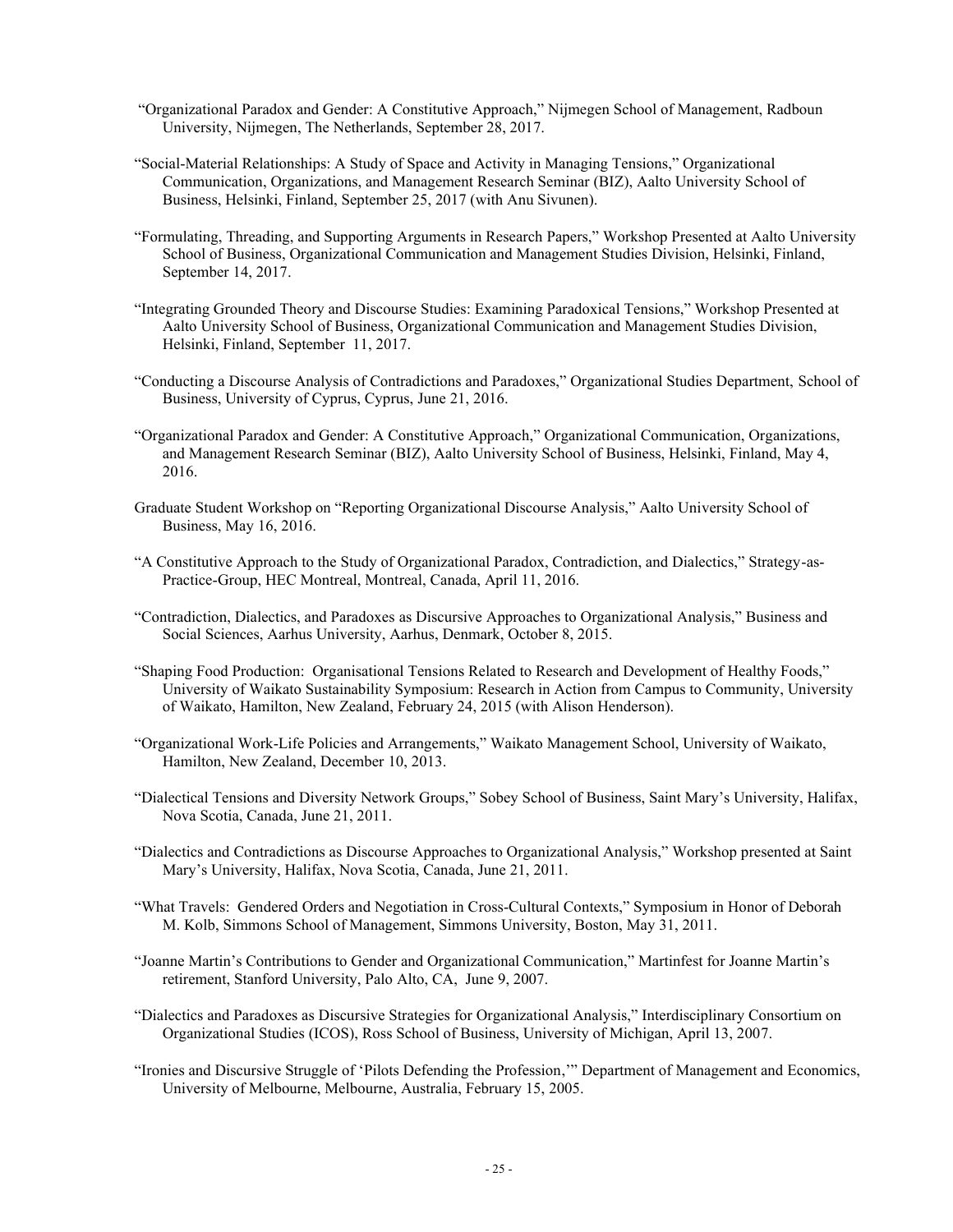- "Intractable Conflicts: Dimensions, Descriptors, and Cases," Organizational Behavior Symposium, Massachusetts Institute of Technology, Cambridge, MA, April 12, 2002.
- "Language and Dialectical Tensions in Teachers' Negotiation," Department of Management and Organizational Studies, Sydney Technological University, Sydney, Australia, December 12, 2002.
- "Issues, Relationships, and Stories as Turning Points in Negotiation," Harvard Interdisciplinary Seminar on Critical Moments in Negotiation, Program on Negotiation, Harvard Law School, October 22, 2001.
- "New Trends in Organizational Communication Studies," Department of Marketing, Odense University, Odense, Denmark, November 19, 1999.
- "New Trends in Organizational Communication Studies," Department of Marketing, Odense University, Odense, Denmark, November 19, 1999.
- "Language and Discourse in Organizations," Copenhagen Business School, Department of Intercultural Communication and Management, University of Copenhagen, Denmark, November 16, 1999.
- "Language and Dialectical Tensions in Teachers' Negotiations," Organizational Studies Group, Massachusetts Institute of Technology, Sloan School of Management, November 2, 1998.
- "Beyond Third Party Role: Disputes and Managerial Intervention," Department of Management and Organizational Behavior, Texas Tech University, April 14-15, 1994.
- "The Language of Negotiation," Department of Management, University of Texas, Austin, TX, October 22, 1993.
- "Log Linear Analysis of Teacher Negotiations," Department of Organizational Behavior, University of British Columbia, Vancouver, Canada, June 5, 1992.
- "Storytelling and Negotiation Rituals: Building Symbolic Bridges," Harvard Negotiation Project, Harvard University, May 12, 1992.
- "Argumentation in Negotiation: A Log Linear Analysis," Department of Psychology, University of Illinois at Urbana-Champaign, Sept. 23, 1991.
- "Argument Development in Teachers' Negotiation," Institute of Conflict and Conflict Resolution, Penn State University, March 23, 1990.
- "Communication and Teachers' Negotiation," Kellogg Graduate School of Management, Northwestern University, February 11, 1987.
- "Argumentation and Bargaining," Pro-Seminar on Organization Behavior, Department of Business Administration, University of Illinois, March 22, 1985.

#### **Papers and Presentations at Professional Meetings.**

- "Hierarchically-Structured Tensions in the Academic-Practitioner Relationship," All-Academy Symposium, Academy of Management Association, Seattle, WA, July 29-August 4, 2021.
- "The Narrated Paradox," 106<sup>th</sup> National Communication Association Conference, Indianapolis, IN, November 19-22, 2020. (Virtual Conference) (with Gail T. Fairhurst).
- "Untangling the Paradoxical Knot: Sexual Harassment, Gender, and Resilience," Academy of Management Association, Vancouver, BC, Canada, August 7-11, 2020 (with Avigail McClelland-Cohen). (Virtual Conference).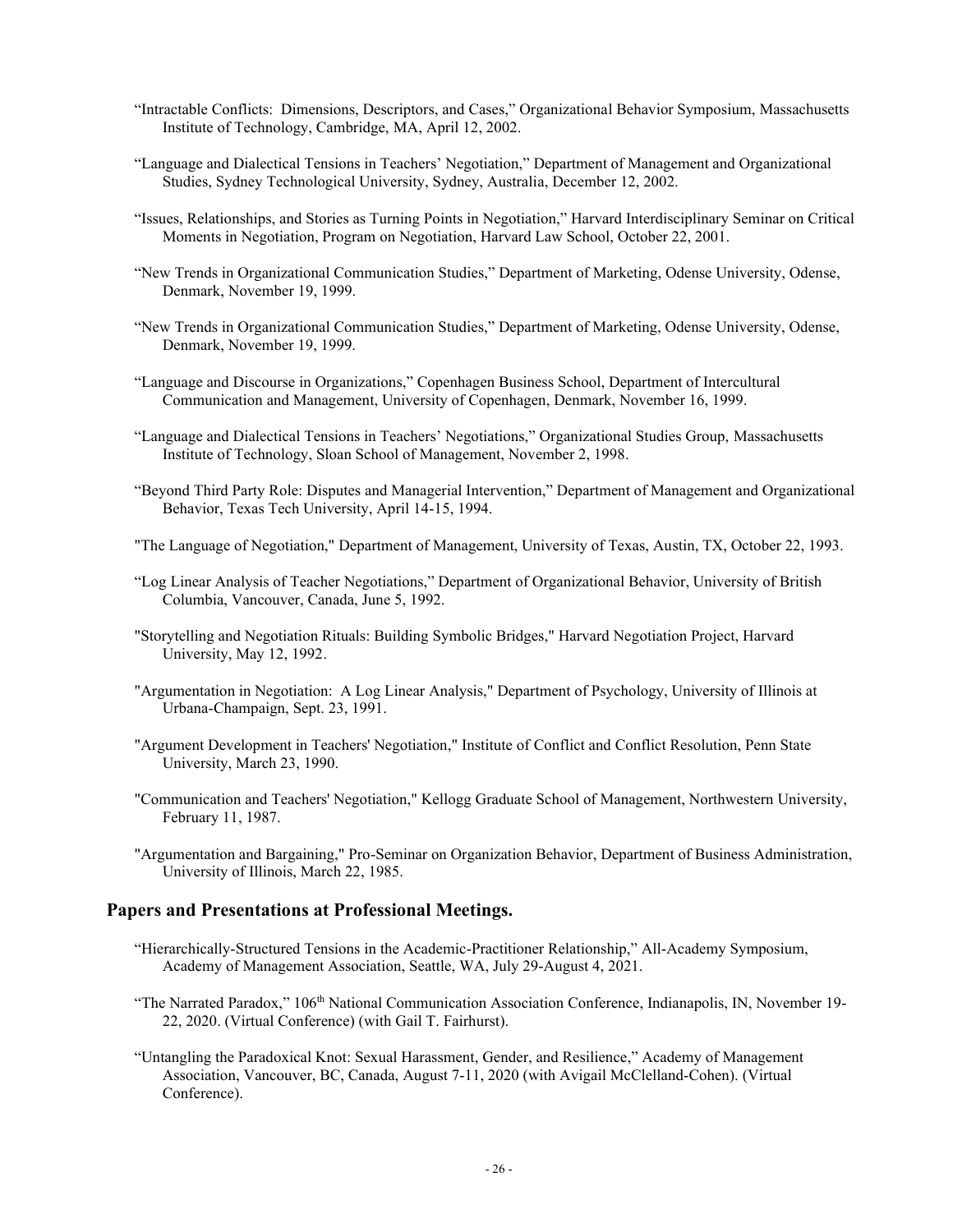- "The Role of Place in the Institutionalization of Environmental Conflicts," Showcase Symposium, Academy of Management Meeting, Boston, MA, August 9-13, 2019 (with Barbara Gray).
- "Situating Discourse and Social Interactions in Microfoundations of Paradox Theory," Microfoundations of Paradox: Where Are We and What is Next, PDW Workshop, Academy of Management Meeting, Boston, MA, August 9-13, 2019.
- "Frame Reinforcement: Bolstering Local Intractability by Tapping National-Level," International Association for Conflict Management, Dublin, Ireland, July 7-10, 2019 (with Barbara Gray).
- "Spacing and Organizing: Process Approaches to the Study of Organizational Space," Academy of Management Meeting, Chicago, IL, August 10-14, 2018 (with Kathleen Ann Stephenson, Ari Kuismin, and Anu Sivunen).
- "Union Framing of Conflict-Related Issues in the Entertainment Industry," International Association for Conflict Management, Philadelphia, PA, July 8-11, 2018 (with Ryan P. Fuller).
- "Interaction Analysis, Discourse Studies, and Conflict Framing," IACM Fellows Panel, International Association for Conflict Management, Philadelphia, PA, July 8-11, 2018.
- "Relational Approaches to Organizational Space," European Group for Organization Studies, 4<sup>th</sup> Annual Colloquium, Tallinn, Estonia, July 5-7, 2018 (with Ari Kuismin, Kathleen Ann Stephenson, and Anu Sivunen).
- "Analyzing Organizational Oppositions: Developing a Discursively Sensitive Grounded Theory. European Group for Organizational Studies, Copenhagen, Denmark, July 6-8, 2017 (with Gail T. Fairhurst).
- "Gender, Communication, and Organizational Paradox," International Communication Association, San Diego, CA, May 25-29, 2017 (with Karen Ashcraft).
- "Tensions in a Flexible Workspace: Negotiating the Dialectics of Materiality in Constituting Organization," Subtheme 16: Organization as Communication: (Dis)Organizing through Texts, Artifacts and Other Materialities, European Group for Organizational Studies, Naples, Italy, July 7-9, 2016 (with Anu E. Sivunen).
- "A Constitutive Approach to Paradox: Implications for the Study of Power and Contradiction," Sub-theme 35: Paradox Theory and Research: Constituting Tensions, Power, and Discourse, European Group for Organizational Studies, Naples, Italy, July 7-9, 2016 (with Gail T. Fairhurst and Scott Banghart).
- "Tensions and Contradictions in Organizational Change: Managers' Discursive Enactment of Compliance and Resistance," International Communication Association, Fukuoka, Japan, June 9-13, 2016 (with Catrin Johansson).
- "More-Than Approaches to Tensions: Comparing Interns' Organizational Experiences and Tension Management," Western States Communication Association, San Diego, CA, February 27-March 1, 2016 (with DaJung Woo and Sarah Riforgiate). **Top Four Papers** for Organizational Communication Interest Group.
- "Sourcing Paradoxical Tensions in Organizational Discourse," National Communication Association, Las Vegas, Nevada, November 19-22, 2015 (with Gail T. Fairhurst) **Top Four Paper** in Organizational Communication Division.
- "Moving Beyond Both-And Approaches: Alternative Strategies for Managing Paradoxical Tensions," Sub-Theme 52: Paradoxes and Unreason: Provoking Greater Examination into Organizational Life, European Group for Organization Studies, Athens, Greece, July 2-4, 2015.
- "Exploring the Meta-theoretical Traditions of Research on Organizational Contradictions, Paradoxes, and Tensions," International Communication Association, San Juan, Puerto Rico, May 22-25, 2015 (with Gail Fairhurst and Scott Banghart).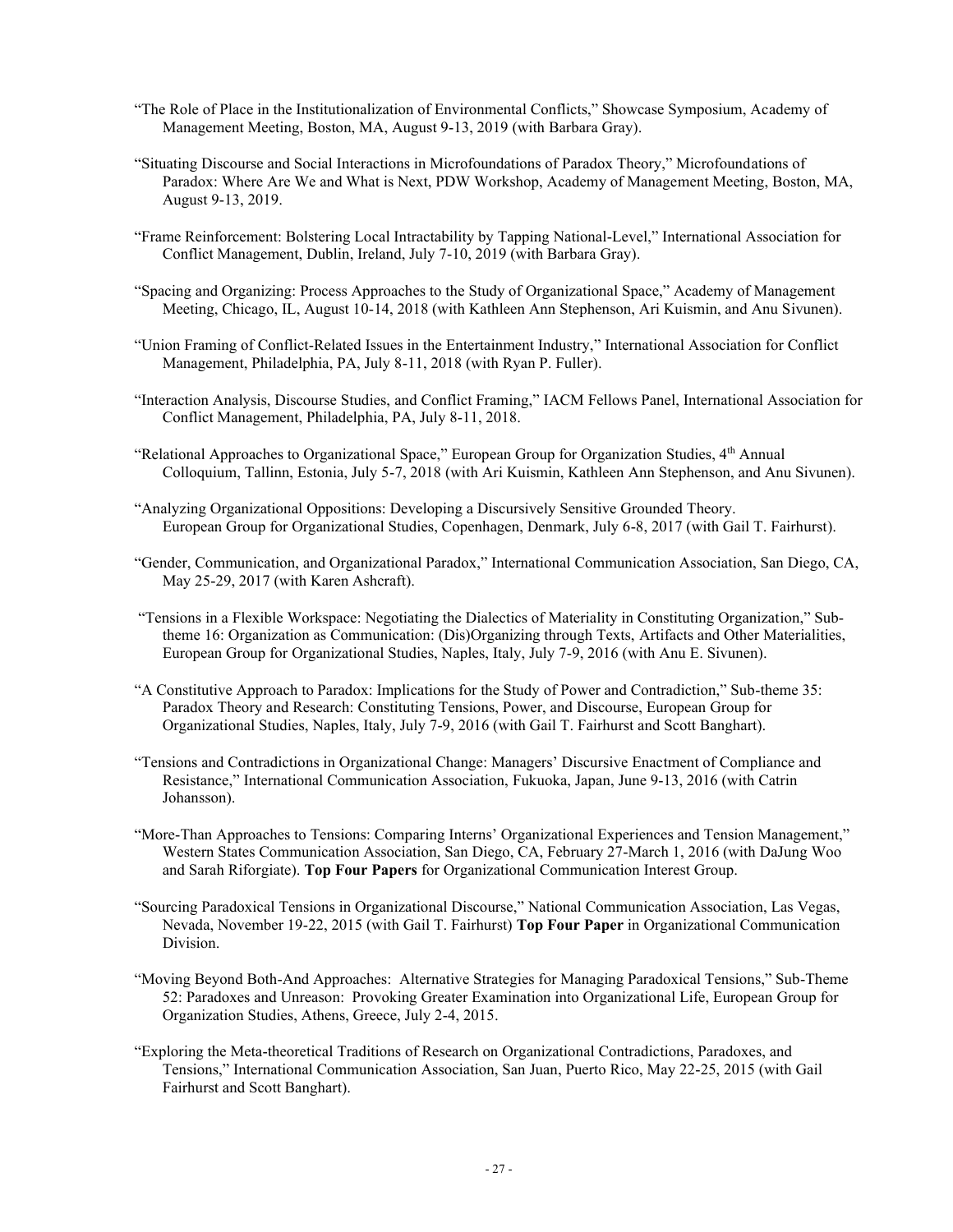- "Wildland Firefighter Doctrine and its Contradictions: A New Era of Risk Management, Chicago, IL, November 20- 23, 2014 (with Jody L. S. Jahn).
- "Alternative Perspectives on Communication Competencies in Negotiation," Chicago, IL, November 20-23, 2014 (with Samantha R. Powers).
- "Team Innovation: Tensions, Contradictions, and Dialectics," National Communication Association, Chicago, IL, November 20-23, 2014 (with Scott Banghart and David Seibold).
- "Contradictions and Paradoxes in Organizations: Unpacking Research Perspectives," International Conference on Organizational Discourse: Terra Firma, Terra Nova, Terra Incognita, Cardiff, Wales, July 9-11, 2014 (with Gail T. Fairhurst).
- "Communication Competencies in Negotiation," International Association for Conflict Management, Leiden, the Netherlands, July 4-7, 2014 (with Samantha R. Powers).
- "Unifying through Discordant Voices: Dialectical Tensions in the Blogosphere," International Communication Association, Seattle, WA, May 23-26, 2014 (with Ryan P. Fuller).
- "Shaping Food Production: A Dialectical Analysis of Organizational Tensions about What Constitutes Healthy Foods," Qualitative Research in Management and Organization Conference, Albuquerque, New Mexico, April 15-17, 2014. (with Alison Henderson).
- "Whose Justice? Identifying Legalistic, Restorative, and Retributive Justice Paradigms in the Workplace," National Communication Association, Washington D. C., November 22-25, 2013 (with Greg Paul).
- "Paradoxical Processes in Wildland Firefighting: A Discourse Analysis of Fighting Fire Aggressively but Providing for Safety First," International Centre for Research in Organizational Discourse, Strategy & Change: Workshop on Risk. Melbourne, Australia, December 5-6, 2013 (with Jody Jahn).
- "Qualitative Research and Expanding Your Comfort Zone," Preconference, Organizational Communication Division Doctoral Consortium, International Communication Association, London, UK, June 2013.
- "Message Wars in the Blogosphere: Organizational Sensemaking in the 2007-2008 Writers Guild Strike," International Communication Association, London, UK, June 17-21, 2013 (with Ryan Fuller and Katherine Sarah Holland).
- "Work, Difference, and the Body: How We Got Here," Academy of Management, PDW Workshop, Boston, MA, August 2012.
- "Exploring the Role of Framing in Transformational Views of Conflict," National Communication Association, New Orleans, LA, November 2011.
- "Institutionalization of Conflict: How Routinized Cycles of Framing Perpetuate Intergroup Conflicts," International Association for Conflict Management, Istanbul, Turkey, July 4, 2011.
- "Discourse Analysis: Focusing on Language as Constituting Teams," International Communication Association, Boston, MA, May 2011.
- "Framing in Meta-Narratives of Environmental Conflict," International Communication Association, Boston, MA, May 2011 (with Boris H.J.M. Brummans).
- "Locating Flexibility as a Construct in Organizational Communication," National Communication Association, San Francisco, CA, November 2010 (with Karen Myers and Bernadette Gailliard).
- "Exploring the Moral Foundations of Forgiveness in the Workplace," National Communication Association, San Francisco, CA, November 2010 (with Gregory Paul).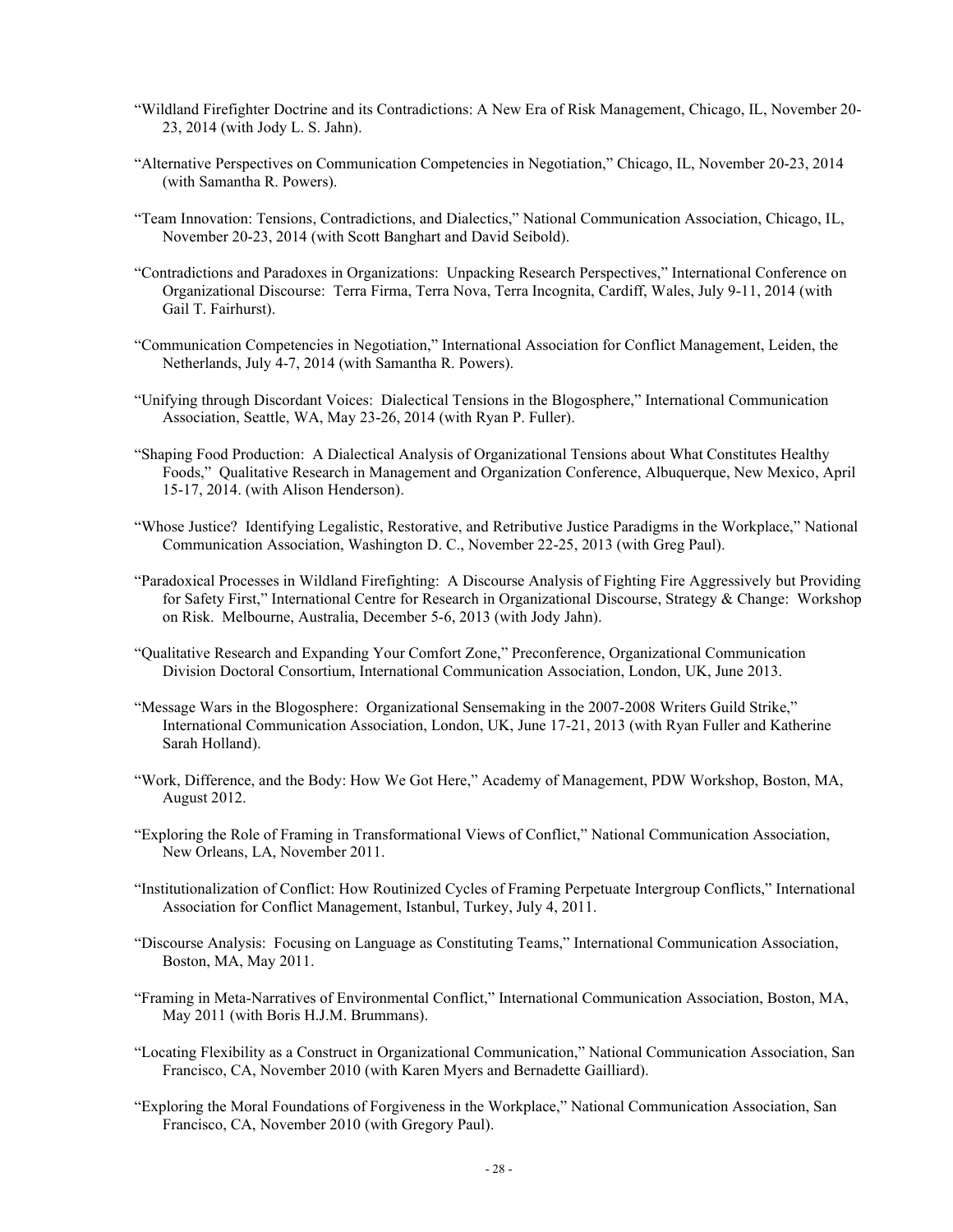- "Negotiation and Public Campaigns: The Case of the 2007-2008 Writers' Strike, National Communication Association, San Francisco, CA, November 2010 (with Ryan Fuller).
- "Gender, Differences, and Bodies in the Workplace," Gender and Diversity Track, Critical Management Studies Preconference, Academy of Management Association, Montreal, Canada, August 2010 (with Jody Jahn).
- "Professional Networks, Interdisciplinary Connections, and Career Development," Conflict Management Doctoral Consortium, Academy of Management Association, Montreal, Canada, August 2010.
- "Intersecting Difference: A Dialectical Perspective," International Communication Association, Singapore, June 2010. Top Ranked Paper, Organizational Communication Division (with Jody Jahn and Jane Baker).
- "Dissemination Strategies in Communication Research," ECREA panel at the International Communication Association, Singapore, June, 2010.
- "Update on ISI Listings and the NRC Study," Doctoral Chairs Breakfast, National Communication Association, Chicago, IL, November, 2009.
- "Organizing Virtual Organizational Communication—Following the Alta Promise," National Communication Association, Chicago, IL, November, 2009.
- "Remembering Ernest G. Bormann: Mentor, Adviser, and Friend," National Communication Association, Chicago, IL, November 2009.
- "Historical View--Major Themes and Contributions in Organizational Communication," Featured Five Years Out Theme Panel, National Communication Association, Chicago, IL, November, 2009.
- "Insight, Problems, and Pitfalls in Positive Organizational Communication Scholarship," National Communication Association, Chicago, IL, November, 2009.
- "The 2007-2008 Writers' Strike as an Opportunity for Integrative Research on Labor Organizations." Competitive Roundtable Presentation, National Communication Association, Chicago, IL, November, 2009 (with Ryan Fuller).
- "Narrative Arc of Engaged Scholarship: Case Exemplars," 7th Aspen Conference on Engaged Communication Scholarship, Aspen, CO, August 2009.
- "Debating 'Quality:' The Role of ISI in Communication Research Publications," ECREA Panel, International Communication Association, Chicago, IL, May, 2009.
- "Virtues and Potential Pitfalls of Interdisciplinary Research Teams," Organizational Communication Doctoral Consortium, International Communication Association, Chicago, IL, May, 2009.
- "Organizational Discourse: Examining New Terrains in Organizational Communication," International Communication Association, Chicago, IL, May, 2009.
- "Discursive Framing in a Real Estate Negotiation," Symposium on Communication and Negotiation, Program on Negotiation, Harvard University, Cambridge, MA, December 6, 2008.
- "Design Issues and Framing in Environmental Conflicts," National Communication Association, San Diego, CA, November, 2008.
- "Theory Building: Comparing Approaches to 'Communication Constitutes Organizations'," National Communication Association, San Diego, CA, November 2008 (with Robert McPhee).
- "Dealing: Unconventional Lenses on the Making of an Academic Professional," National Communication Association, San Diego, CA, November, 2008.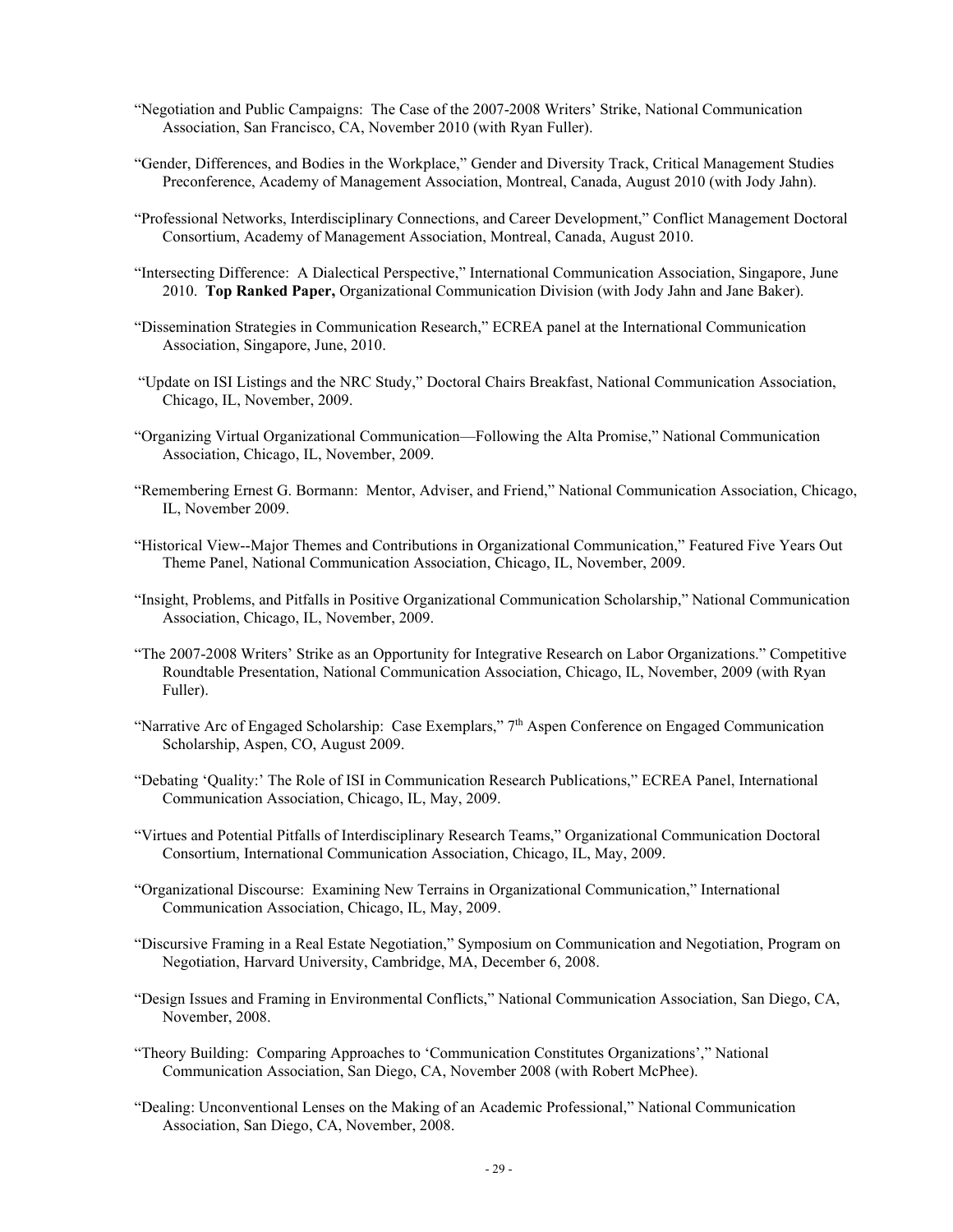- "Developing External Funding Opportunities for Organizational Communication Researchers," Pre-conference at the National Communication Association, San Diego, CA, November, 2008.
- "Fast Forward: Strategies to Accelerate Academic Careers," Conflict Management Division, Academy of Management Association, Anaheim, CA, August, 2008.
- "The Meaning of Alta," Organizational Communication at Alta Revisited: Reflection, Synthesis, and Engagement, Snowbird, Utah, July, 2008.
- "Metaphors of the Field: Capturing Institutions, Fields, and Industries," International Communication Association, Montreal, Canada, May, 2008.
- "Integrating Negotiation, Deliberation, and Dialogue," International Communication Association, Montreal, Canada, May, 2008
- "Peer Pressure, Emotional Labor, and Conflict Avoidance in the Gym," National Communication Association, Chicago, IL, November, 2007 (with Mary Haman).
- "Scott Poole's Contributions to the Study of Organizational Change." National Communication Association, Chicago, IL., November, 2007.
- "Research Examples and Ethical Considerations," Preconference on Social Construction and Social Change, National Communication Association, Chicago, IL, November 2007.
- Presenter, "The NRC Survey and Getting Communication Journals into ISI Databases," Doctoral Chair's Breakfast, National Communication Association, Chicago, IL, November, 2007.
- "Negotiating During a Time of Change," Conference on Gender and Negotiation: Research from the Field, Women and Public Policy Program, John F. Kennedy School of Government, Harvard University, Cambridge, MA, November 2007 (with Jaime Bochantin).
- "Discourse and Multi-stakeholder Framing of Environmental Conflicts," International Association for Conflict Management, Budapest, Hungary, July, 2007. (with Barbara Gray and Ralph Hanke).
- "The Discourse of Environmental Conflicts: How Stakeholders Construct Their Claims, Their Opponents, and Themselves," International Conference on Multi-Organizational Partnerships, Alliances & Networks. Leuven, Belgium, June, 2007 (with Barbara Gray and Ralph Hanke).
- "Questioning as Opportunities for Transforming Conflict Situations," International Communication Association, San Francisco, CA, May, 2007.
- "Dualities and Dialectics for Studying Difference," Organizational Communication Pre-Conference, International Communication Association, San Francisco, CA, May, 2007.
- "Changing Frames: Reframing and Turning Points in a Protracted Conflict," National Communication Association, San Antonio, TX, November, 2006 (with Martha Shoemaker).
- "Building a Discipline: Reflections on Major Works in Organizational Communication," National Communication Association, San Antonio, TX, November, 2006 (with Kathleen Krone).
- "From the Woman's View: Gender and Communication in the Negotiation Context," Association of Collegiate Schools of Planning, Ft. Worth, TX, November, 2006.
- "Changes in Conflict Framing in the News Coverage of an Environmental Conflict," Conferences on News Reporting and Its Impact on Conflict, Center for the Study of Conflict, Law, & the Media, University of Missouri, September, 2006.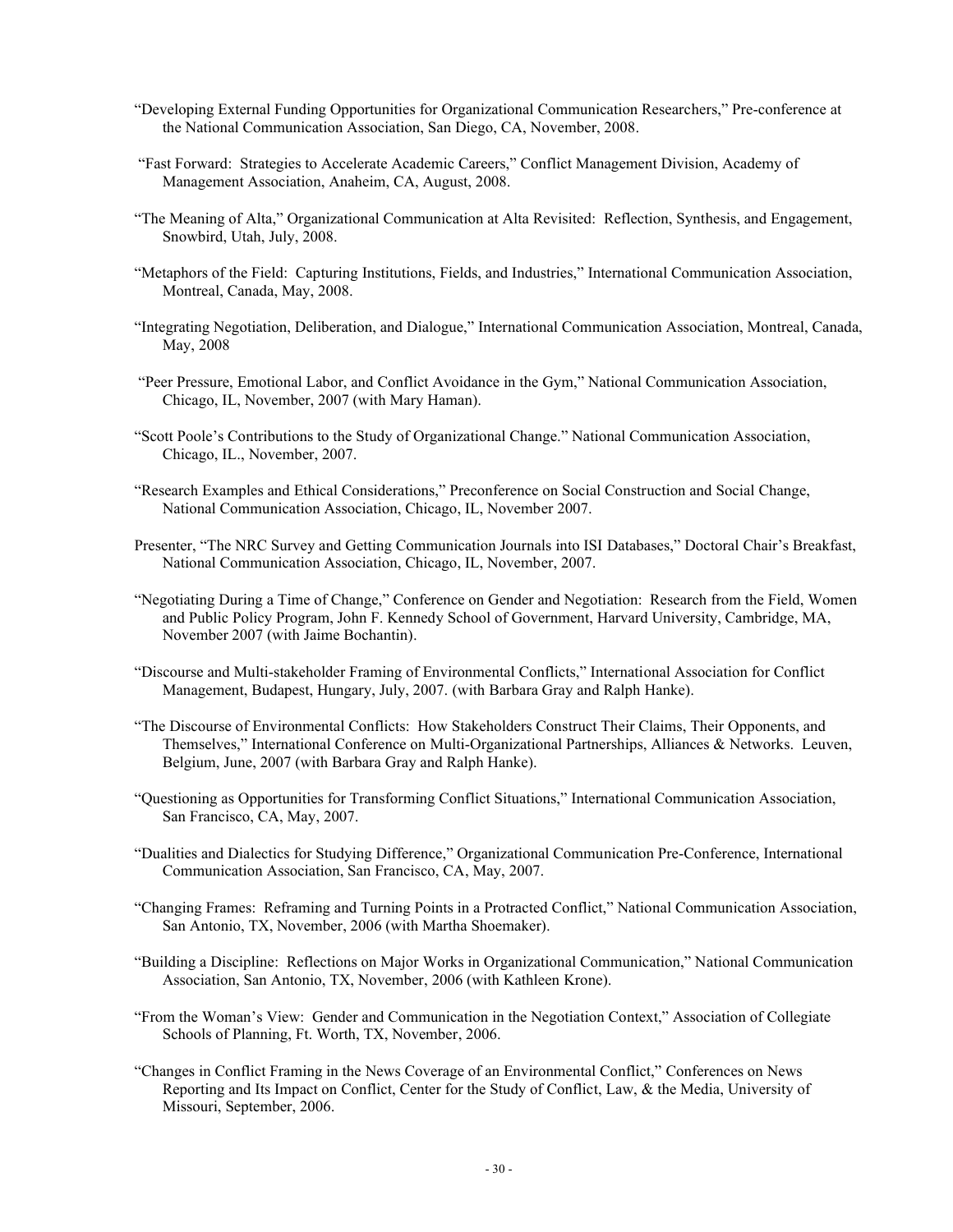"Introduction to Discourse Perspectives," Academy of Management, Atlanta, GA, August, 2006.

- "Exploring the Role of Communication in Transforming Conflict Situations: A Social Constructionist View," National Communication Association Summer Institute, Albuquerque, NM, August, 2006.
- "Embracing the Dichotomies of Resistance: Linking Discursive Struggles to Material Consequences," International Communication Association, Dresden, Germany, June, 2006.
- "Reframing Threats," Dispute Resolution Section, American Bar Association, Atlanta, GA, April, 2006.
- "Discourse and Organizations: Integrating LSI and Organizational Communication Perspectives," National Communication Association, Boston, MA, November, 2005.
- "Contradictions and Oppositional Tensions in Planned Organizational Change," Academy of Management, Honolulu, Hawaii, August, 2005.
- "State of the Art: Feminist Research in Organizational Communication," Feminist Theorizing: New Vision of Gender for the 21<sup>st</sup> Century, Academy of Management, Honolulu, Hawaii, August, 2005.
- "Disentangling Approaches to Framing: Mapping the Terrain," International Association for Conflict Management, Seville, SPAIN, June, 2005 (with Art Dewulf, Barbara Gray, Noelle Aarts, Roy Lewicki, Renee Bouwen, and Cees Van Woerkum).
- "Discourse Analysis: Mucking around with Negotiation Data," International Association for Conflict Management, Seville, SPAIN, June, 2005.
- "Framing and Reframing in Conflict Situations," Workshop on Changing Frames: Framing and Reframing of Difficult Conflicts, International Association for Conflict Management, June, 2005.
- "Ironies in the Discursive Struggle of 'Pilots Defending the Profession'," International Communication Association, New York, NY, May, 2005. (with Kevin Real).
- "Opportunities for Reflection and Reframing in Intractable Policy Controversy," International Communication Association, New York, NY, May, 2005.
- "How Homogeneous Are Stakeholder Groups? Profiling Disputants' Framing of Intractable Environmental Conflicts," International Communication Association, New York, NY, May, 2005. (with Boris H. J. M. Brummans, Barbara Gray, Ralph Hanke, Roy Lewicki, and Carolyn Wiethoff). TOP FOUR PAPER IN ORGANIZATIONAL COMMUNICATION.
- "Dialogue as an Approach to Conflict Management in Organizations," Southern States Communication Association, Baton Rouge, LA, March 30-April, 2005.
- "Framing and Transforming Issues in Global Negotiations and Interactions among Leaders," National Communication Association, Chicago, Illinois, November, 2004.
- "Historical and Theoretical Overview of Communication and Organizational Conflict," National Communication Association, Chicago, Illinois, November, 2004.
- "Turning Points and Frame Changes in the Edwards Aquifer Conflict," The International Association for Conflict Management, Pittsburgh, PA, June, 2004 (with Suzanne Boys).
- "Shifting Frames in an Intractable Conflict: The Case of the Edwards Aquifer," The International Association for Conflict Management, Pittsburgh, PA, June, 2004.
- "Conflict Management and Transformation in Negotiation," National Communication Association, Miami, Florida, November, 2003.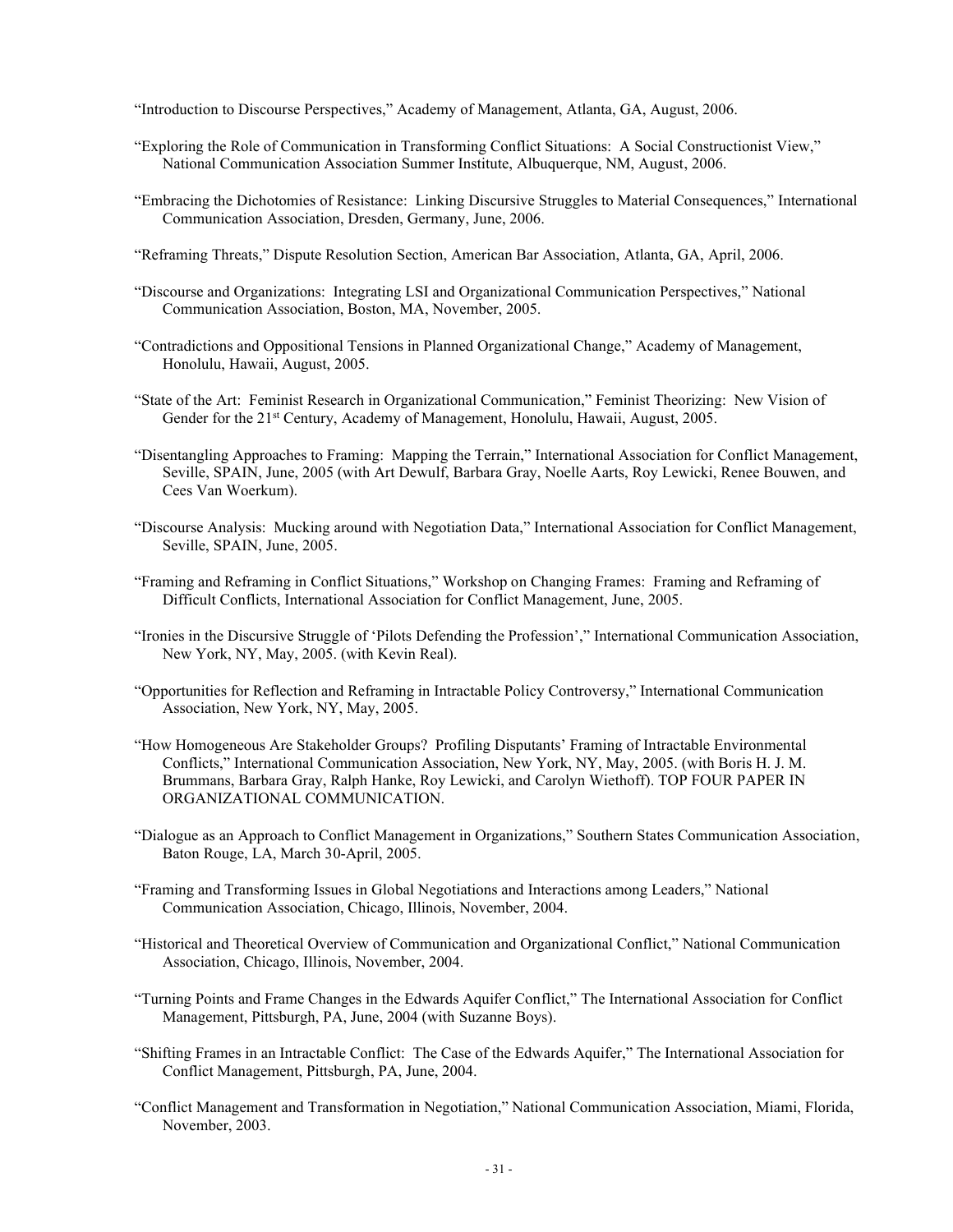- "Transformations and Critical Moments in Negotiations," Harvard Negotiation Conference on Critical Moments in Negotiation, November 14-15, 2003.
- "Methodological Challenges in Stakeholder Analysis of Environmental Conflicts," Professional Development Workshop on Researching Stakeholder Participation in Environmental Conflicts, Academy of Management, Seattle, Washington, August, 2003.
- "Organizations as Discursive Constructions: Unpacking the Metaphor," International Communication Association, San Diego, CA, May, 2003. (with Gail Fairhurst) TOP PAPER—ORGANIZATIONAL COMMUNICATION DIVISION.
- "The Legacy of Organizational Communication," National Communication Association, New Orleans, November, 2002.
- "Historical Perspectives on Communication as Constituent of Organizing," Organizational Communication Preconference, National Communication Association Convention, New Orleans, November, 2002.
- "Differential Framing of Environmental Disputes by Stakeholder Groups," Academy of Management, Denver, Colorado, August, 2002 (with Ralph Hanke and Barbara Gray).
- "Contradictions and Control: Analysis of Meta-talk about Feelings in Mr. Sam," Academy of Management, Denver, Colorado, August, 2002.
- "Value-Based and Intractable Conflicts," presented at Professional Development Workshop on Confronting Ethnic and Ideologically Based Conflicts, Academy of Management, Denver, Colorado, August, 2002.
- "Enacting Interdependence in Negotiation," Academy of Management, Denver, Colorado, August, 2002 (with Deborah Kolb).
- "Terrorist Networks: Challenges for Negotiation and Diplomatic Relations," International Communication Association, Seoul, Korea, July, 2002.
- "Intractable Conflicts: Definitions, Dimensions, and Distinctions," International Communication Association, Seoul, Korea, July, 2002 (with Julia Wonolleck).
- "Dialectics and Rhetorical Tropes in Negotiations," National Communication Association, Atlanta, GA, November, 2001.
- "Language and Dialectical Tensions in the Dynamics of Teachers' Negotiations," Professional Development Workshop on Organizational Discourse, Academy of Management, Washington D.C., August, 2001.
- "Contradictions and Control: Suppression through Expression in Meta-Talk about Organizational Feelings," Preconference on Interaction and Organizing, International Communication Association, Washington D.C., May, 2001.
- "Organizational Framing of the Edwards Aquifer Dispute," Academy of Management, Toronto, Canada, August, 2000 (with Jessica Wunsch).
- "The Negotiation Process as a Site for Transformation," Academy of Management, Toronto, Canada, August, 2000.
- "Stakeholder Framing of the Edward's Aquifer Case," Academy of Management, Chicago, IL, August 1999 (with Carrie Thompson).
- "Language and Dialectical Tensions in the Dynamics of Teachers' Negotiations, Academy of Management, Chicago, IL, August, 1999.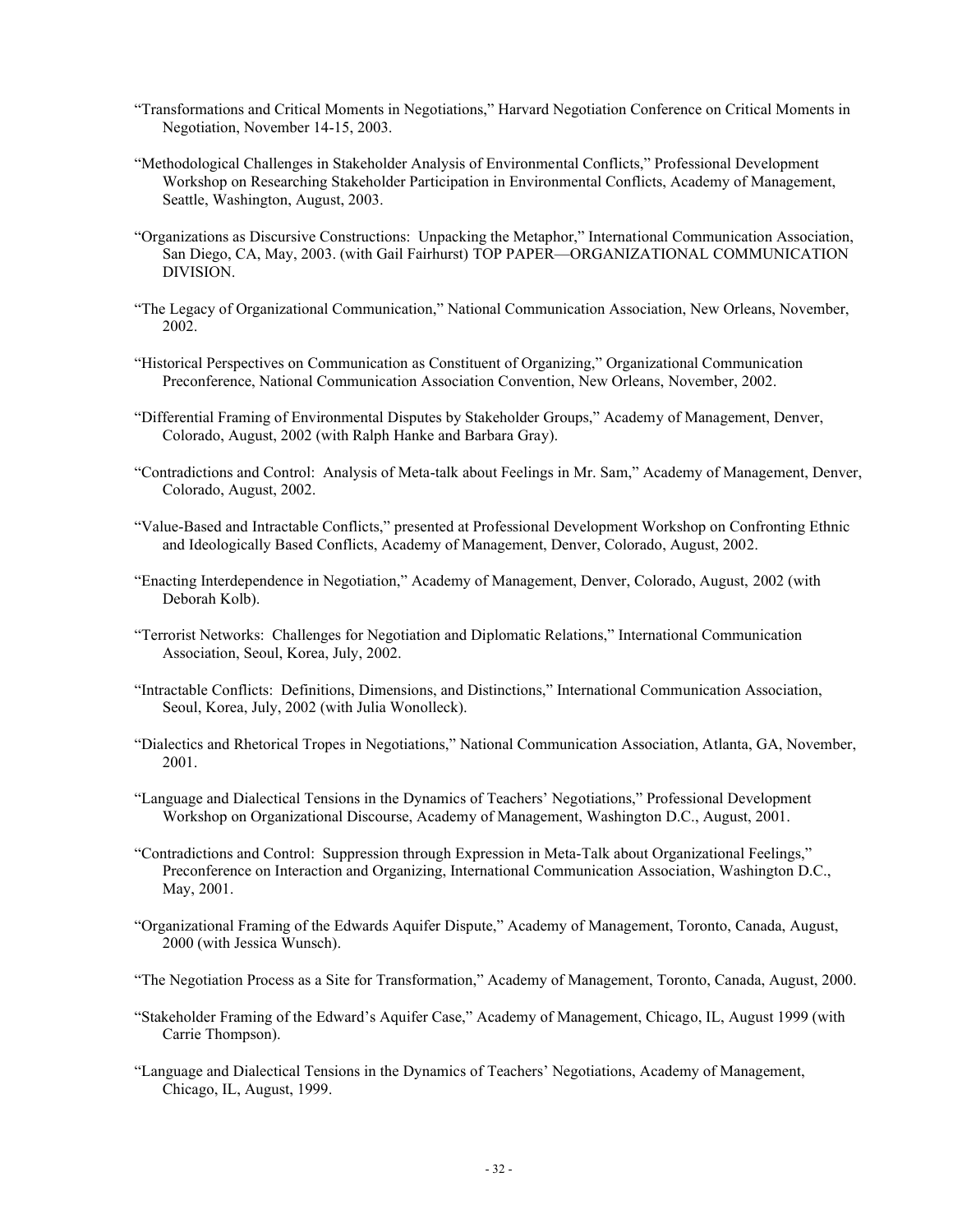- "Discourse Analysis in Organizations: Issues and Concerns," International Conference on Language in Organizational Change and Transformation, Columbus, OH, May, 1999 (with Gail Fairhurst).
- "Communication and Organizations: An Interpretive Approach: Lessons Learned and New Visions in Organizational Communication," National Communication Association, November, 1998.
- "Communication and the Oslo Negotiation: Contacts, Patterns, and Modes," International Communication Association, Jerusalem, Israel, July, 1998 (with M. Carcasson).
- "Media Representation of Stakeholder Frames in Environmental Disputes: The Edward's Aquifer Case," International Association for Conflict Management, College Park, MD, June, 1998 (with C. D. Samuelson, K. M. Taylor, T. R. Peterson, and R. A. Kaiser).
- "Preparing the Ground and Implementing a New Communication Ph.D. Program in a Research One University," National Communication Association, Chicago, IL, November, 1997.
- "New Metaphors of Conflict: Revisioning the Centrality of Communication," National Communication Association, Chicago, IL, November, 1997.
- "Conflict Frames in Multiparty Disputes: The Edwards Aquifer Case," American Psychological Association, Chicago, IL, August, 1997 (with C. D. Samuelson, T. R. Peterson, R. Kaiser, and K. Taylor).
- "Paradoxes as Modes of Discovery in Organizational Communication," Organizational Communication Doctoral Consortium, International Communication Association, Montreal, Canada, May, 1997.
- "Rethinking Negotiation: Feminist Views of Communication and Exchange," Speech Communication Association, San Diego, CA, November, 1996.
- "Michael Roloff's View of Negotiation," Scholar's Forum: Michael Roloff's Contributions to Interpersonal Communication, Speech Communication Association, San Diego, CA, November, 1996.
- "Metaphors of Communication and Organization," At the Helm in Organizational Communication, Speech Communication Association, San Diego, CA, November, 1996.
- "The Language of Conflict," Highlights from the Smithsonian Institute Series, Speech Communication Association, San Diego, CA, November 1996.
- "Negotiation Through a Looking Glass of Gender," Academy of Management, Cincinnati, Ohio, August 1996 (with Deborah Kolb).
- "Telling New Stories: Revisioning Negotiations in Organizations," Academy of Management, Cincinnati, Ohio, August, 1996 (with Deborah Kolb).
- "Communicating Under the New Social Contract: Interest-Based Negotiations," Preconference of the Organizational Communication Division, International Communication Association, Chicago, IL, May, 1996.
- "Research Agendas and Contributions of Communication Studies to Negotiation and Conflict Management," Roundtable Discussion Featuring New ICA Fellows, International Communication Association, Chicago, IL, May 1996.
- "A Re-evaluation of 'Reframing Integrative and Distributive Bargaining: A Process Perspective," Spotlight on Scholarship Honoring Linda L. Putnam, Eastern Communication Association, New York, NY, April 1996.
- "Focusing our Energies: High Impact Ideas for Organizational Communication," International Communication Association, Alburquerque, New Mexico, May, 1995.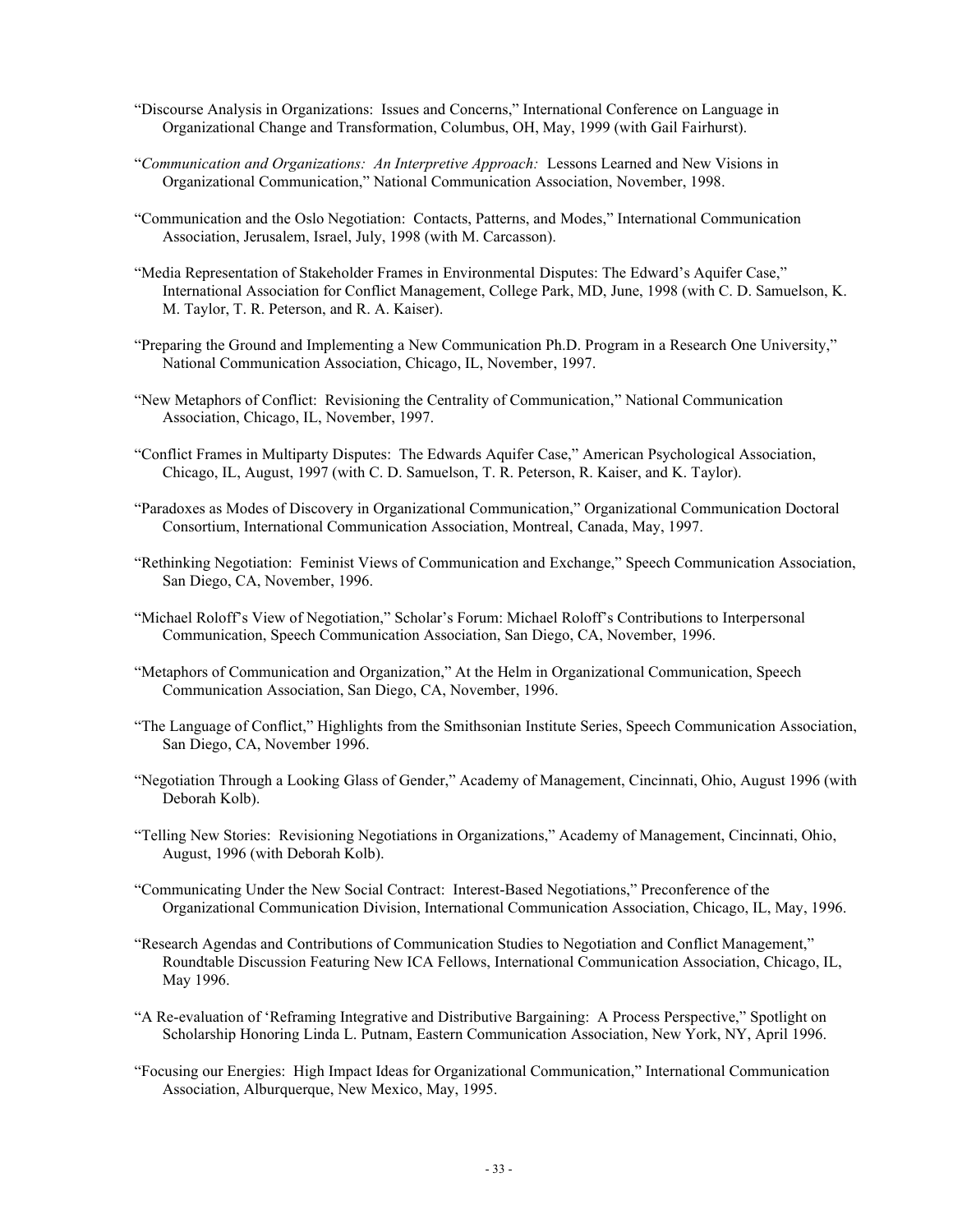- "Rethinking the Interpretive Perspective," The Interpretive Approach to Organizational Communication Research: A Panel Discussion in Honor of Linda Putnam, 1993 Woolbert Award Winner, Speech Communication Association, New Orleans, LA, November, 1994.
- "Spotlight on Scholarship: Conflict and Negotiation, the work of Linda Putnam," Speech Communication Association, New Orleans, LA, November, 1994.
- "Feminism and the Humane Workplace," Preconference on Alternative Forms of Organizing, Speech Communication Association, New Orleans, November, 1994 (with Dennis Mumby).
- "Language and Meaning in Organizations: A Facilitator or a Barrier," Showcase Symposium, Academy of Management, Dallas, TX, August, 1994.
- "New Developments in Conflict Styles and Strategies," International Association for Conflict Management, Eugene, Oregon, June, 1994.
- "The Language of Negotiation," Academy of Management, Atlanta, GA, August, 1993 (with Susan Whitney).
- "The Consequences of Language: A Metaphorical Look at the Legalization of Organizations," International Association for Conflict Management, Hengelhoef, Belgium, June, 1993 (with Randall Stutman).
- "Beyond Third Party Roles: Disputes and Managerial Interventions," International Association for Conflict Management, Hengelhoef, Belgium, June, 1993.
- "Gender and Leadership as Social Constructions," Showcase Panel: Communication Issues for Women in the Workplace," International Communication Association, Washington, D. C., May 1993.
- "Charting New Waters: Turning Points in Research Programs," Doctoral Consortium, International Communication Association, Washington, D. C., May, 1993.
- "The Role of Bargaining Teams at the Micro-Macro Interface of Organizing," Speech Communication Association, Chicago, November, 1992.
- "Organizations, Emotion, and the Myth of Rationality: A Feminist Critique," Speech Communication Association, Chicago, IL, November, 1992 (with Dennis Mumby).
- "Communication Perspectives on Negotiation," International Association for Conflict Management, Minneapolis, MN, June, 1992 (with Michael E. Roloff).
- "Language, Legal Documents, and the Production and Reproduction of Issues in Teachers' Negotiations," International Communication Association, Miami, FL, May 1992.
- "Frames of Reference and Reframing in Negotiations: A Communication Perspective," International Association for Conflict Management, Den Dolder, The Netherlands, June, 1991 (with Majia Holmer).
- "Language and Meaning: Discourse Approaches to the Study of Organizations," Academy of Management, San Francisco, August 1990.
- "Bounded Rationality as an Organizational Construct: A Feminist Critique," Academy of Management, San Francisco, August 1990 (with Dennis Mumby).
- "The Evolution of Policy Arguments in Teachers' Negotiation," International Communication Association, Dublin, Ireland, June 1990 (with Steve Wilson and Dudley Turner).
- "Exploration of Research Frontiers in Organizational Communication," Academy of Management, Washington D. C., August 1989.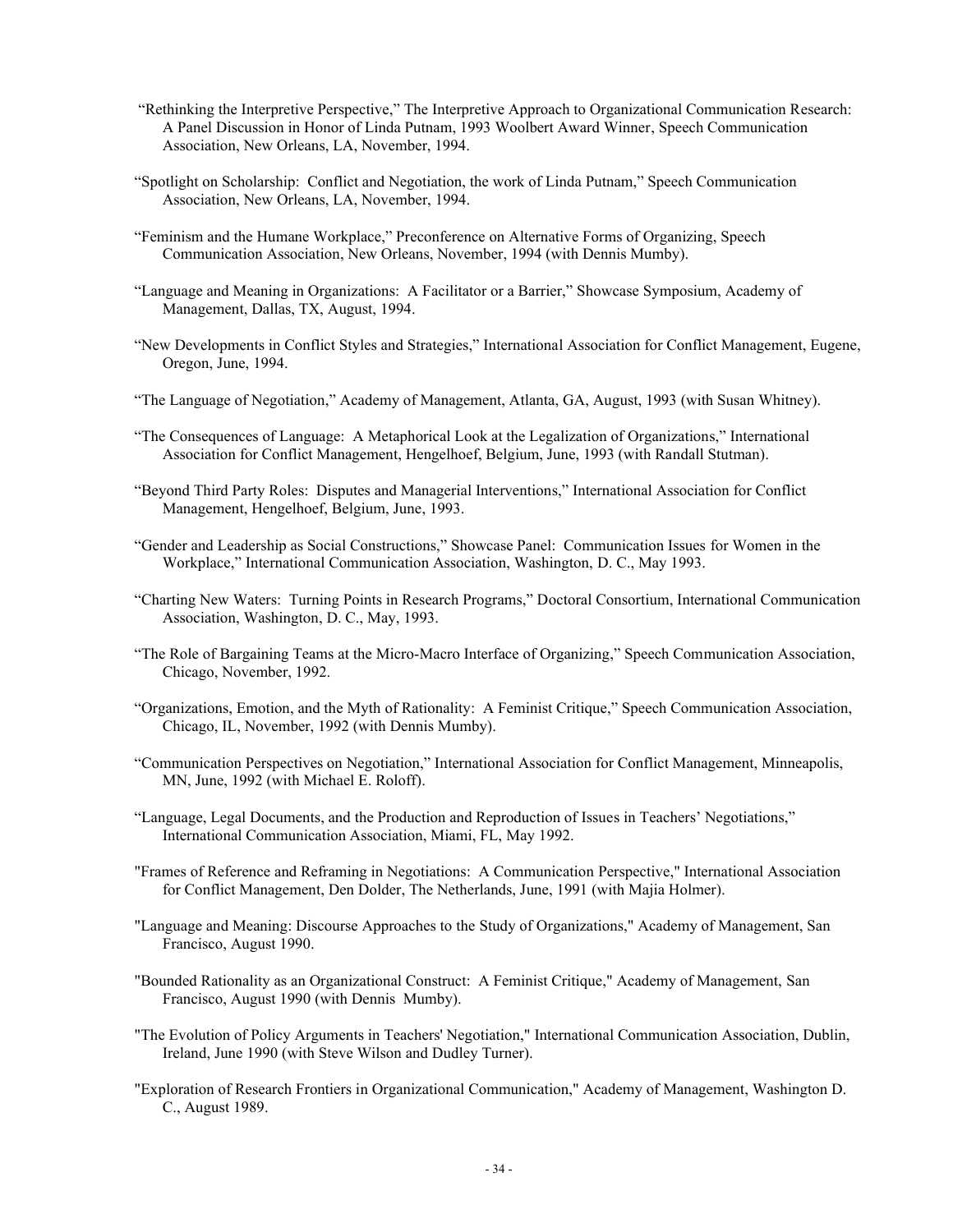- "Formal Negotiations: The Productive Side of Organizational Conflict," Academy of Management, Washington D. C., August 1989.
- "Perspectives on Argumentation Analysis in Organizations," Academy of Management, Anaheim, CA, August 1988.
- "Breaking Out of the Experimental Paradigm," International Communication Association, New Orleans, May 1988 (with C. Stohl).
- "Argument and Bargaining Strategies as Discriminators of Integrative Outcomes," First International Conference of the Conflict Management Group, Fairfax, VA, June 1987 (with S. Wilson).
- "Interaction Goals and Argument Functions as Schemes for Organizing Research on Argument in Bargaining," Speech Communication Association, Chicago, November 1986 (with S. Wilson).
- "Organizational Conflict and Negotiation," Academy of Management, Chicago, August 1986 (with M. Scott Poole).
- "Argumentation and Bargaining: A Study of Teachers' Negotiations," First Annual Conference of the Society of Industrial and Organizational Psychology, Chicago, April 1986.
- "The Evolution of Case Arguments in Teachers' Bargaining," Central States Speech Association, Cincinnati, Ohio, April 1986 (with S. R. Wilson, M. S. Waltman, & D. Turner; Abstracted in ERIC, Jan. 1987)--Top Three Paper.
- "Teacher Bargaining as a Cultural Rite of Conflict Reduction," Central States Speech Association, Cincinnati, Ohio, April 1986 (with S. A. VanHoeven, Abstracted in ERIC, Oct. 1986).
- "Bargaining as Social Construction of Reality," Speech Communication Association, Denver, November 1985 (with Connie Bullis).
- "Analyzing Naturalistic Bargaining From an Argumentation Perspective," Speech Communication Association, Denver, November 1985 (with D. Turner, S. R. Wilson, and M. S. Waltman).
- "Bargaining as Task and Process: Multiple Functions of Interaction Sequences," International Communication Association, Honolulu, May 1985.
- "Collective Bargaining as Organizational Communication," International Communication Association, Honolulu, May 1985--Top Three Paper.
- "Structural Contradictions in a Teachers' Bargaining Context," International Communication Association, Honolulu, May 1985 (with P. Sotirin).
- "New Directions in Organizational Communication," Speech Communication Association, Chicago, November 1984 (with G. Cheney)--Top Three Paper.
- "Intergroup Relations and Issue Redefinition in Teachers' Bargaining," International Communication Association, San Francisco, CA, May 1984 (with C. Bullis).
- "Argument in Bargaining: An Analysis of the Reasoning Process," International Communication Association, San Francisco, CA, May 1984 (with P. Geist).
- "Understanding the Unique Characteristics of Groups in Organizations," Academy of Management, Dallas, TX, August 1983.
- "The Interpretive Approach to Organizational Communication," Third Annual Conference on Interpretive Approaches to Organizational Communication, Alta, Utah, August 1983.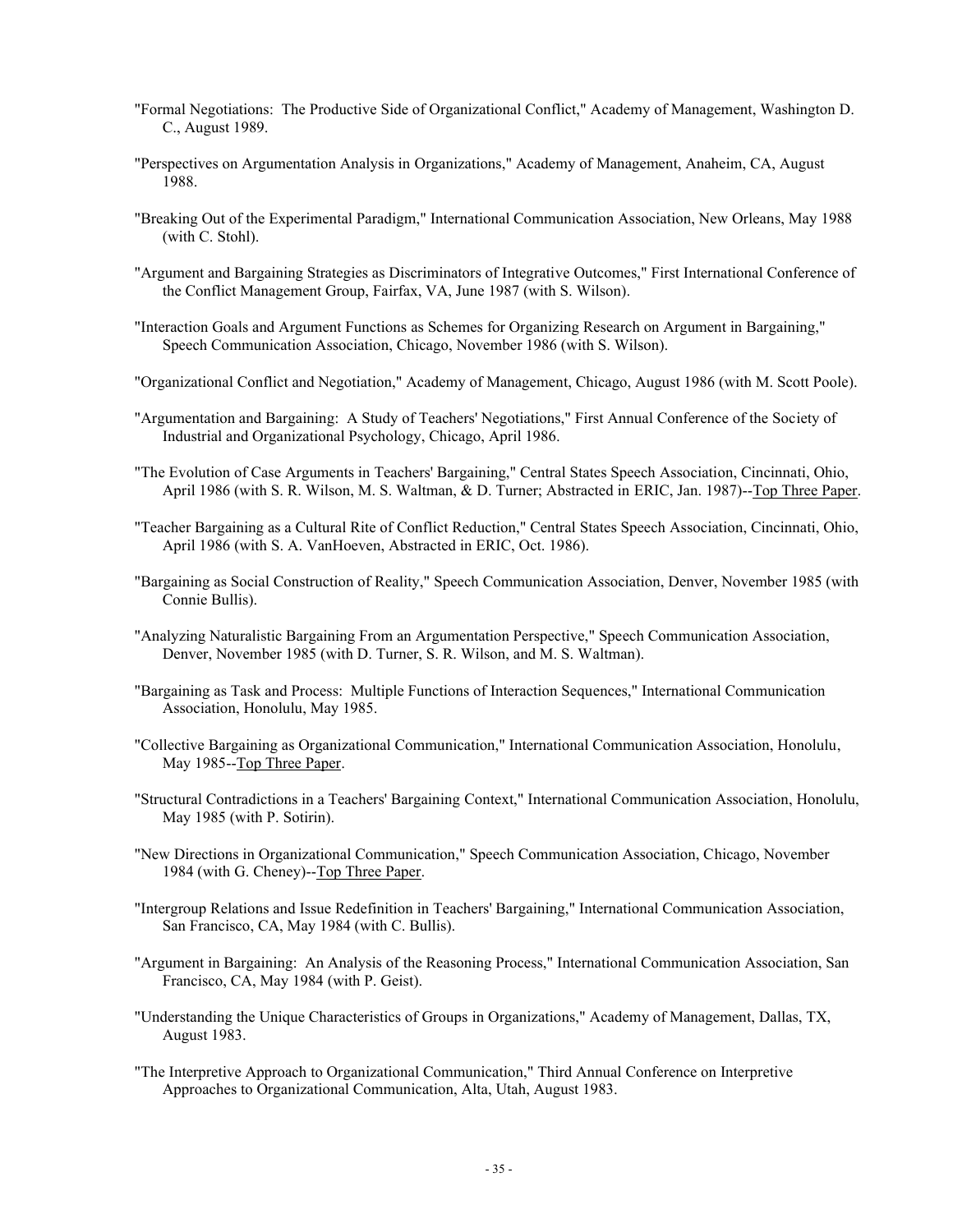- "A Critical Review of Research Traditions in Organizational Communication," International Communication Association, Dallas, TX, May 1983 (with G. Cheney).
- "Order and Mystery in Negotiation Groups," Eastern Communication Association, Ocean City, MD, April 1983 (with C. Bullis, Abstracted in ERIC, January 1983).
- "Organizational Dialectics: The Role of Contradictory Messages in Vicious Cycle Conflicts," Eastern Communication Association, Hartford, CT, May 1982.
- "Communication Strategies in Organizational Conflicts: Validation of a Research Scale," International Communication Association, Boston, MA, May 1982 (with C. Wilson)--Top Three Paper.
- "Offensive and Defensive Strategies: Effects of Role, Sex and Dyadic Composition on Bargaining Interaction," Speech Communication Association, Anaheim, CA, November 1981 (with T. S. Jones).
- "Conflict in Organizations: A Study of Paradoxical Messages in the Formation of Vicious Cycles," Conference on Interpretive Approaches to the Study of Organizational Communication, Salt Lake City, Utah, July 1981.
- "Procedural Messages and Small Group Work Climates: A Lag Sequential Analysis," International Communication Association, Minneapolis, May 1981.
- "Message Equivocality in Organizations: A Weickian Perspective," International Communication Association, Minneapolis, May 1981 (with R. Sorenson, Abstracted in ERIC, February 1982).
- "Mode of Communication in the Encounter Phase of Socialization," Central States Speech Association, Chicago, April 1981 (with Ellen Murray and Bill Hill, Abstracted in ERIC, April 1982)--Top Three Paper.
- "Situational Effects of Task and Gender on Nonverbal Display," International Communication Association, Acapulco, Mexico, May 1980 (with L. McCallister)--Top Three Paper.
- "In Search of Gender: A Circuitous Critique of Communication and Sex Roles Research." Competitively selected for participation in the Seminar Series on Gender in Communicative-Rhetorical Research, Speech Communication Association, San Antonio, Texas, November 1979.
- "Women in Management: Leadership Theories, Research Results, and Future Directions," Central States Speech Association, St. Louis, April 1979 (Abstracted in ERIC, September 1979).
- "Paradoxical Message Patterns as Indices of Systemic and Interpersonal Socialization in Organizations," International Communication Association, Philadelphia, May 1979.
- "Communication and Conflict Management in Organizations: The State of the Art," International Communication Association, Philadelphia, May 1979 (with T. Jones and L. Robinson, Abstracted in ERIC, December 1979).
- "Procedural Messages in Small Group Interaction," Central States Speech Association, St. Louis, April 1979 (Abstracted in ERIC, November 1979).

# **Panelist, Respondent, Chairperson, and Special Introductions for Conferences**

#### **Panel Originator or Panelist at Professional Meetings**

- Panelist, "What Has Happened to Organizational Discourse Analysis? Assessing Trajectory and Renewal," Academy of Management Meeting, Seattle, WA, July 29-August 4, 2021 (Virtual Conference).
- Chair, "Dynamics of Paradox: Exploring the Inherent, Constitutive, and Quantum View for Mutual Inspiration," Academy of Management Meeting, Vancouver, BC, Canada, August 7-11, 2020 (Virtual Conference).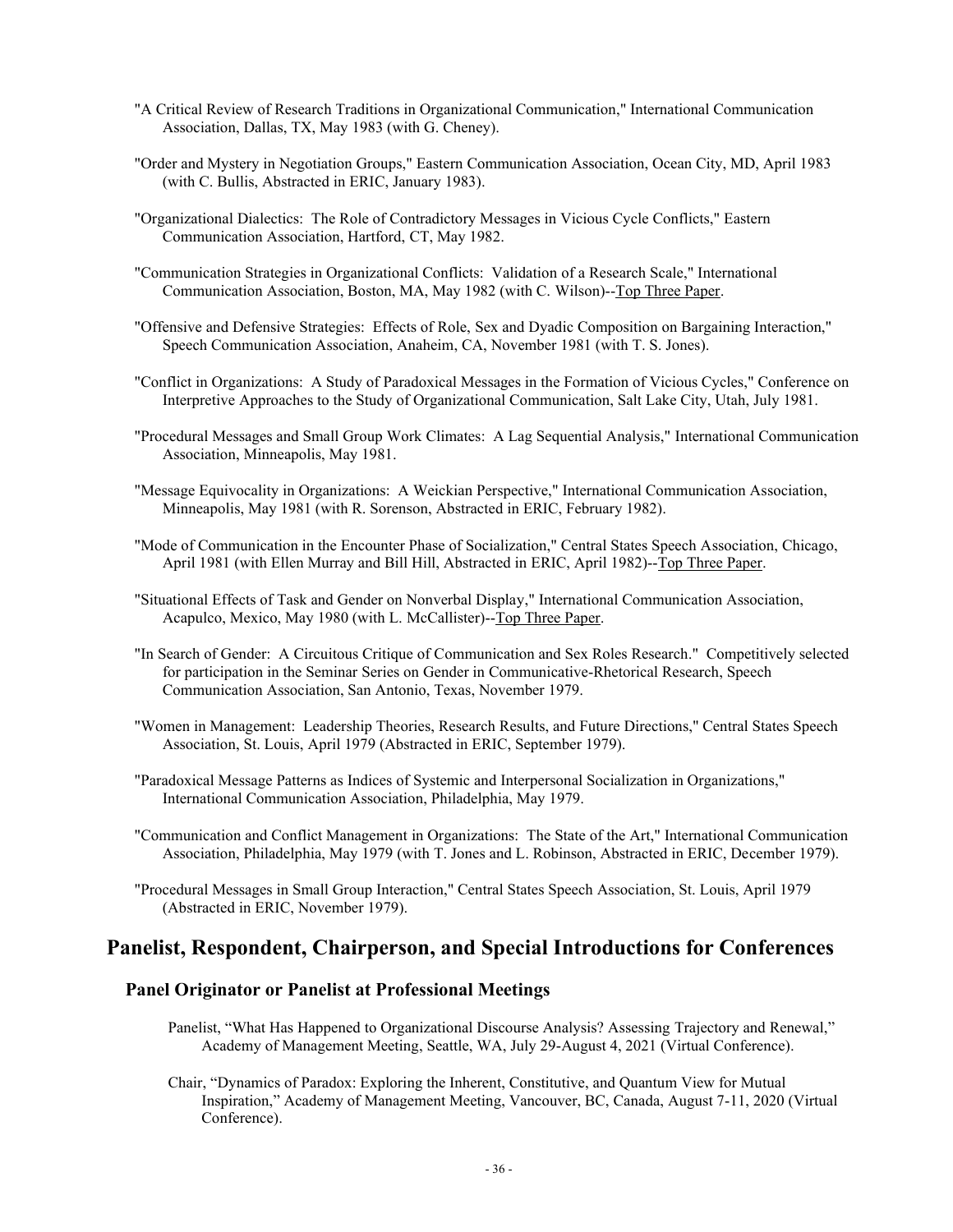- Panelist, "Connect & Collaborate," International Association for Conflict Management, Dublin, Ireland, July 7-10, 2019.
- Originator and Chair, "Frame Reinforcement: Bolstering Local Intractability by Tapping National-Level," International Association for Conflict Management, Dublin, Ireland, July 7-10, 2019.
- Panelist, "Strategic Communication: A Dialogue on Theories, Data, and the Future of Analyzing Talk," Showcase Symposium, Academy of Management Meeting, Chicago, IL, August 10-14, 2018.
- Panelist, "Forging IACM," International Association for Conflict Management, Philadelphia, PA, July 8-11, 2018.
- Panelist, "Is It Time for an International Negotiation Initiative?" International Association for Conflict Management, Philadelphia, PA, July 8-11, 2018.
- Panelist, "Honoring the Contributions of Robert D. McPhee," National Communication Association, Dallas, TX, November 16-19, 2017.
- Panelist, "What Counts as Organizational Communication? Insights from Book, Journal, Handbook, and Encyclopedia Editors," International Communication Association, San Diego, CA: May 25-29, 2017.
- Panelist, "Faculty Panel: Senior Scholars in the Field," 28<sup>th</sup> Annual Organizational Communication Mini-Conference, Northwestern University, Evanston, IL, October 1, 2016.
- Originator and Chair, "Challenges to Organizational Studies: New Metaphors for Making Organizations Meaningful," Showcase Symposium, Academy of Management Meeting, Anaheim, CA, August 6-9, 2016.
- Panelist, "Negotiating Gender Politics: Reflections on the Paths Taken in the Building of Distinguished Careers," National Communication Association, Las Vegas, NV, November 19-22, 2015.
- Panelist, "A Tribute to Dr. Jane Blankenship," National Communication Association, Las Vegas, NV, November 19-22, 2015.
- Panelist, "Making an Impact: An NCA Primer on How to Get Published...and Read," National Communication Association, Las Vegas, NV, November 19-22, 2015.
- Panelist, Roundtable Discussion, "Communication, Discourse, and Organizing: Crossing Perspectives," Investigating the Constitutive Role of Communication for Organization and Organizing, European Group on Organization Studies, Athens, Greece, July 1-4, 2015.
- Panelist, "Feminisms in Communication Research: 20 Years after 'Gaining a Voice': Celebrating Histories and Envisioning Futures," National Communication Association, Chicago, IL, November 20-23, 2014.
- Panelist, "The Longest Journey: The Paths from Doctoral Student to a Fulfilling Career," Academy of Management, Philadelphia, PA, August 1-4, 2014.
- Panelist, "The Language of Inclusion (and Exclusion) at the Academy of Management: An Interactive Workshop on the Power of Words," Academy of Management, Philadelphia, PA, August 1-4, 2014.
- Panelist, "Advancing the Communication Discipline: Professional Development in Doctoral Education," National Communication Association, Orlando, FL, November 2012.
- Panelist, "Democracy in an Age of Corporate Colonization and Organizational Scholarship: Reflecting on the Past while Looking toward the Future," National Communication Association, Orlando, FL, November 2012.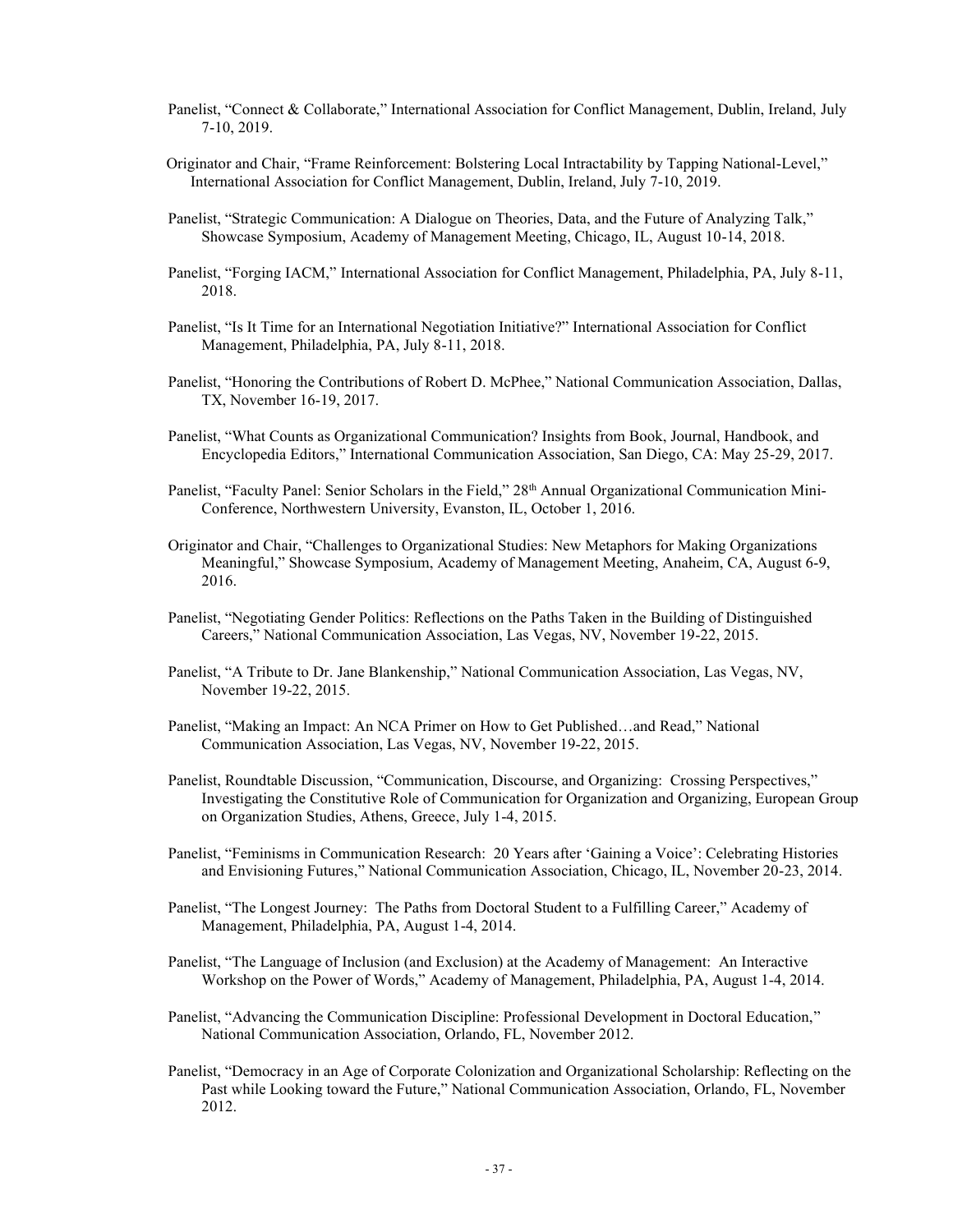- Selected Scholar, Scholar's Office Hours, National Communication Association, Orlando, FL, November 2012.
- Panelist, "Animating Organizational Communication: A Conversation on Scholarship and Pedagogy," National Communication Association, Orlando, FL, November 2012.
- Panelist, PDW Workshop, "Fast Forward: Research Strategies to Accelerate Tenure and Foster a Successful Career," Academy of Management Association, Boston, MA, August 2012.
- PDW Co-Originator, "Work, Difference, and the Body: Reviving 'the Body' in Management and Organization Theory," Academy of Management Association, Boston, MA, August 2012
- Panelist, "A Celebration of the Life and Contributions of W. Barnett Pearce," International Communication Association, Phoenix, AZ, May 2012.
- Selected Scholar, Scholar's Office Hours, National Communication Association, New Orleans, LA, November 2011.
- Panelist, "Journal Rankings and Indexes: Issues with Current Trends, Alternative Approaches," Boston, MA, May, 2011.
- Selected Scholar, Scholar's Office Hours, National Communication Association, San Francisco, CA, November 2010.
- Presenter, "A Behind the Scenes Guide to Studying Group Communication by Experts in the Field," National Communication Association, San Francisco, CA, November 2010
- Presenter, "Assessing the Compass of Friendship for Bridging Human Differences: A Roundtable Discussion Across NCA Divisions, National Communication Association, San Francisco, CA, November 2010.
- Selected Scholar, Scholars' Office Hours, National Communication Association, Chicago, IL, November, 2009.
- Presenter, "Tips for Getting Published," Multiple Perspectives on Academic Publishing, National Communication Association Educational Teleconference, October 15, 2009.
- Panelist, "A Roundtable Discussion about the Greening of ICA," International Communication Association, Chicago, IL, May, 2009.
- Panelist, "The NRC Study: Gaining Insights on Doctoral Education in the Field," International Communication Association, Montreal, Canada, May, 2008.
- Panelist, "Leading Communication Associations for Social Impact: CCA Addresses the Future of the Field," International Communication Association, Montreal, Canada, May, 2008.
- Chair and Panel Originator, "The NRC Study: Gaining Insights on Doctoral Education in the Field," International Communication Association, Montreal, Canada, May, 2008.
- Panelist, Womentoring Panel," National Communication Association, Chicago, IL, November, 2007.
- Presenter, "National Research Council's Survey of Doctoral Programs," Doctoral Chairs/Program Coordinators' Breakfast, National Communication Association, San Antonio, TX, November 2006.
- Panelist, "Democracy and Tensions within Dialogue and Collaborative Groups," National Communication Association, San Antonio, TX, November, 2006.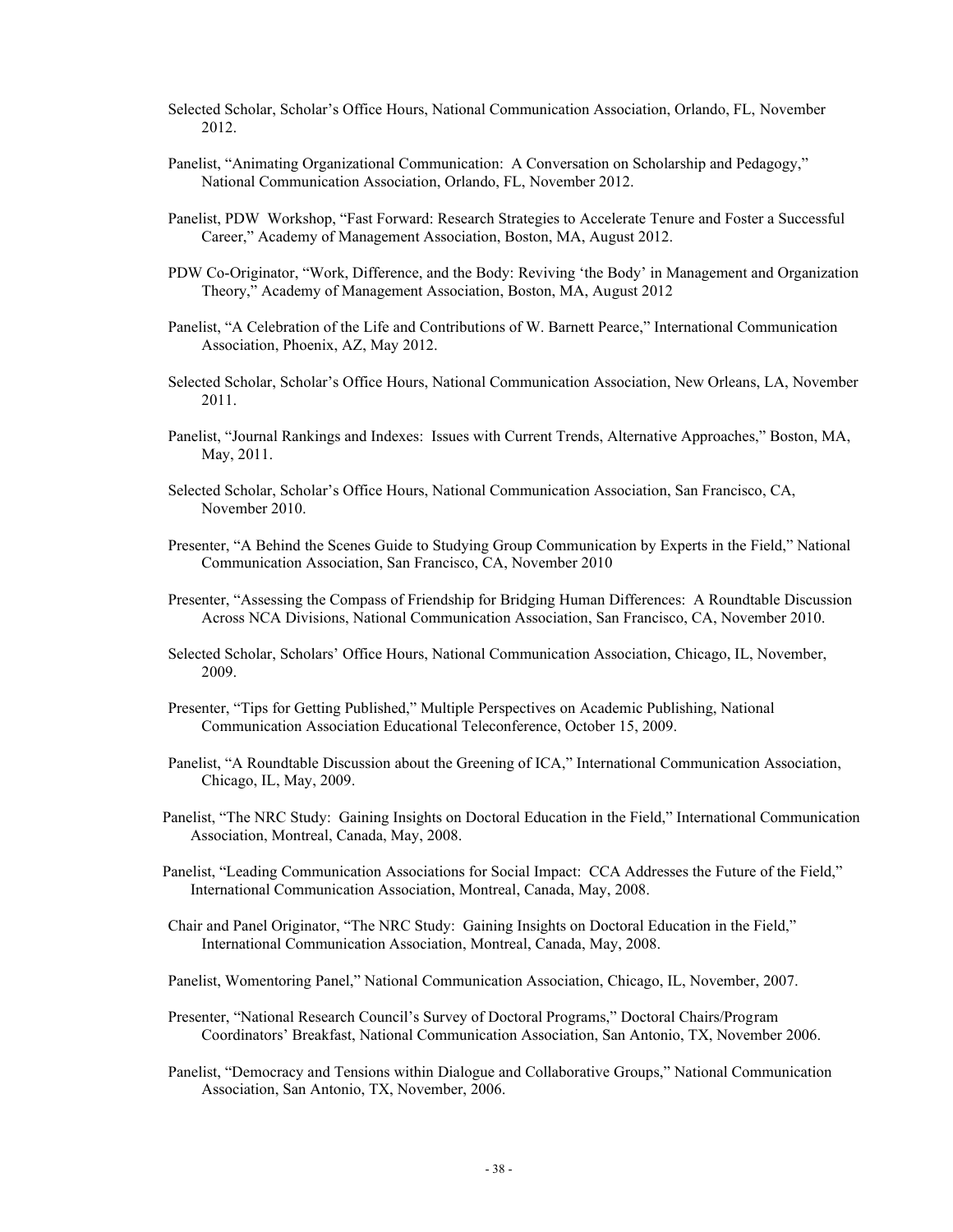- Panelist, "The Struggle Spectrum and Contributions to Teaching," A Conversation in Honor of Sam Keltner, National Communication Association, Boson, November, 2005.
- Panelist, "ISI Journals and Citations Impacts in our Field," National Communication Association, Boston, November, 2005.
- Presenter, "National Academy of Sciences and National Research Doctorate Studies," Doctoral Chairs Breakfast, National Communication Association, November, 2005.
- Faculty Presenter, "Multiple Approaches to Power and Conflict," Junior Faculty Incubator on Power, Conflict Management Division, Academy of Management, Honolulu, Hawaii, August, 2005.
- Panelist, "Graduate Student Mentoring," International Association for Conflict Management, Seville, Spain, June, 2005.
- Panelist, "Fred Jablin: Co-Editor and Pioneer in Organizational Communication," International Communication Association, New York, May, 2005.
- Panelist, "Research Collaboration with International Colleagues," Preconference: Organizational Communication Doctoral Program, International Communication Association, New York, May, 2005.
- Panelist, "Honoring Dr. Fredric M. Jablin: Contributions to Organizational Communication," National Communication Association, Chicago, IL, November, 2004.
- Panelist, "When is a Group a 'Group?' Dialoguing about the Domain of the Proverbial Animal," National Communication Association, Chicago, IL, November, 2004.
- Panelist, "Moving Forward/Looking Back: The Contributions of Communication Research to the Field of Peace and Conflict," National Communication Association, Chicago, IL, November, 2004.
- Panelist, Preconference Workshop, "Multi-Case Meta-Methodology: Stakeholder Conflicts of Strategic Importance," Academy of Management, New Orleans, LA, August, 2004.
- Panelist, "Conflict Management Division: Assessing our Past and Charting our Future," Academy of Management, New Orleans, LA, August, 2004.
- Panelist, "Ideological and Value Based Conflict," International Association for Conflict Management, Pittsburgh, PA, June, 2004.
- Panelist, "Academic Feminist Organizing as Action," International Communication Association, New Orleans, LA, May 2004.
- Panelist, "Birds of a Feather," Informal Interest Group Discussion on Critical Theory in Organizations, International Communication Association, New Orleans, LA, May 2004.
- Panel Originator, Chair, and Panelist. "The Role of Communication Departments and Programs in the National Research Council Survey," International Communication Association, New Orleans, LA, May, 2004.
- Panelist, "Preparing the Discipline for the Research Council Survey, Broadcast Education Association, Las Vagas, Nevada, April, 2004.
- Panelist, Preconference, "Navigating the Seas of Academia: Junior Faculty Development in Organizational Communication Studies," National Communication Association, Miami, FL, November, 2003.
- Panelist, "Negotiation Process," Junior Faculty Incubator, Academy of Management, Seattle, WA, August, 2003.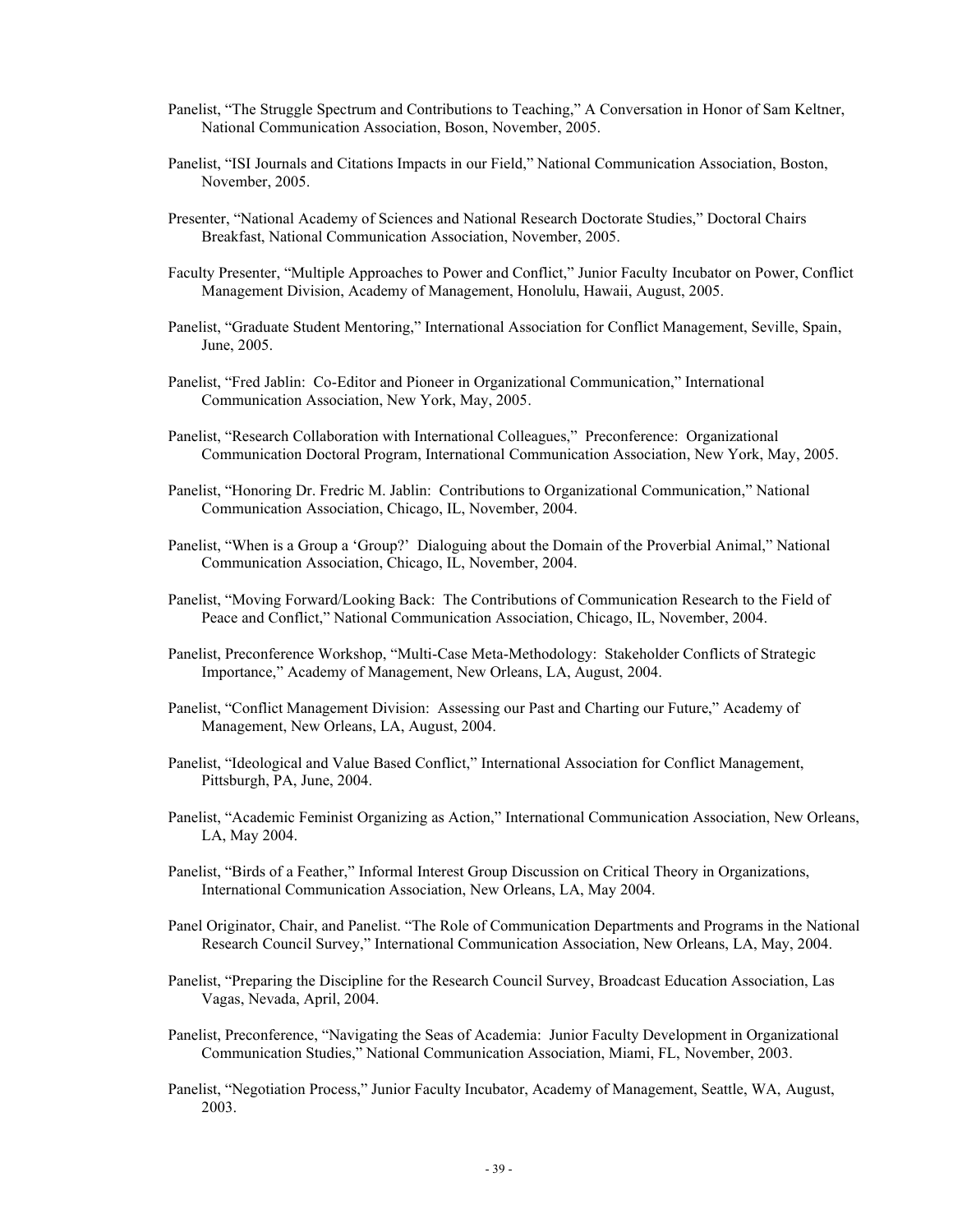- Panelist, "National Research Council Ratings of 'Communications' Programs: Implications for JMC Doctoral Education," Association for Education in Journalism and Mass Communication, Kansas City, KS, July, 2003.
- Panelist, "Mapping Feminist Borderlands through Global and Local Women Mentoring in the Academy," International Communication Association, San Diego, CA, May, 2003.
- Panelist, "Discourse, Discourse Analysis, and Organizations, Birds of a Feather Session, Organizational Communication Division, International Communication Association, San Diego, CA, May, 2003.
- Panelist, "Preparing for the Academic Interview," National Communication Association, Atlanta, GA, November, 2001.
- Panelist, "Communication Research From Different Angles: A Joint Session of ICA, IAMCR, and FCA," International Communication Association, Acapulco, Mexico, June, 2000.
- Panel Originator and Chair, "A Tribute to Phillip K. Tompkins: Contributions to the Field of Communication," National Communication Association, New York, NY, November, 1998.
- Panelist, "The Integration of Organizational Communication and Information Systems," Academy of Management, Boston, MA, August 1997.
- Panelist, "What Should be the Role of Departments in Research One Universities in our Discipline?" Central States Communication Association, St. Louis, MO, April 1997.
- Panelist, "Breaking the Social Contract: The Financial, Governance, and Curriculum Crises in Higher Education," National Communication Association, Chicago, IL, November 1997.
- Panel Originator and Chair, "Conflict Management: Negotiation Through a Looking Glass of Gender," Academy of Management, Cincinnati, OH, August 1996.
- Panelist, "Feminism/Postmodernism," Speech Communication Association, Miami Beach, FL, November, 1993.
- Panelist, "Task Force Committee on Professional Development-Women," International Communication Association, Miami, FL, May, 1992.
- Panelist, "Strategies for Getting Published," International Communication Association, Chicago, May 1991.
- Panel Originator and Chair, "Reframing Organizational Communication Research: A Conflict Perspective," Academy of Management, Anaheim, CA, August 1988.
- Panel Originator and Chair, "Seeing Disneyland: Organizational Views of the Magic Kingdom," Academy of Management, Anaheim, CA, August 1988.
- Panel Originator and Chair, "Debate on Organizational Culture as a Fad That Will Soon Die Out in Communication Research." International Communication Association, New Orleans, May 1988.
- Panel Originator and Chair, "Media Richness and Social Presence," International Communication Association, New Orleans, May 1988.
- Chair and Panel Originator, "Theoretical Issues on the Role of Communication in Mediation," First International Conference of the Conflict Management Group, Fairfax, VA, June 1987.
- Chair and Panel Originator, "Debate on Organizational Culture as a Fad That Will Soon Die Out in Communication Research." International Communication Association, Montreal, May 1987.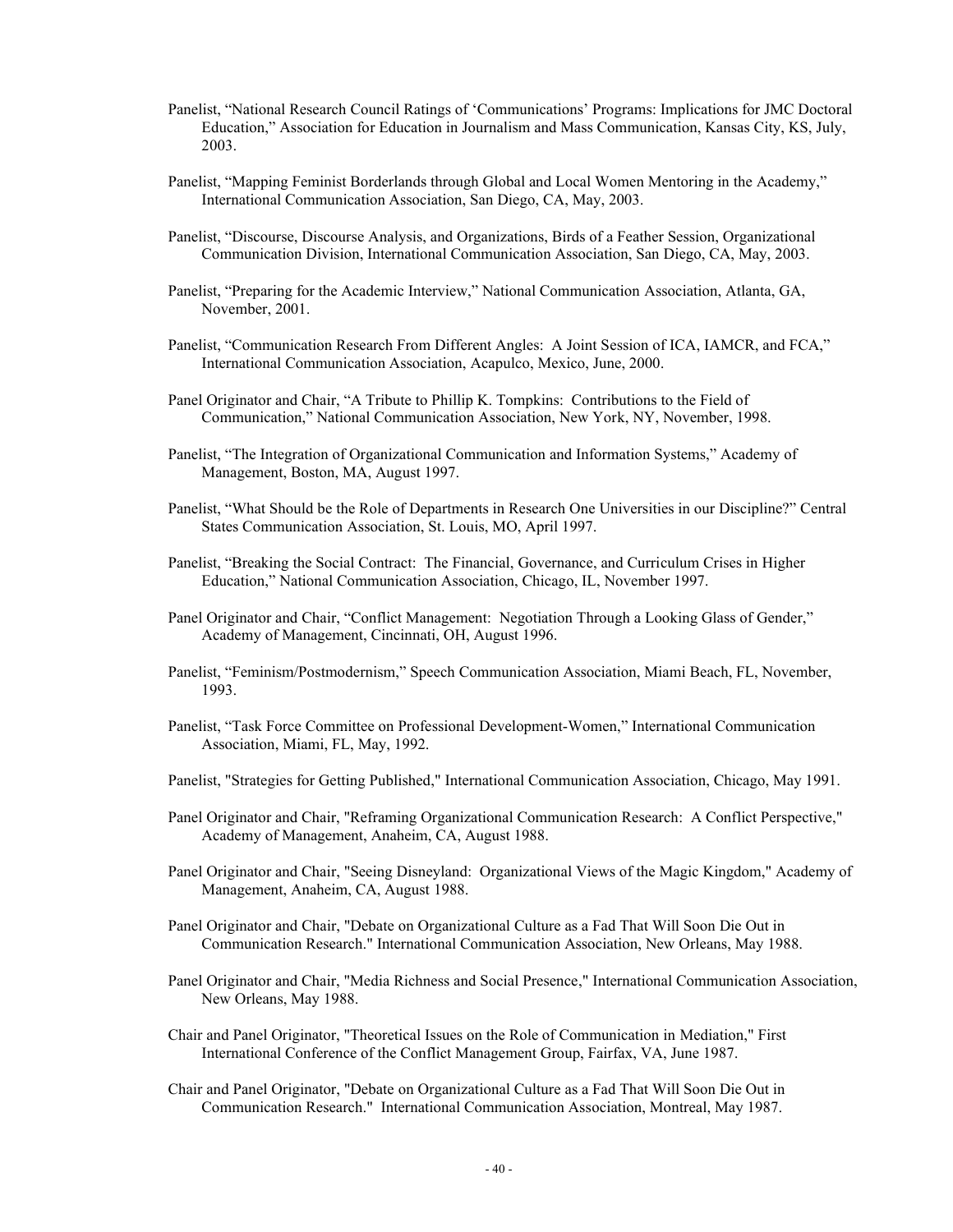- Panel Originator, "Labor-Management Communication: Negotiation, Mediation and Decision Making in Groups," International Communication Association, San Francisco, May 1984.
- Panel Originator, "Interpretive Approaches to Organizational Communication: Research Issues and New Developments," Speech Communication Association, Washington, DC, November 1983.
- Panel Originator, "Implications of Organizational Theories for the Study of Mass Media Industries," Speech Communication Association Convention, Louisville, KY, November 1982.
- Panel Originator, "Rhetorical Analysis of Organizational Messages," Speech Communication Association, Louisville, KY, November 1982.
- Panel Originator, "Radical Humanist Approaches to Organizational Communication," Second Annual Conference on Interpretive Approaches to Organizational Communication, Alta, UT, August 1982.
- Panel Originator, "Karl Weick's Model of Organizing: Implications for Communication Theory and Research," Speech Communication Association, New York, November 1980.
- Panel Originator, "The Role of Communication in Negotiation and Bargaining," International Communication Association, Acapulco, Mexico, May 1980.
- Panel Originator, "Communication as a Socialization Process in Organizations," International Communication Association, Philadelphia, May 1979.

#### **Chair of Panel Sessions for Professional Meeting**

- Co-Convenor and Chair, "Paradox Theory and Research: Constituting Tensions, Power and Discourse, Subtheme 35, European Group on Organizational Studies, Naples, Italy, June 7-9, 2016.
- "Challenges to Organizational Studies: New Metaphors for Making Organizations Meaningful," Academy of Management Meeting, Anaheim, CA, August 6-9, 2016.
- "Connecting the History and Future of Organizational Communication Scholarship," National Communication Association, Chicago, IL, November 20-23, 2014.
- "The Presence of Our Future(s): Reflections and Suggestions on Negotiating the Academic Job Market, National Communication Association, Chicago, IL, November 20-23, 2014.
- "Organizational Change Communication: Materializing the Immaterial," International Communication Association, Seattle, WA, May, 2014.
- Chair, "In Memoriam: A Tribute to Sam Becker," International Communication Association, London, UK, June 2013.
- Chair and Respondent, "Matters of Communication: Making a Difference in Research," ICA Fellows, Mini-Plenary, International Communication Association, Singapore, June, 2010.
- "Place as Meaningful Beyond Context," National Communication Association, Chicago, IL, November, 2009.
- "Advocacy, Argument, Persistence, and Engineering Consent: Strategic Communication Practices in Negotiation," Academy of Management Association, Chicago, IL, August, 2009.
- "Hidden Conflicts in Organizations Revisited: How Scholars' Questions Evolve," Academy of Management Association, Anaheim, CA: August, 2008.
- "Communicating for Social and Occupational Change: Girls and Women in STEM," International Communication Association, Montreal, Canada, May, 2008.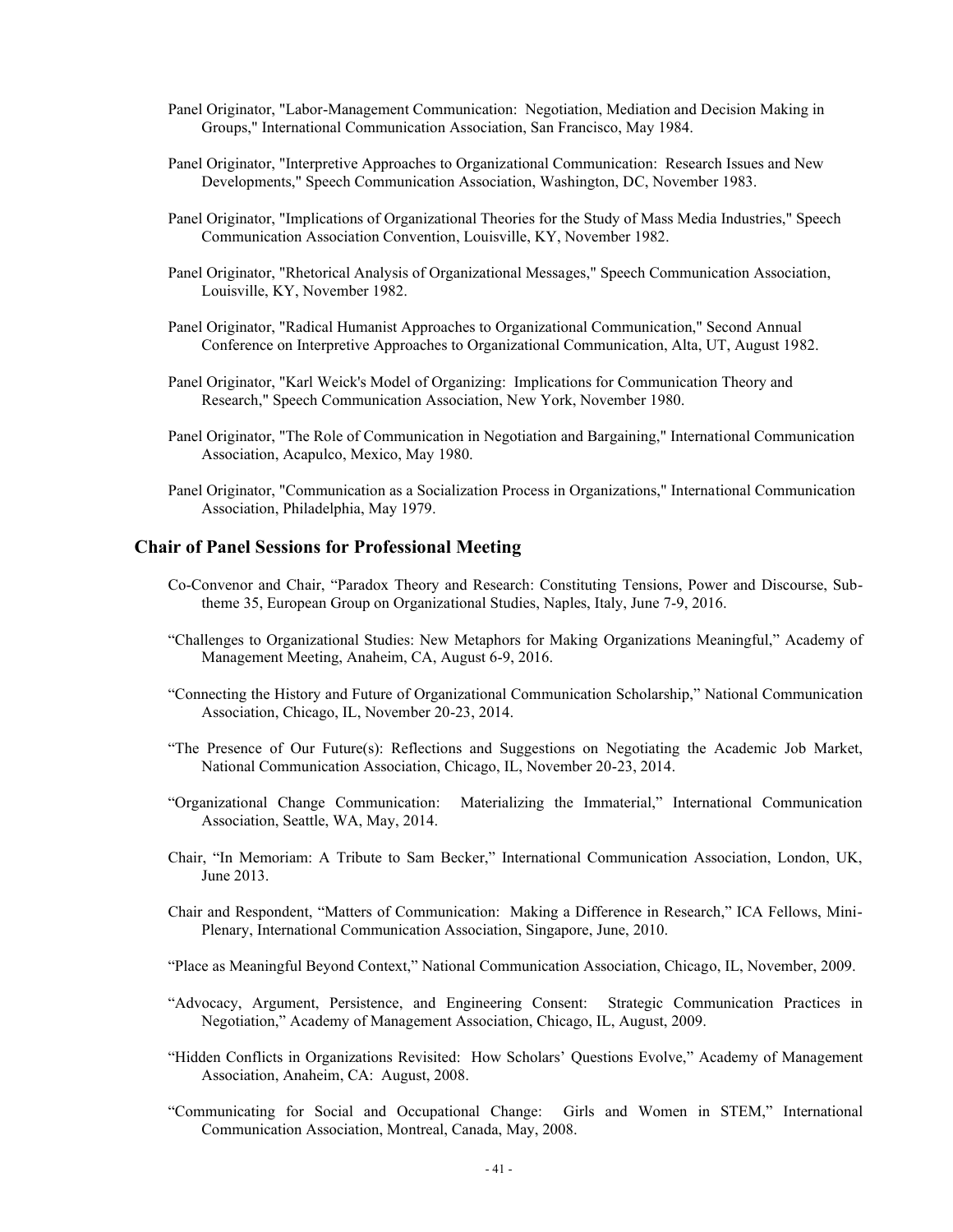- "Engaging Conversations about Major Works in Organizational Communication," International Communication Association, San Francisco, CA, May, 2007 (co-chair with Kathy Krone).
- "The Destructive Side of Organizational Communication," National Communication Association, San Antonio, TX, November, 2006.
- "Advancing the Field: Research Contributions of Recent ICA Fellows," International Communication Association, Dresden, Germany, June, 2006.
- "Protracted Conflict: Diagnoses, Remedies, and Prescriptions," National Communication Association, Boston, November, 2005.
- "Studying Identity in the 21<sup>st</sup> Century: Learning from Different Approaches," Academy of Management, Honolulu, Hawaii, August, 2005.
- "Encouraging Dialogue: Moving from Theory to Practice," Southern Communication Association, Baton Rouge, LA, March, 2005.
- "Organizing Democracy: 19<sup>th</sup> Century "isms" for the 21<sup>st</sup> Century World," Academy of Management, Seattle, WA, August, 2003.
- "Power and Social Accounts: Judges, Bosses, and Reviewers," Academy of Management, San Diego, CA, August, 1998.
- "Constructing Community: Interpretive Approaches to Social Interaction and Processes of Identification," International Communication Association, Montreal, Canada, May 1997.
- "Programmatic Research: Focus on the Works of Marshall Scott Poole," Speech Communication Association, San Diego, CA, November, 1996.
- "Approaches to Organizational Knowledge," Academy of Management, Cincinnati, OH, August 1996.
- "Discourse, Power, & Organizational Communication: Interpretive and Critical Approaches," Speech Communication Association, New Orleans, LA, November 1994.
- "Organizational Outcomes as a Function of Communicative Processes," International Communication Association, Miami, FL, May 1992.
- "Managing Communication Challenges in Negotiation," International Communication Association, Chicago, May 1991.
- "Top Three Papers in Organizational Communication," International Communication Association, New Orleans, May 1988.
- "Competitive Papers on Perception and Organizational Communication," Speech Communication Association, New Orleans, November 1988.
- "International/Intercultural Organizational Communication: Promises and Prospects for a New Field," International Communication Association, New Orleans, May 1988.
- "Top O' the Stack IV: Accounting, Organizations and Society," Speech Communication Association, San Francisco, November 1989.
- "Twenty Years of Organizing: Karl Weick and Organizational Communication," Speech Communication Association, San Francisco, November 1989.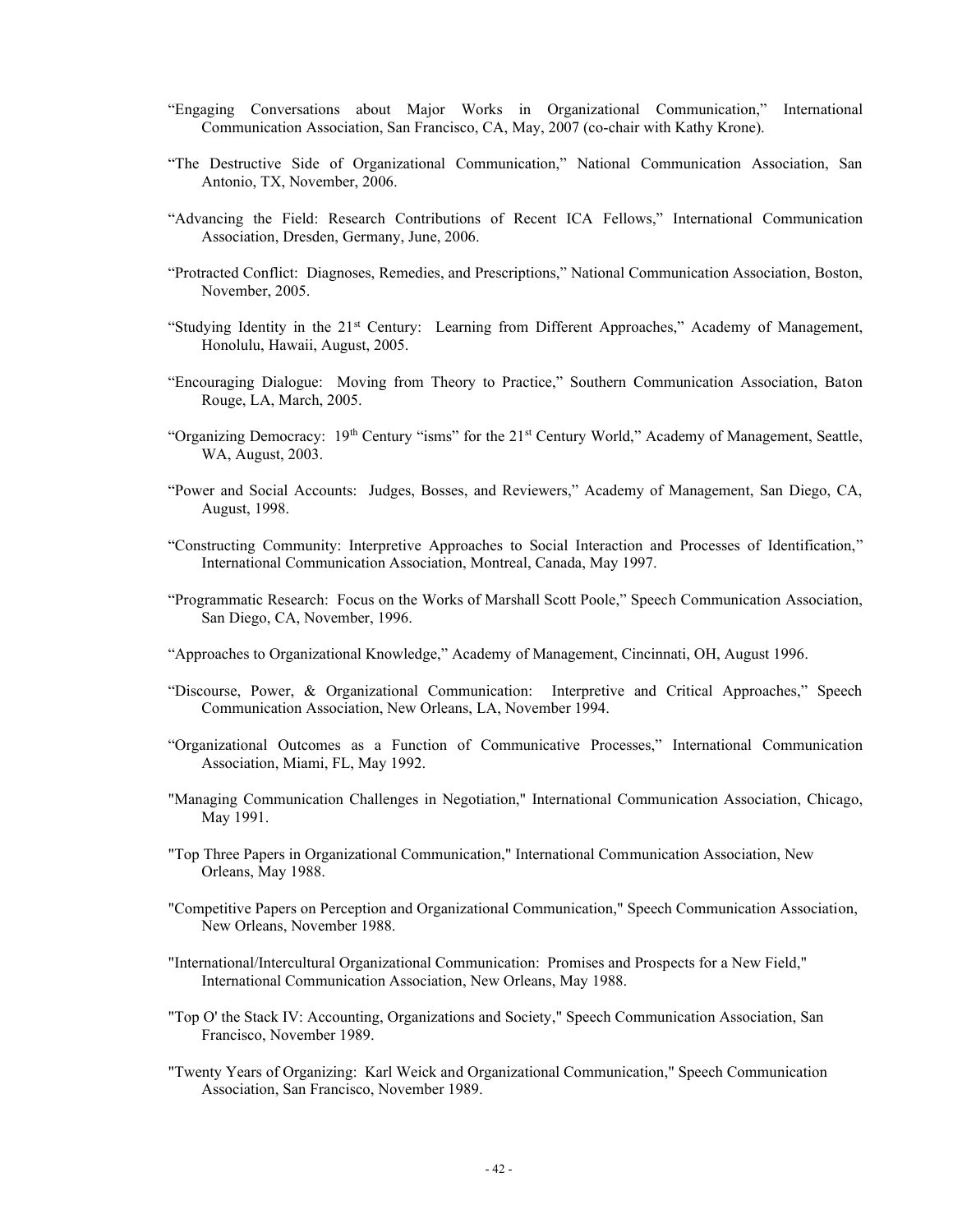- "Conflict Resolution in the Public Sector," Speech Communication Association, San Francisco, November 1989.
- "Research Settings for Organizational Communication," Second Annual Mid-West Mini-Conference in Organizational Communication, Michigan State University, October 1989.
- "Individual Differences and Styles of Conflict Management," Second Biannual Conference of the International Association for Conflict Management, U. of Georgia, June 1989.
- "Q Methodology and Q Technique as a Research Method Across the Communication Discipline." Speech Communication Association, Boston, November 1987.
- "Organizational Culture: A Context for Analysis." Speech Communication Association, Boston, November 1987.
- "Top Three Papers in Organizational Communication." International Communication Association, Montreal, May 1987.
- "Top Competitive Papers in Organizational Communication." International Communication Association Convention, Chicago, May 1986.
- "From Theory to Practice in Applied Communication," Speech Communication Association, San Antonio, TX, November 1979.

#### **Respondent for Panel Sessions at Professional Meetings**

- Respondent/Disscussant, "Language, Meaning, and Organizing: Exploring Multi-Level Theorizing and Analysis," Academy of Management Meeting, Seattle, WA, July 29-August 4, 2021 (Virtual Conference).
- Discussant, Paper Review Workshop, "Microfoundations of Paradox: Where Are We and What is Next?" Academy of Management Meeting, Boston, MA, August 9-13, 2019.
- Discussant, Paper Review Workshop, "Language, Meaning, and Organizing: The Future of Linguistic Theories, Data, and Methodologies, Academy of Management Meeting, Boston, MA, August 9-13, 2019.
- Respondent, "A Place for Space: Exploring Space as Constituted and Constituting Organizations," Academy of Management Meeting, Boston, MA, August 9-13, 2019.
- Respondent, "Top Four Papers in Organizational Communication," International Communication Association, Washington D.C., May 24-29, 2019.
- Discussant and Paper Review Workshop, "Research Accelerator," International Communication Association, Washington D. C., May 24-29, 2019. Copenhagen, Denmark, October, 2015.
- Respondent, "Relationships between Discourse and Materiality in Family Communication Studies," National Communication Association, Salt Lake City, UT, November 8-11, 2018.
- Discussant, "Mixed Messages: Paradoxes for Women in Leadership," Academy of Management Meeting, Anaheim, CA, August 6-9, 2016.
- Discussant, Montreal Writing Workshop, "The Professionalism-Volunteering Dichotomy? Volunteers' Identity Work in Professionalized Nonprofit Organizations by Kirstie McAllum, University of Quebec, Montreal, Canada, April 12, 2016.
- "Research Accelerator," International Communication Association Nordic Regional Conference, Copenhagen Business School, Copenhagen, Denmark, October, 2015.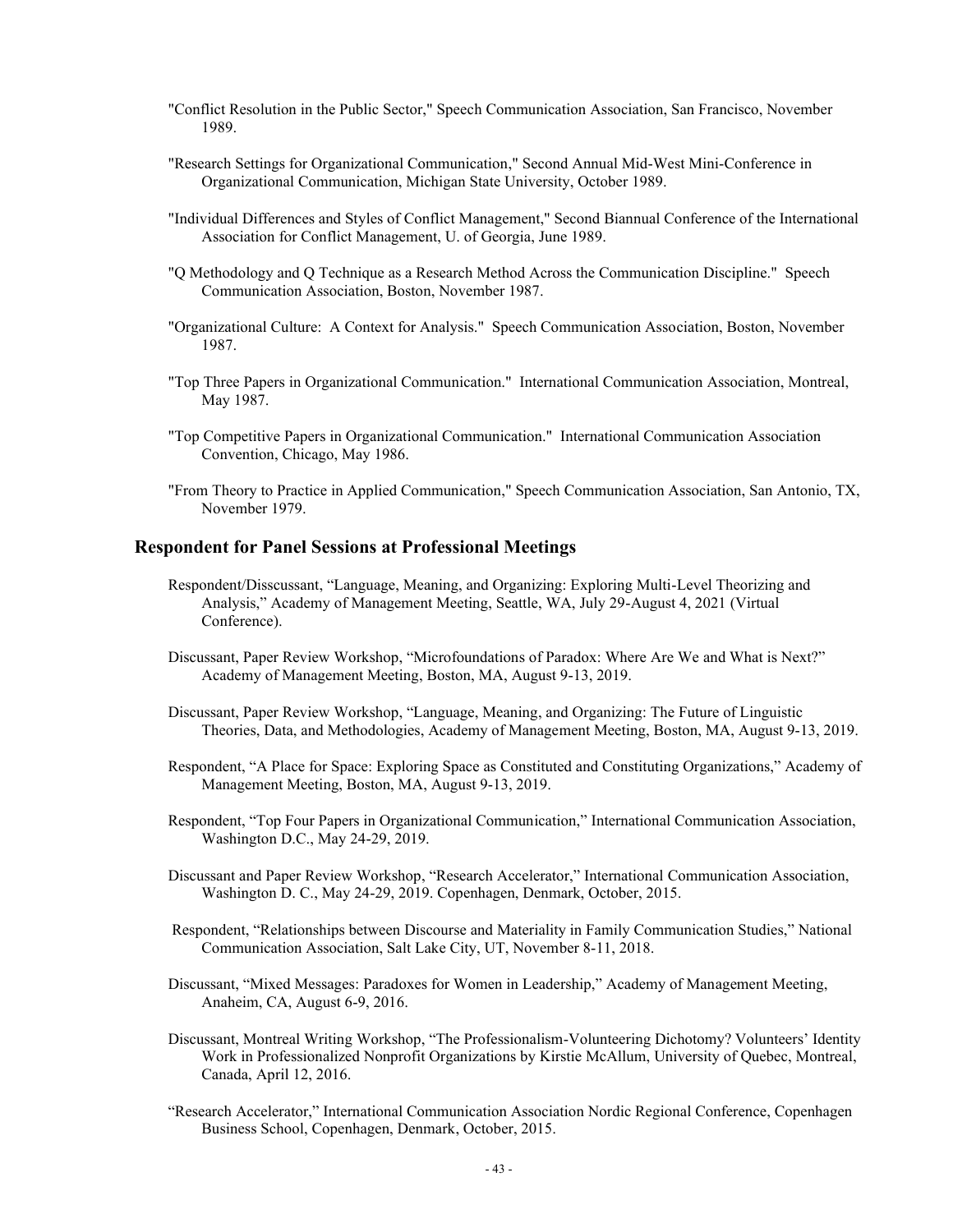- "Reflections on Paradoxes and Organizational Life," Sub-Theme 52, Paradoxes and Unreason: Provoking Greater Examination into Organizational Life," European Group on Organization Studies, Athens, Greece, July, 2015.
- "Agency and Constitution," Sub-Theme 16, Organization as Communication: The Performative Power of Talk, European Group on Organization Studies, Athens, Greece, July, 2015.
- "Organizational Communication Research Escalator," International Communication Association, San Juan, Puerto Rico, May, 2015.
- "Organizational Communication in Latin American Countries" International Communication Association, San Juan, Puerto Rico, May, 2015.
- "So Far, So Good: Organizational Communication Research Escalator," International Communication Association, Seattle, WA, May 2014.
- "Three Schools of CCO Thinking. European Group for Organizational Studies Conference," Montreal, Canada, July, 2013.
- "The Research Escalator," Organizational Communication Division, International Communication Association, London, UK, June 2013.
- "Honoring Linda Putnam: Celebrating Service, Scholarship, and Leadership," Peace and Conflict Communication Division, National Communication Association, Orlando, FL, November 2012.
- "Discourses in Organizations," National Communication Association, New Orleans, LA, November 2011.
- "The Many Voices of Conflict Resolution: New Insights Into Complex Language Choices," National Communication Association, New Orleans, LA, November 2011.
- "But Fade Away? The Current Status of 'Organizational Culture' in Organizational Communication Studies," National Communication Association, New Orleans, LA, November 2011.
- "Building Bridges in Communication Theory: From 'Common Ground' to Multiperspectivalism," National Communication Association, San Francisco, CA, November 2010.
- "Models and Metaphors of Organizing," International Communication Association, Singapore, June, 2010.
- "The Materialization of Immateriality in the Constitution of Organizations in Asia, International Communication Association, Singapore, June, 2010.
- "Current Research on Organizational Groups and Teams," International Communication Association, Chicago, IL, May, 2009.
- "Envisioning Organizational Communication for a New Generation," Conference Respondent, Organizational Communication at Alta Revisited: Reflection, Synthesis and Engagement, Snowbird, Utah, July, 2008.
- "The Impact of Emotion in Conflict Communication: Implications for Negotiation, Mediation, Conflict Coaching, and Organizational Communication, National Communication Association, Chicago, IL, November, 2007.
- "Issues, Practices and Consequences of Respectful Interaction at Work and in Civic Participation," National Communication Association, Chicago, IL., November, 2007.
- "Exploring the Ontological Foundations of Organization," National Communication Association, Chicago, IL., November, 2007.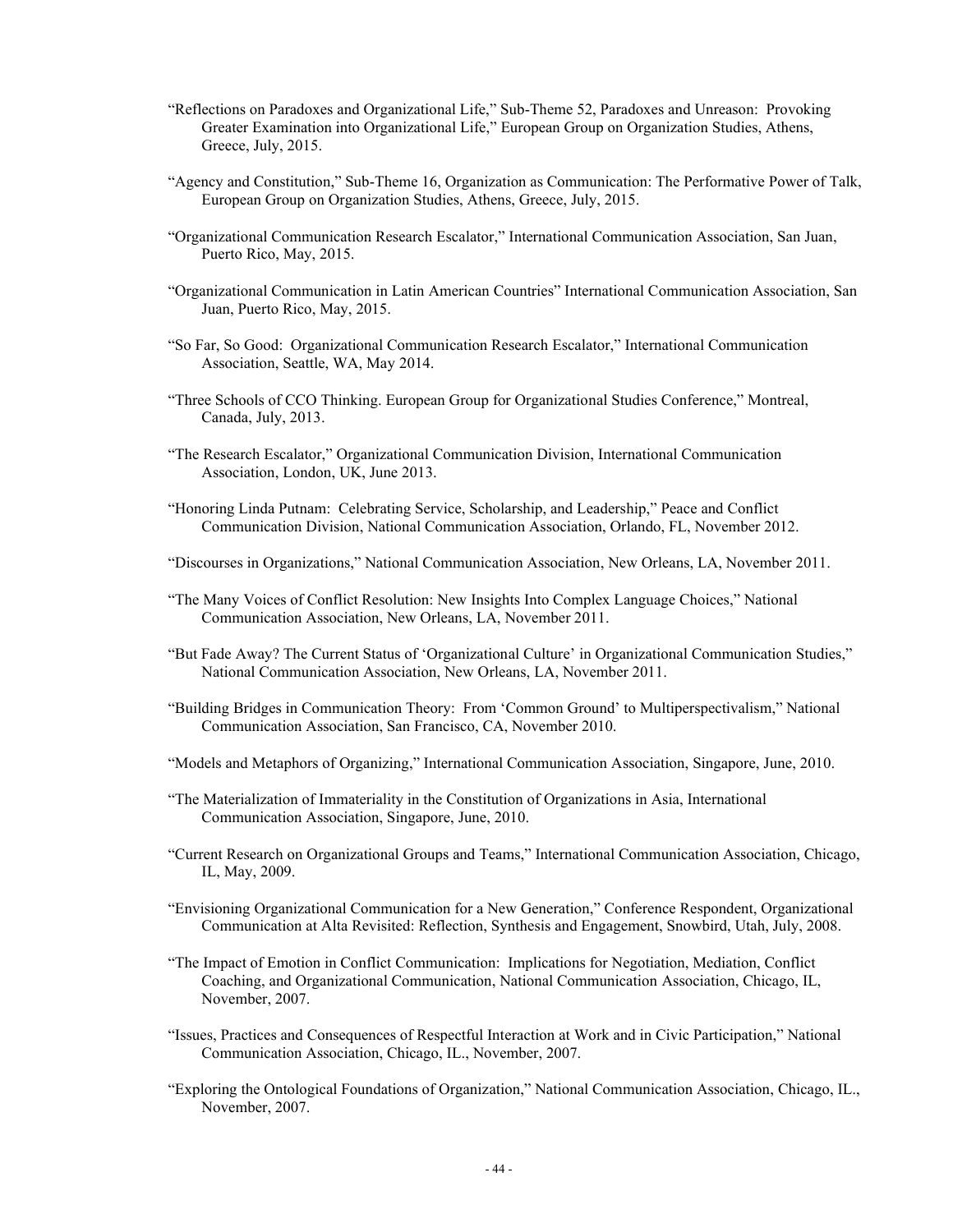- "Reframing Organizational Metaphors," International Communication Association, Dresden, Germany, June, 2006.
- "Identity Work in Talk about a Past Organizational Conflict," National Communication Association, Boston, November, 2005.
- "Studying Identity in the 21<sup>st</sup> Century: Learning from Different Approaches," Academy of Management, Honolulu, Hawaii, August, 2005.
- "Dysfunctional Organizational Communication," International Communication Association, New York, May 26-30, 2005.
- "Building a Research Program on Identity," Identity Workshop #1, International Centre for Research in Organizational Discourse, Strategy & Change, University of Melbourne, Melbourne, Australia, February, 2005.
- "Studying Identity: Learning from Different Approaches," Identity Workshop #2, International Centre for Research in Organizational Discourse, Strategy & Change," University of Melbourne, Australia, February, 2005.
- "Culture and Conflict," National Communication Association, Chicago, IL, November, 2004.
- "Emotions and Well-Being," Academy of Management, New Orleans, LA, August, 2004.
- "Do You Hear What I Hear: Equivocality of Communication," Academy of Management, New Orleans, LA, August, 2004.
- "Organizational Discourse and New Media: Unexplored Dimensions, Neglected Phenomena, and Untold Stories," Academy of Management, Seattle, WA, August, 2003.
- "Organizational Communication and Negotiation," International Communication Association, San Diego, CA, May, 2003.
- "Multiple Discursive Approaches to Organizational Communication: (OR) What Does It Mean to Study Discourse(s) in Organization? National Communication Association, New Orleans, November, 2002.
- "(Re)Constructing Work-Family Research: From Problematics to 'Communication in Action'" National Communication Association, New Orleans, November, 2002.
- TOP THREE PAPERS, Organizational Communication, International Communication Association, Seoul, Korea, July, 2002.
- "Mentoring the NCA: The Women Presidents of the Twentieth Century," National Communication Association, Seattle, Washington, November, 2000.
- "Understanding the Pluralistic World: The Role of Theory and Research in Organizational Discourse." Academy of Management, Chicago, IL, August, 1999.
- "Language, Legitimacy, and Organizational Action," Academy of Management, San Diego, CA, August 1998.
- "Discourse, Dialogue, Semiotics, and Fractals: Contemporary Views of Organizational Communication," International Communication Association, Jerusalem, Israel, July 1998.
- "Managing and Responding to Emotional Situations in the Workplace," National Communication Association, New York, NY, November 1998.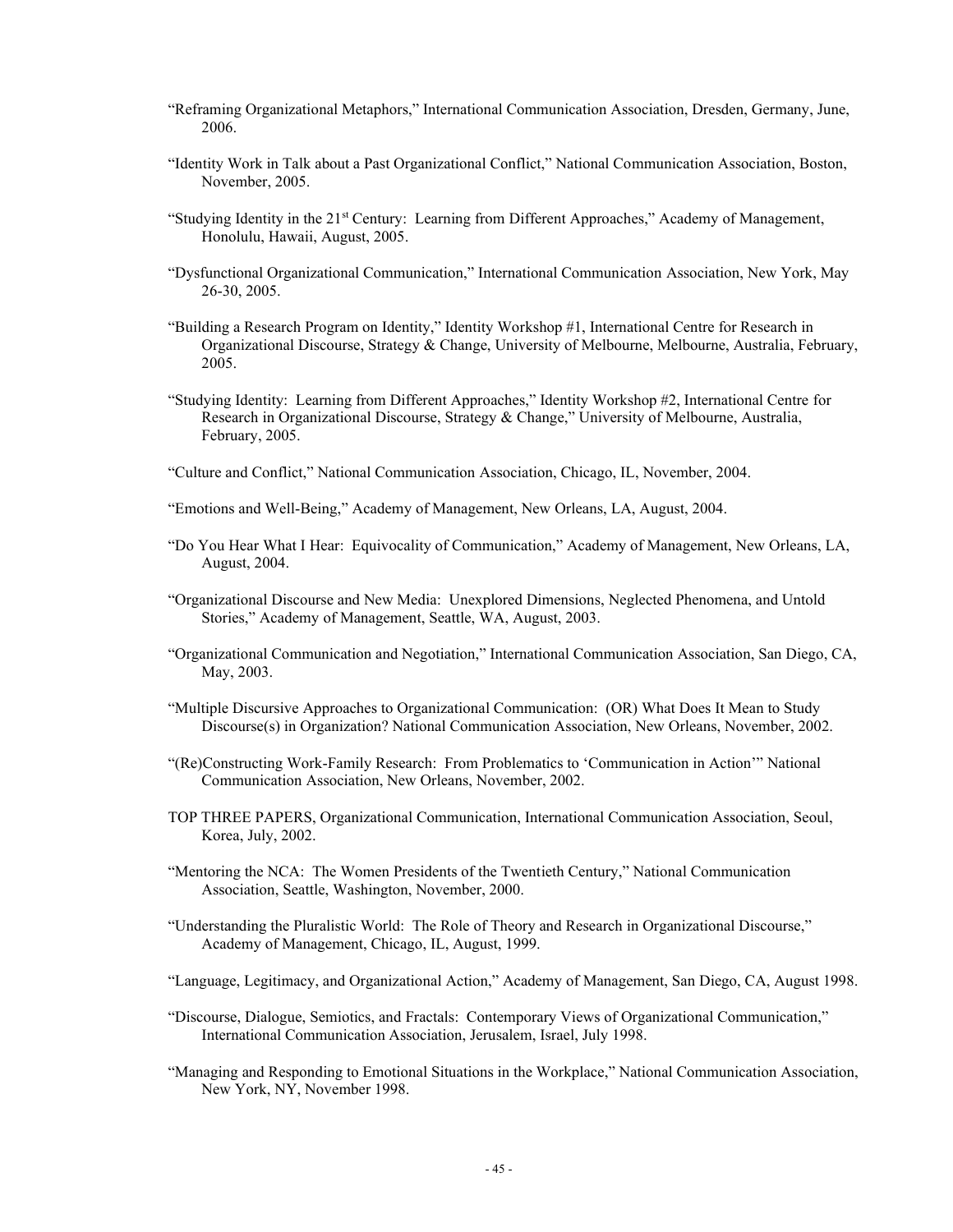- "Organizational Dilemmas, Crises, and Heart," National Communication Association, Chicago, IL, November 1997.
- "The Centrality of Narratives: Stories of Life, Work, and Gender," National Communication Association, Chicago, IL, November 1997.
- "Private Life: Emotional and Relational Practices at Work," Academy of Management, Cincinnati, OH, August 1996.
- "Showcase Panel: Karl Weick, Sensemaking in Organizations," International Communication Association, Chicago, Illinois, May 1996.
- "Information Systems Debate," International Communication Association, Chicago, Illinois, May 1996.
- "Communicating Dominance: From an Organizational Perspective," International Communication Association, Chicago, Illinois, May 1996.
- "Centering the Margins of Organizational Communication: Feminist Standpoints on Identity, Inquiry, and Instruction," Speech Communication Association, San Antonio, TX, November 1995.
- "Communication and Organizing in "Alternative" Organizations," Speech Communication Association, Miami Beach, FL, November 1993.
- "Worker Alienation, Uncertainty, and Conflict," International Communication Association, Chicago, May 1991.
- "Organizational Culture," Response to Barry Turner, Contemporary European Approaches to the Study of Organizational Communication, Dublin, Ireland, June 14, 1990.
- "Conflict and Negotiation in Organizations," Speech Communication Association, Chicago, November 1990.
- "Foundations for Organizational Action in an Uncertain World: Beyond Rational Discourse," Speech Communication Association, Chicago, November 1990.
- "Mediation in the Community," Second Biannual Conference of the International Association for Conflict Management, U. of Georgia, June 1989.
- "Communication in Negotiation Contexts: An Applied Perspective," Second Biannual Conference of the International Association for Conflict Management, U. of Georgia, June 1989.
- "Communication and Negotiation," Conference on Research on Negotiation in Organizations, Northwestern U., March 1989.
- "Gender, Culture, and Conflict in the Workplace," Speech Communication Association, New Orleans, November 1988.

"Individual Differences in Responses to Conflict," Academy of Management, New Orleans, August 1987.

- "Measurement and Analysis of Interpersonal Conflict Styles," First International Conference of the Conflict Management Group, Fairfax, VA, June 1987.
- "Industrial Relations Communication: Current Thoughts and Expanding Horizons," International Communication Association, Montreal, May 1987.
- "Qualitative Strategies in Conflict Research," International Communication Association, Chicago, May 1986.

"Organizational Life and Mass Media," Speech Communication Association, Denver, November 1985.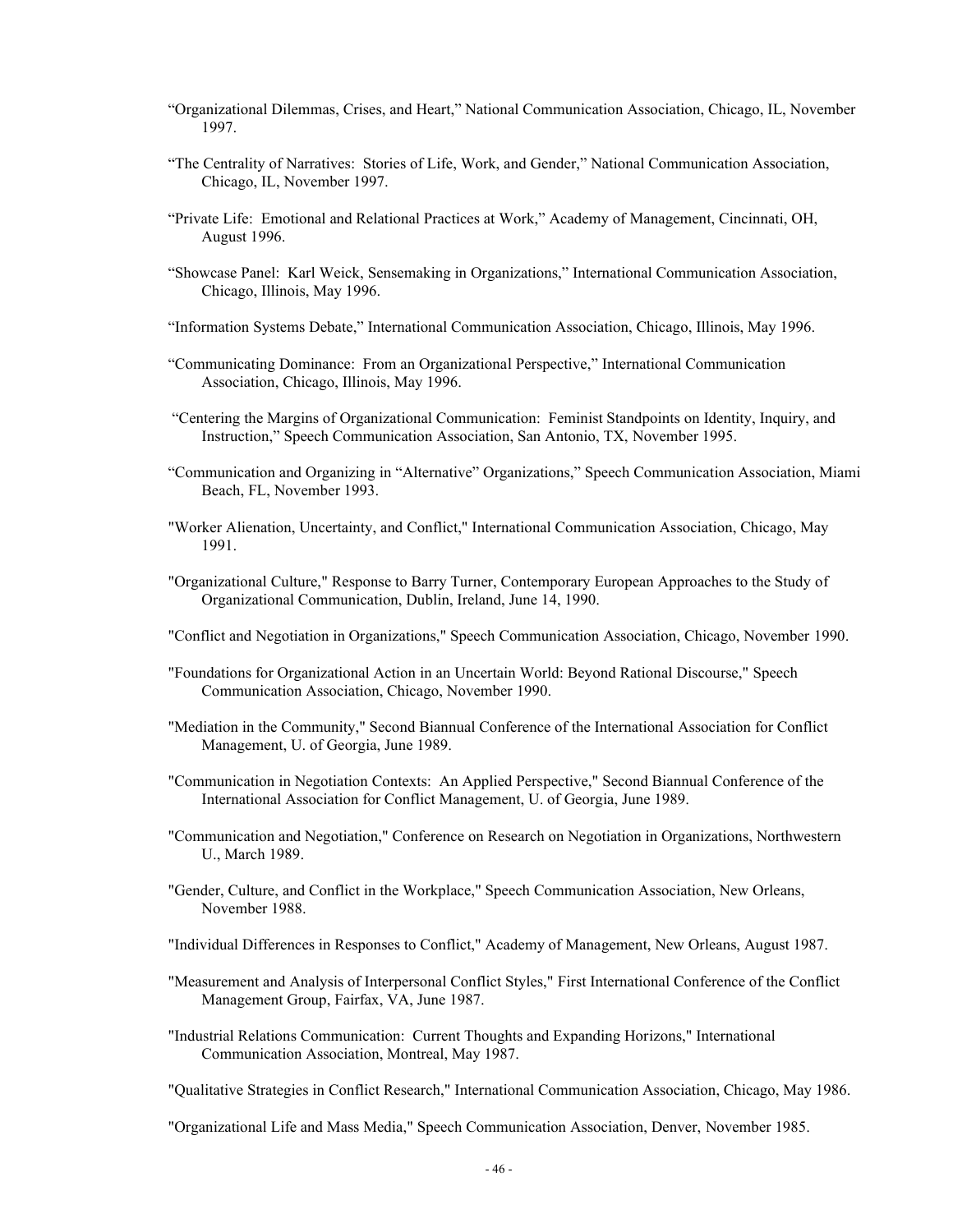- "Top Three Papers in Organizational Communication," International Communication Association, Dallas, TX, May 1983.
- "Goals and Strategies for Teaching the Undergraduate Organizational Communication Course," International Communication Association, Dallas, TX, May 1983.
- "The Top Five Showcase in Interpersonal and Group Interaction," Speech Communication Association, Anaheim, CA, November 1981.
- "Language and Female/Male Communication," Speech Communication Association, Anaheim, CA, November 1981.
- "Top Three Papers: The Female as a Unique Component of Communication Research," Central States Speech Association, Chicago, April 1981.
- "Select Topics in Organizational Communication," International Communication Association, Boston, May 1982.

## **Special Introductions of Speakers at Professional Meetings**

- "Managing Dilemmas in the Silent Revolution," Introduction of Howard Giles, President, International Communication Association, San Francisco, CA, May 1999.
- Introduction of Mayor Willie L. Brown, Jr., Opening Reception at World Trade Club, International Communication Association, San Francisco, CA, May 1999.
- "Embracing Continuity and Change: The Power of Lifelong Learning," Introduction of Mary Catherine Bateson, Keynote Speaker, International Communication Association, San Francisco, CA, May 1999.
- "Crossing Dyadic and International Models of Negotiation," Introduction of Jeffrey Rubin, Keynote Speaker, International Association for Conflict Management, Eugene, Oregon, June 1994.
- "New Dimensions of Conflict Styles," Introduction of Robert R. Blake, Lifetime Achievement Award Presentation, International Association for Conflict Management, Eugene, Oregon, June 1994.
- "Plenary Session: Anthony Giddens." Introduced Professor Giddens and discussed his link to communication, International Communication Association, Honolulu, May 1985.

# **Service for Professional Associations**

# **Editorial Positions**

# **Journals**

Senior Editorial Associate: Human Relations, 2001-2006. Organization, 2001-2007.

Editorial Boards:

Academy of Management Review, 1984-1987. Asian Communication Journal, 2003-2006. American Behavioral Scientist, 2000-2016. Communication Monographs, 1983-1989, 1995-1998, 2015-2018. Communication Research, 1986-1992, 1999-2001, 2002-2017. Communication Research and Practice, 2014-2017.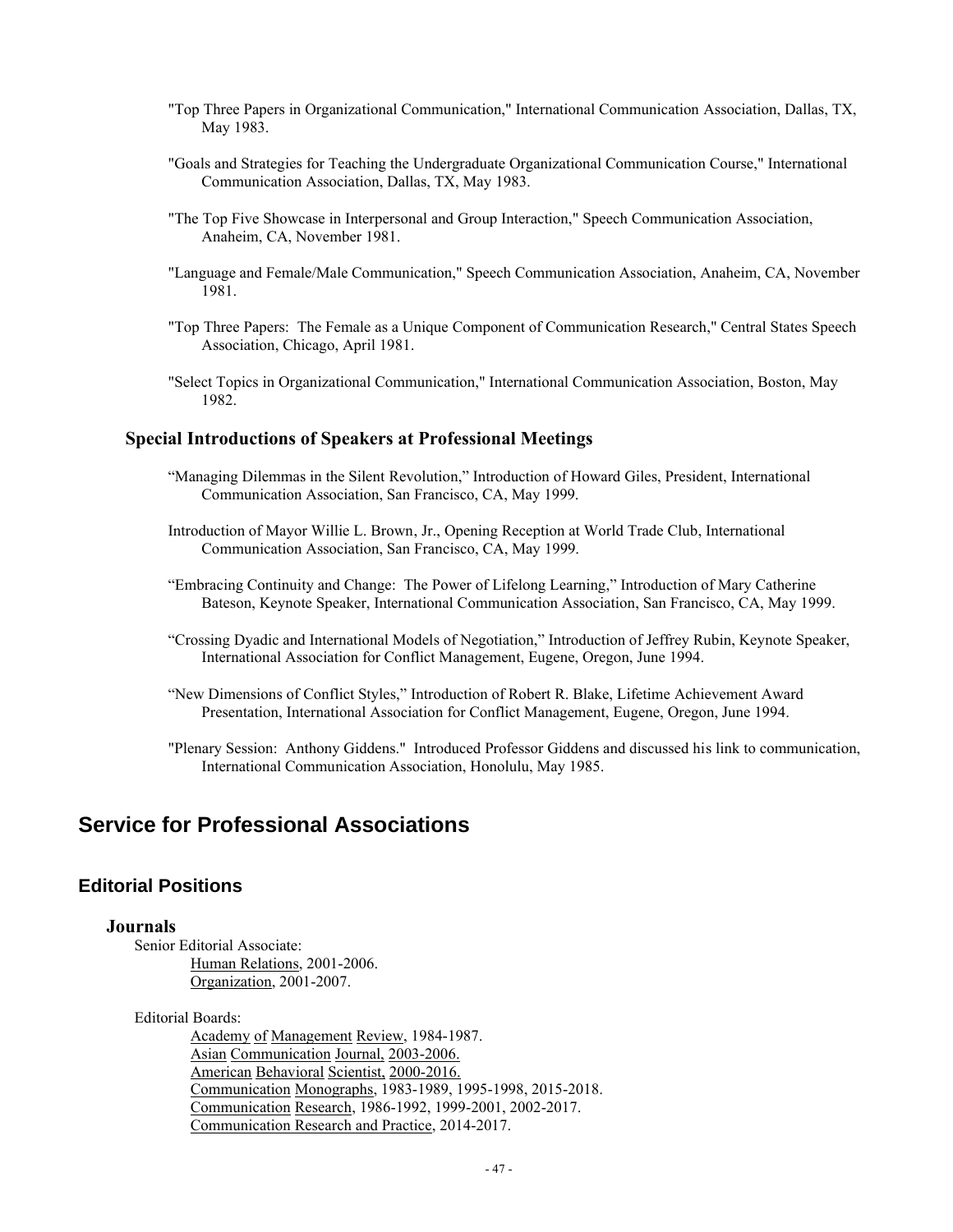Communication Theory, 1993-1996, 1996-1999, 2003-2006, 2006-2011.

Communication Yearbook, 1983-1985, 2008-2011, 2012-2015.

Discourse and Communication, 2006--2019.

Human Communication Research, 1980-1994, 2000-2003.

Human Relations, 2006-2016.

Journal of Applied Communication Research, 1981-1983.

Journal of Management Inquiry, 1991-1998, 1998-2000, 2001-2003, 2008-2011, 2013-2019, 2019-2021.

Journal of Management Studies, 2007-2009.

Management Communication Quarterly, 1987-1995, 1997-2000, 2001-2003, 2003-2005,

2006-2008, 2009-2012, 2012-2015, 2015-2018, 2018-2021.

Negotiation, Harvard Business School Newsletter, 2003-2005.

Negotiation Journal, 1990-1999, 2001-2003, 2003-2007, 2008-2021.

Negotiation and Conflict Management Research, 2006-2008, 2009-2021.

Negotiation Research Network, Advisory Board, 2002-2004.

Organization, 1995-2000, 2007-2021.

Qualitative Journal of Communication, 2011-2014.

Qualitative Research Reports in Communication, 2008-2010, 2011-2013.

Quarterly Journal of Speech, 1996-1998.

Women Studies in Communication, 1995-1998.

#### Special Issue Editor:

- Waldman, D. A., Putnam, L. L., Miron-Spektor, E., & Siegel, D. The Role of Paradox Theory in Decision Making and Management Research, *Organizational Behavior and Human Decision Processes*, in press.
- Ortenblad, A., Putnam, L. L., Trehan, K. 30<sup>th</sup> Anniversary—Beyond Morgan's Eight Metaphors. Human Relations, (2016), Vol. 69(4), 875-1042.
- Putnam, L. L., & Casali, A. M. Forum Essays: Organizational Communication in Brazil, Management Communication Quarterly, (2009), Vol. 22(4), 642-676.
- Coleman, P. T., Gray, B., & Putnam, L. L. Intractable Conflict: New Perspectives on the Causes and Conditions for Change, American Behavioral Scientist, 2007, 50 (11), 1415-1562.

Sutcliffe, K. M., Brown, A. D., & Putnam, L. L. Making Sense of Organizing: A Special Issue in Honor of Karl Weick, Organization Studies, 2006, 27 (11), 1573-1736.

- Putnam, L. L. Discourse and Resistance: Targets, Practices, and Consequences, Management Communication Quarterly, 2005, 19(1), 5-145.
- Putnam, L. L., & Cooren, F. Text and Agency: Constitutive Elements of Organizations, Organization, 2004, 11(3), 323-439.
- Putnam, L. L., & Folger, J. P. Communication, Conflict, and Dispute Resolution, Communication Research, 1988, 15(4), 349-499.
- Putnam, L. L. Communication and Conflict Styles in Organizations. Management Communication Quarterly, 1988, 1(3), 293-445.

#### Guest Editor of Book Sections

Putnam, L. L. Communication and Conflict Section, Managing Conflict: An Interdisciplinary Approach. New York: Praeger, 1989.

#### Guest Editorial Board

SAGE Handbook of Qualitative Business and Management Research Methods, edited by Catherine Cassell, Ann Cunliffe, and Gina Grandy, reviewed 3 chapters, 2016-2017. Oxford Encyclopedia of Communication, 2016-2017.

The International Encyclopedia of Organizational Communication, Wiley-Blackwell, 2016. Reviewed headings and topic areas.

Electronic Journal of Communication, Special Issue on Learning from the 2008-2009 Global Financial Crisis, 2010-2011.

Southern Communication Journal, Special Issue on "Qualitative Research in Communication," 2008-2009.. Organizational Studies, Special Themed Section on Metaphors and Organizations, 2006.

International Journal of Conflict Management, Special Issue on "Interaction-Based Approaches to Conflict Management," 2003.

Communication Studies, Special Issue on "Revitalizing the Study of Small Group Communication," 1995.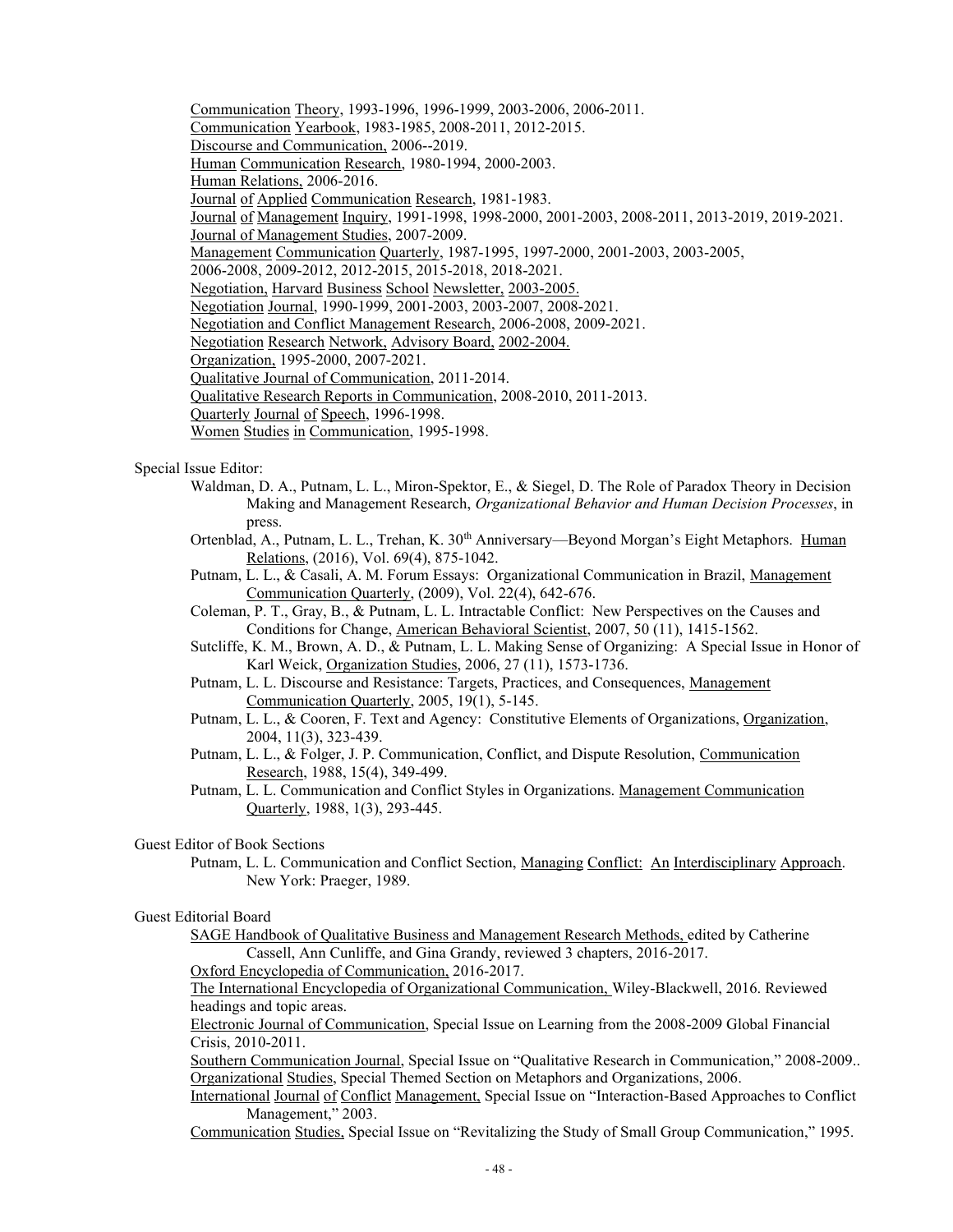Administrative Science Quarterly, Special Issue on "Critical Perspectives on Organizational Control," 1995.

Southern States Communication Journal, Special Issue on "Organizational Communication," 1985.

# **Book Series Editor**

Organizational Communication Series, Routledge/Taylor & Frances, 2007-2012, 4 books. Organizational Communication Series, Lawrence Erlbaum, 2000-2007, 6 books.

# **Book Editorial Boards**

Communicating With and About Society Series, Aresta Publications, Barcelona, Catalonia, Spain, 2010-2014. Discourse Perspectives on Organizational Communication, Fairleigh Dickson University Press, 2008-2009. Handbook of Critical Management Studies, Oxford University Press, 2008-2009. International Negotiations Series, Brill-Martinus Nijhoff Publishers, 2007-2009, 2010-2012. Handbook of Applied Communication Research, Lawrence Erlbaum, 2004-2005. Handbook of Organizational Studies, Sage, London, 1994-1995, 2003-2005. Organizational Communication-Emerging Perspectives, Ablex Publishing Company, 1993-1995. Sage Annual Reviews of Communication Research, 1986-2000. Jossey Bass Series on Conflict Resolution, 1990-1994. SCA Applied Communication Series, 1991-1994. Purdue University Press, 1986-1990.

# **Grant Reviews**

National Science Foundation, Decision Sciences Division, 1998, 1999. National Science Foundation, Law and Sciences Division, 2003, 2004. University Research Challenge Fund, New York University, 2003.

# **Professional Associations**

# **Academy of Management**

Reviewer for Theme Session Panels and Papers, "The Power of Words," 2014. Member, Career Achievement Awards Committee, 2004-2005. Chair, Communications Committee, 2002-2003. Member, Educator, Service, and Scholarly Contributions Awards Committee, 2001-2002. At-Large Member, Board of Governors, 1997-2000. Chair, Innovations Award Committee, 1998. Chair, Division Review Committee, 1998-1999. Member, Financial Committee, 1998. Terry Book Award Committee, 1997. Member, Task Force for Consideration of New Journal, 1990-1991.

Conflict Management Division Member, Most Influential Article Award, 2011. Committee Member, Most Influential Article/Chapter Award, 1999. Chair, Originator, Most Influential Article/Chapter Award, 1997-1998. Junior Faculty Incubator on Negotiation Process, 2003. Past-Chair, 1991-1992. Chair, 1990-1991. Vice-Chair and Program Planner, 1989-1990. Paper Evaluator, 1988, 1989, 1995, 1996, 1998, 2003. Advisory Committee, 1988-1989. Steering Committee, 1986-1987.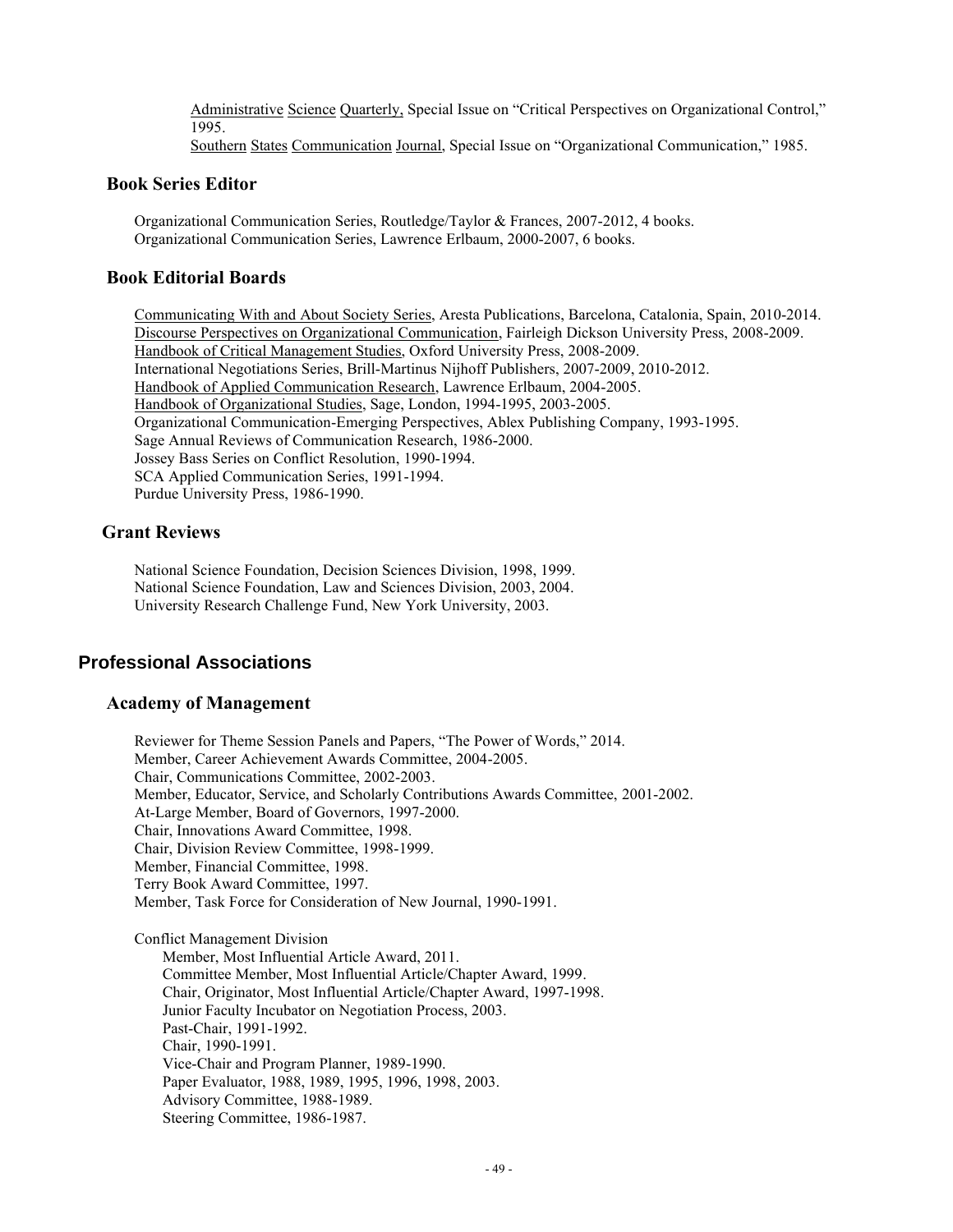Organizational Communication and Information Systems Division Evaluator, Best Paper Award, 2006. Paper Evaluator, 1985, 1988, 1991, 2003. Member, Nominating Committee, 1992-1993 Junior Faculty Consortium, Academy Conference, 1996

Organizational Behavior Division Paper Evaluator, 2001-2002.

# **European Group on Organizational Studies**

Co-convenor of Sub-theme 35: Paradox Theory and Research: Constituting Tensions, Power and Discourse. Reviewed 44 papers and programed 37 papers in plenary and parallel sessions (with Anne Keegan and Ina Ehnert).

#### **International Communication Association**

Chair, Fellows Book Award Committee, ICA, 2018-2019. Presenter of ICA Fellows Election, Board Meeting and ICA Business Meeting, 2007. Chair, Selection Committee, Steven H. Chaffee Career Productivity Award, 2005-2007. Member, Selection Committee, Steven H. Chaffee Career Productivity Award, 2005-2006. Chair, ICA Fellows, Nominating and Book Award Committee, 2005-2006. Chair, Awards Committee, Best Applied Policy Research Program, 2003-2004 Finance Committee Chair, 2002-2003. Past President and Member of the Executive Committee, 2000-2003. Past President and Finance Committee, 2000-2001. President, 1999-2000. President-Elect, 1998-1999. Chair, Publications Board, 1994-1996. Member, Best Applied Policy Research Award Committee, 2003-2004. Member, Publications Board, 1982-1985, 1993-1994. Chair, Membership Committee, 1988-1989. Chair, Nominating Committee, 1988-1989. Member, Nominating Committee, 1983-1984, 1985-1986. Board Member, 1986-1988. Committee to Study the Organizational Structure of ICA, 1985-1987. Committee to Develop Proposal for New Journal, Communication Theory, 1987-1988. Organizational Communication Division Chair, 1986-1988. Vice-Chair, 1984-1986.

Member, Top Paper Selection Committee, 2010. Junior Faculty Development Committee, 2003. Nominating Committee Chair, 1994. Outstanding Member Award, 1993. Nominating Committee Member, 1978-1980. Membership Committee Chair, 1983-1984. Liaison to Paradigm Dialogue Planning, 1985. Innovations in Teaching, 1983-1984. Redding Dissertation Award Committee, 1983-1985, 2002-2003. Doctoral Preconference Committee, 1988-1989. Dublin Preconference Committee, 1989-1990. Preconference Organizer, "Communication and Organizational Socialization," May 21, 1986. Elected Paper Reader, 1979, 1980.

#### **National Communication Association**

Reviewer for Centennial Series Theme Session, 2014. Member, External Nominations Committee, 2007-2008. Member, NCA Doctoral Education Committee, 2006-2008.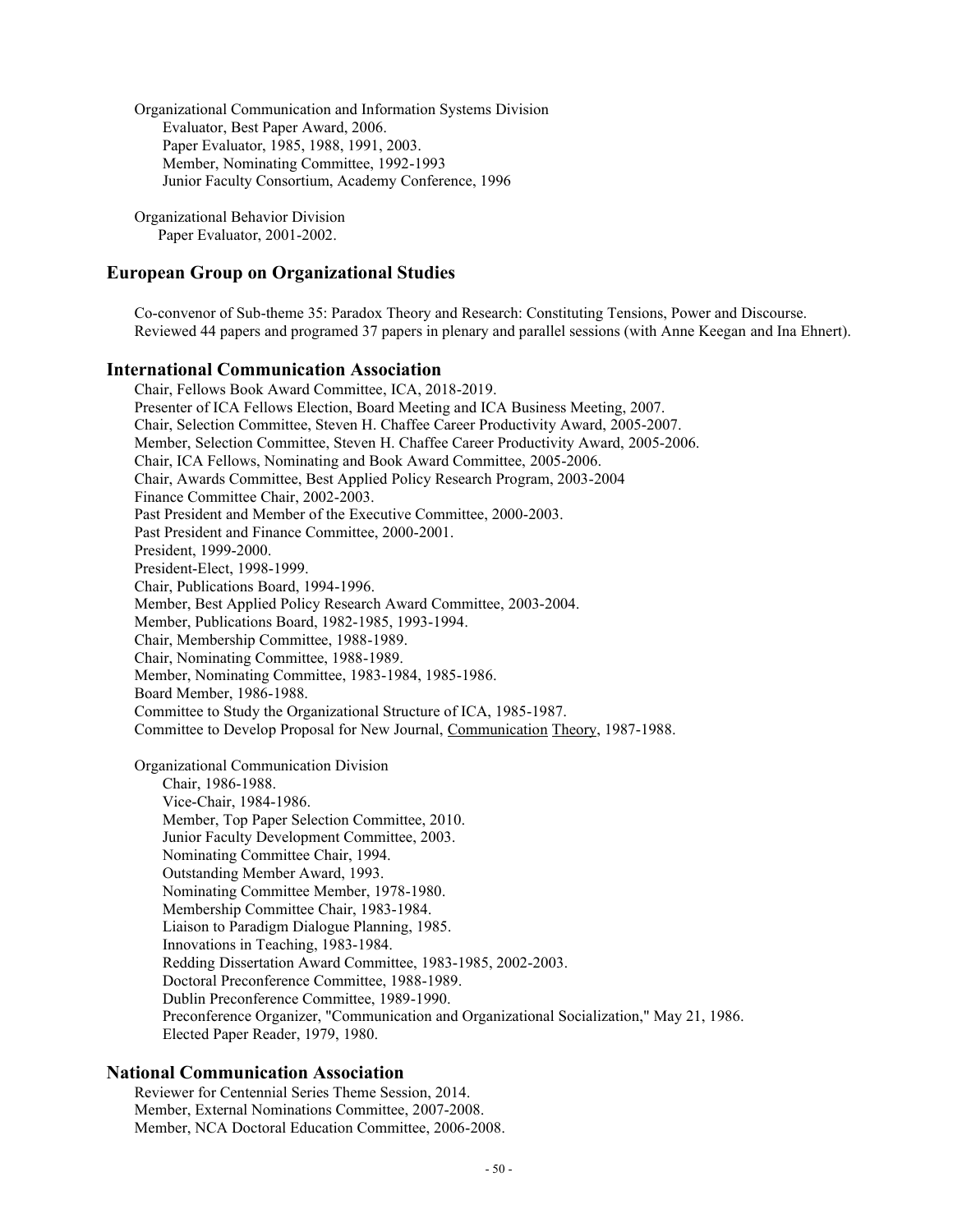Member, NCA External Nominations Committee, 2007-2008. Chair, Professional Service Awards Committee, 2003-2004. Coordinator, Ernest G. Bormann Mentor Campaign, 1999. Task Force on Disciplinary Advancement, 1994-1996. Member, Professional Services Awards Committee, 1991-1992. At-Large Representative to Legislative Council, 1984-1987. Chair, Awards Presentations, 1989. Chair, Nominating Committee, 1985-1986. Task Force on Graduate Education, 1989-1992. Member, Publications Board, 1983-1986. Member, Research Board, 1983-1986. Committee on Committees, 1983-1984. Member, Committee to Select the Executive Secretary, 1987-1988. Applied Communication Division, Paper Evaluator, 1979. Rhetoric and Communication Theory Division, Paper Evaluator, 1980.

Organizational Communication Division Member, Awards Committee, Engaged Scholar Award, 2016 Judge, Scholar to Scholar Sessions, NCA Conference, 2009 Chair, 1982-1983. Chair, Awards Committee, 1992-1993.

Interpersonal and Small Group Division Nominating Committee Chair, 1981-1982. Paper Reader, 1981.

#### **International Association for Conflict Management**

Presentation of Fellows Awards, 2018, 2019. Chair, IACM Fellows Committee, 2017-2019. Advisory Council, 2004-present. Member, Influential Article Award, 2007-2008. Member, IACM Logo Committee, 2006-2007. Member, New Journal Committee, 2004-2006. Awards Committee—Book Awards, 2000-2001. Paper Evaluator, Conference Paper Selection, 1990-1992, 1998, 2004, 2006, 2007. Awards Committee, Plaque Preparation, 1994, 1995, 1996, 1997, 1998, 1999 Best Paper Awards, Final Selection Committee, 1996 Chair, Task Force on Association Networks, 1994-1995. President, 1993-1994. President-Elect, 1992-1993. Board Member, 1990-1992. Steering Committee, 1987-1988.

#### **Texas Conference on Organizations**

Local Arrangements Chair, 1998.

#### **Council of Communication Associations**

 Chair, CCA/ISI Committee, 2005-2013. Member, Humanities Journal Committee, 2009-2011. Member, CCA/NRC Implementation Task Force, 2005-2007. Chair, Task Force on the National Research Council, 2002-2007. President, 2000-2002. Vice-President, 1999

#### **Central States Communication Association**

Federation Prize Evaluator, 1986. Debut Paper Evaluator, 1984. Communication Theory Division, Secretary, 1978-1979.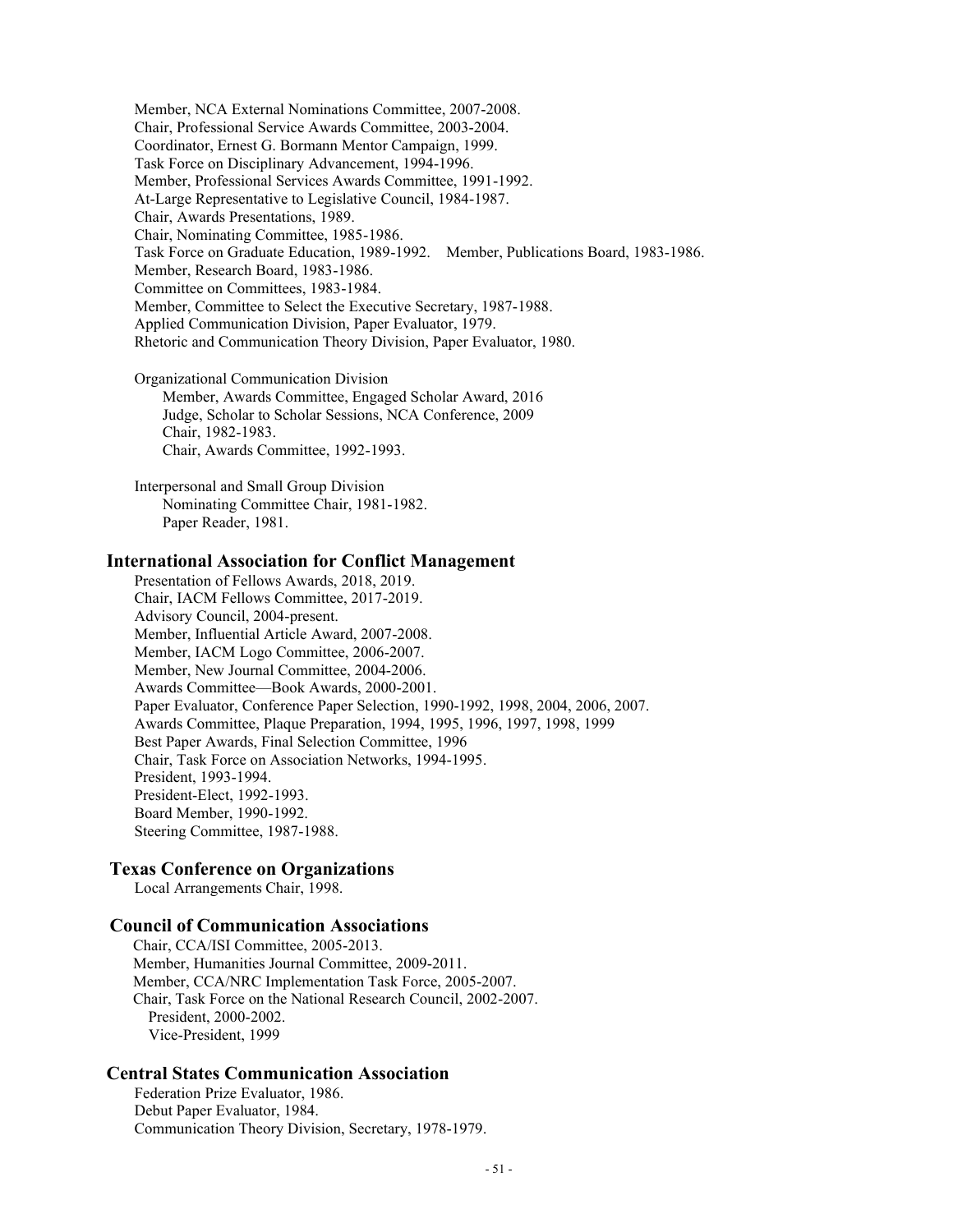# **Conference Organizer**

- "Organizational Communication at Alta Revisited: Reflection, Synthesis and Engagement, Snowbird, Utah, July 25-27, 2008.
- "Communication and Alternative Dispute Resolution," Speech Communication Association Regional Conference, Purdue University, May 27, 1986.
- "Interpretive Approaches to Organizational Communication," Speech Communication Association/International Communication Association jointly sponsored conference, June, 1981.

## **Interdisciplinary Conferences--Participant, Panelist, or Presenter**

- 2004 Resistance in Organisations: Processes, Forms, and Discourses, International Centre for Research on Organizational Discourse, Strategy, and Change, University of Sydney, February 18-19, 2004.
- 2003 Critical Moments in Negotiation, Harvard Project on Negotiation, Harvard University, November 14-15, 2003.
- 2002 Discourse and Identity Conference, University of Melbourne, Melbourne, Australia, December 9-11, 2002.
- 2000 World-View and Work Views: Building Theory about Discourse and Organizations, 4<sup>th</sup> International Conference on Organizational Discourse, King's College, London, England, July 25-28, 2000.
- 1998 International Conference on Language in Organizational Change and Transformation: What Makes a Difference? Max Fisher College of Business, Ohio State University, Columbus, OH, May 14-16, 1999.
- 1994 Advances in Organizational Communication, Erasmus Universiteit, Rotterdam, The Netherlands, January 11-12.
- 1993 8th Annual Conference of the International Association for Conflict Management, Hengelhoef, Belgium, June 15-18.
- 1991 Reconstructing Organizational Culture, 8th International Standing Conference on Organizational Symbolism, Copenhagen, Denmark, June 26-28.
- 1991 4th Annual Conference of the International Association for Conflict Management, Den Dolder, The Netherlands, June 17-20.
- 1989 National Science Foundation Conference, "Relationship of Feminist Theory to Ethical and Value Issues in Organizational Science," Alta, Utah, October.
- 1989 Conference on Research on Negotiation in Organizations, Northwestern University, Kellogg Center, March.
- 1988 Invited Conference on Information Processing in Organizations, Harvard Business School, Cambridge, MA, September.
- 1987 International Conference of the Conflict Management Group, George Mason University, Fairfax, VA, June.
- 1987 Conference on Research on Negotiation in Organizations, Ohio State University, Mt. Sterling, Ohio, April.

# **University Service, Extension, and Outreach Activities**

### **University of California-Santa Barbara**

# **University-Wide Level**

Committee Member, Faculty Research Lecturer, Academic Senate, 2021 Chair, Committee on Faculty Research Lecturer, Academic Senate, 2017 Committee on Faculty Research Lecturer, Academic Senate, 2016-2018, 2020 Selected Judge, 4<sup>th</sup> Annual Grad Slam Finals, April 15, 2016 Re-elected Member, Faculty Club Board, 2015-2017 Committee on Grand Reopening of The Club, 2016-2017 Member, University Ombuds Advisory Board, 2012, 2014-2015 Member, Council on Planning and Budget, Faculty Senate, 2008-2010 Chair, CAPRA Sub-Committee, 2009-2010 Elected Member, Faculty Club Board, 2008-2015, 2015-2017 Ad Hoc Personnel Case, 2009 Member, Planning Committee, Transformation Mediation Conference, 2007-2008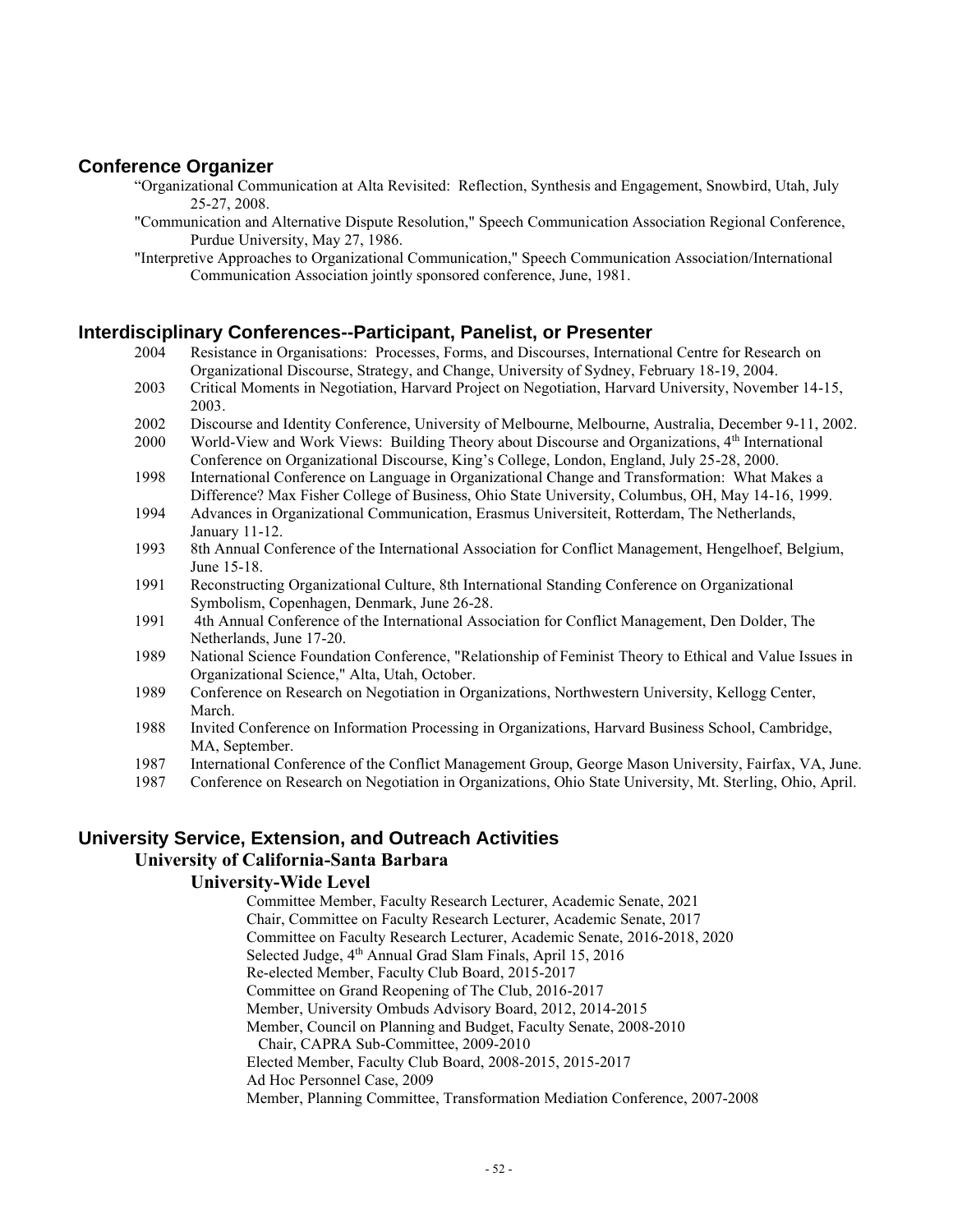# **College Level Service**

Member, Language, Interaction, and Social Organization Ph.D. Emphasis, 2013-2015 Affiliated Faculty, Doctoral Program in Feminist Studies, 2009-2012 Member, Collaborative Research Initiative Grant on GANGS

# **Department Level Service**

Member, Alumni Relations Committee, 2015-2020. Member, San Diego Alumni Reception Committee, 2017 Faculty Sponsor, Senior Mixer, 2016, 2017 Co-sponsor for 4 Visiting Scholars, 2017-2018 Department Chair, 2010-2012 Member, Awards Committee, 2007-2008 Member, 25<sup>th</sup> Anniversary Committee, 2007-2009 Member, Bradac Conference Planning Committee, 2008-2010 Member, Rupe Conference Planning Committee, 2008-2009 Member, Non-Senate Faculty Evaluation Committee, 2007-2009 Coordinator, Curriculum on Conflict Courses in Communication, 2008 Chair, San Diego Alumni Reception, 2008 Chair, Career Workshops, All Gaucho Reunion, 2008-2009 Co-Director, Departmental Affiliate, International Centre for Research on Organizational Discourse, Strategy, & Change, 2008-present Chair, Awards Committee, 2008-2010, 2013-2014 Chair/Co-Chair, Alumni Relations Committee, 2009-2010, 2013-2015 Member, Graduate Committee, 2008-2010 Acting Co-Graduate Advisory, Spring 2010 Coordinator, Department Affiliate, Department of Feminist Studies, 2010-present. Department Chair, 2010-2013. Co-Chair, Development Committee, 2010-2011.

# **Texas A&M University University-Wide Level**

Member, Task Force on Women's Gender Equity and Resource Center, 2006-2007 President, Women's Faculty Network, 2005-2007 Co-Host and Moderator, Reception for Becky Gates, TAMU President's Spouse. 2006. Director, Mentoring Program, Women's Faculty Network, 2003-2007 Director, Program on Conflict and Dispute Resolution, Bush School of Government, 1997-2003 Brown Foundation-Earl Rudder Outstanding Student Award, 2001-2003 External Evaluator, New Proposal Development Program, 2002 Search Committee, Vice Provost for Research and Dean of Graduate Studies, 2000 Search Committee, Dean of College of Liberal Arts, 2000 Search Committee, Dean of the Bush School of Government and Public Service, 1999-2001 Committee Member, International Degree Initiative, Bush School, 1998-1999 Committee Member, Selection of Commencement Announcers, 1998 Elected Board Member, Texas A&M Faculty Club, 1994-1997 Evaluator, Women's Faculty Network, Fellowship Awards, 1994 Committee on Administrator Compensation Policies, 1994-1995 Evaluator, Provost-Level Diversity Awards, 1995. Evaluator, Faculty Development Leave Proposals, 1994, 1996 Human Resource Information Systems Committee, 1995-1996 Graduation Speaker Selection Committee, 1998 Ad-Hoc Committee-Independent Bush School, 1999

#### **College-Level Service**

Member, Dean's Advisory Council for Promotion and Tenure, 2005-2007.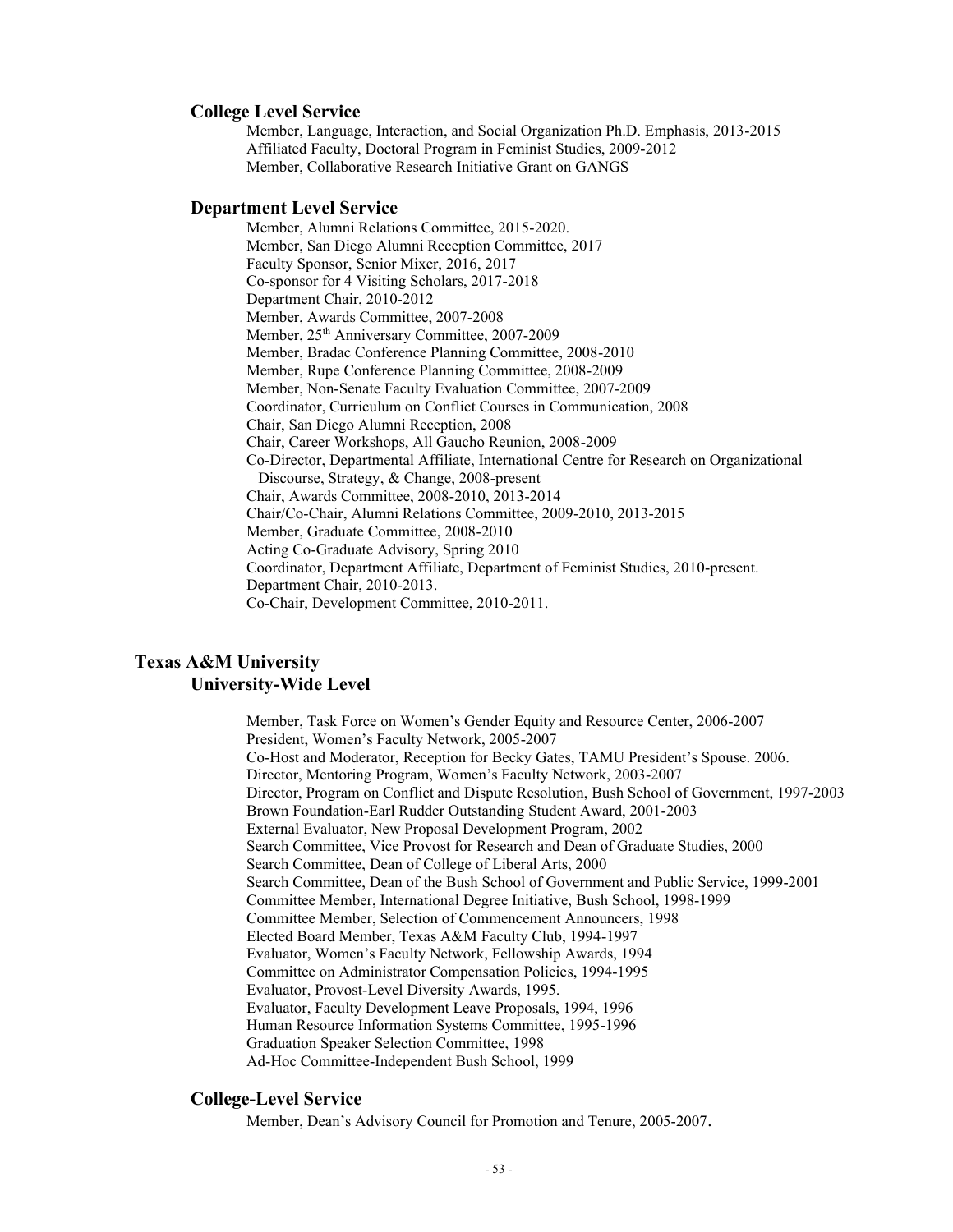Member, College of Liberal Arts, Vision 2020 Advisory Council, 2006-2007. Member, Women's Studies Search Committee (4 positions), 2006-2007. Affiliate Faculty Member, Women's Studies Program, 2006-2007. Development Relations Council, 2001-2004. New Pathways for Journalism Education, 2003. Evaluator, College Faculty Research Enhancement Awards, 2003. Co-Chair, Merit Pay Committee, 2002-2003. Evaluator, NEH Summer Stipend Program, 2002. Women's Studies Research Advisory Committee, 2002. Planning and Resources Committee, 2001-2003. Co-Chair, Grievance Committee, 2001. Search Committee, Department Head, Political Science, 2000-2002. Evaluation Committee, Developmental Leave Proposals, 2001. Great Conversations, Alumni Relations, 2001. Member, Development Relations Council, 2000-2003. Evaluation Committee, Distinguished Awards in Teaching, 2000. Search Committee for Director of Bush School of Government and Public Service, 1994-1995 Advisory Council for the George Bush School of Government and Public Service, 1994-1996 Ad Hoc Committee on Graduate Student Stipends, 1995-1996 Advisory Committee on Appointments to Endowed Chairs and Professorships, 1995-1996 Chair, Evaluation Committee for Annual Review of Associate Dean Rholes, 1996 Participant, College of Liberal Arts Video Project, 1996 Coordinator, Conflict Management Group, 1995-1996 Director, Program on Conflict and Dispute Resolution, Bush School of Government and Public Service, 1996-2003

#### **Department-Level Service**

Chair, Search Committee, Organizational Communication Position, 2006-2007. Chair, Sub-Committee Research Report, Promotion and Tenure Case, 2006-2007. Chair, Self-Study and Review for Doctoral Program, 2005-2006. Member, Graduate Committee, 2003-2005. Member, Search Committee, Telecommunication and Media Studies, 2004-2005. Member, Promotion and Tenure Committee, 1993-2007. Chair, Search Committee, Telecommunication Media Studies Positions, 2003-2004. Chair, Telecommunication Media Studies Committee, 2001-2002. Search Committee, Organizational Communication, 2000-2001. Chair, Internship Committee, 2002-2007. Member, Internship/Scholarship Committee, 2000. Coordinator of Alumni Relations, 1996-1998; 1998-2003, 2003-2007. Department Head, 1993-1998 Separation of Speech Communication from Theater Arts, 1993-1994 Reduced Backlog and Increased Sections of SCOM 203, Basic Course, 1994-1995 Orchestrated Two Departmental Moves, Additional Space, Blocker-1995, Bolton-1997 Developed Instructional Computer Lab, 1995, Expanded Lab in 1997 Processed 5 mid-course reviews and 2 promotions Hired 6 New Faculty—3 full professors, 1 associate professor, 2 assistant professors, 1993-1998 Developed and Edited Departmental Newsletter, 1995-1999 Developed Alumni Advisory Board, 1996 Created and Spearheaded Endowment for Excellence Campaign, 1997-1999 Spearheaded Ph.D. Proposal through University System, Authority Granted, 1995-1997

## **Purdue University**

#### **University-Wide Level**

Evaluation Committee, Center for Humanistic Studies, 1990-1993 Referee, David Ross Summer Grant Proposals, 1986, 1988, 1989 Dual Career Committee, Provost/Women's Resource Office, 1981-1982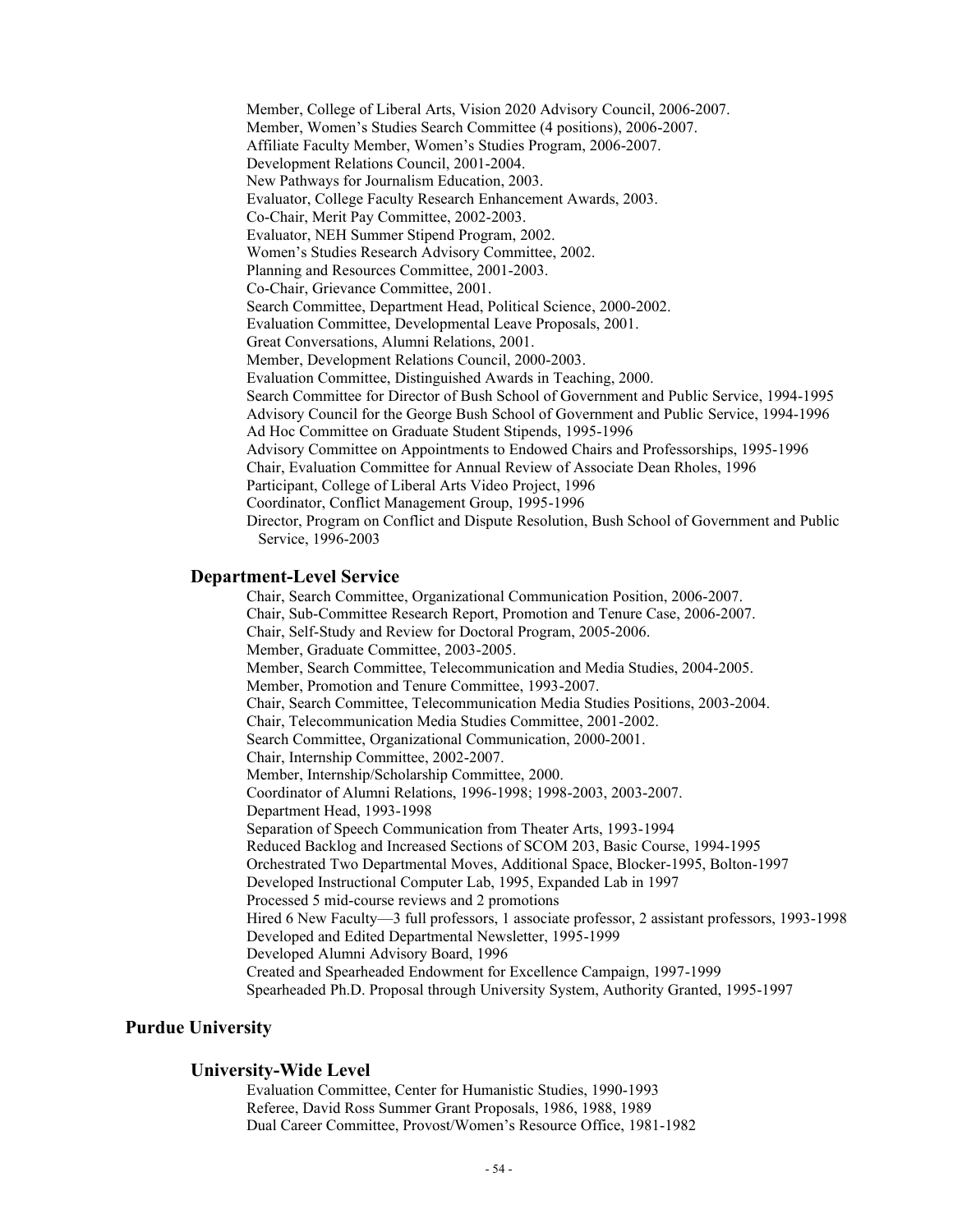Member of Industrial Relations Council, 1979-1987

#### **College-Level Service**

Women's Studies Faculty Search Committee Member, 1990-1991 Co-Director of Women's Studies Program, 1989-1990 Chair of Search Committee for Director, 1989-1990 Graduate Curriculum Committee, 1990-1991 Chair of Purdue Colloquia Series, 1982 Chair of Women and Work colloquia, 1981 Chair of the Grant Committee, 1980 Chair for the Film Fest, 1979

#### **Other College Service**

Representative, Liberal Arts Senate, 1989-1991 Evaluation Committee, Center for Humanistic Studies, 1990-1993 Review Committee, University Writing Lab, 1989 Evaluator, NEH Summer Grant Proposals, 1986, 1988 Ad Hoc Committee to Redesign the Core Curriculum, 1985-1986 Ad Hoc Committee to Study Faculty Salary Status, 1983-1984

#### **Departmental-Level Service**

Chair, Search Committee, 1979, 1985, 1986, 1987 Member, Search Committee, 1977, 1978, 1980, 1981, 1987, 1988 Chair, Organizational Communication Unit, 1982-1983; 1985-1989 Member, Promotion and Tenure Committee, 1988-1993 Chair, Faculty Affairs Committee, 1979, 1980, 1986, 1990 Elected Member, Faculty Affairs Committee, 1985, 1986, 1989 Graduate Admissions Committee, 1978, 1979, 1980, Graduate Committee, 1982-1985; 1988-1890 Teaching Awards Committee, 1977, 1979, 1984 Curriculum Committee, 1981-1985, 1988-1989 Research Committee, 1978, 1980, 1982-1986

#### **External Evaluator of Departments and Academic Programs**

Department of Communication, University of Illinois, Champaign-Urbana, 2018. Department of Humanities, Michigan Technological University, 2018. Human Organization and Organizational Development and Change Programs, Fielding Graduate University, Santa Barbara, CA, 2017. International Centre for Research in Organizational Discourse, Strategy, and Change, University of Melbourne, September, 2009. University of Massachusetts, Department of Communication, September, 2008. University of Utah, Department of Communication, January, 2008. University of Twente, Department of Technical and Professional Communication, Enschede, The Netherlands, 2006. Corporate Communication and Intercultural Communication, Copenhagen Business School, Copenhagen, Denmark, 2005. The Netherlands School of Communication Research (NESCOR), 2004 Department of Communication, Arizona State University-West, 2004 Department of Communication, University of Colorado, 2003 Department of Communication, University of South Florida, 2002 Department of Communication, University of North Carolina, 2000 Department of Speech Communication, Texas A&M University, 1991 Department of Communication, University of Utah, 1990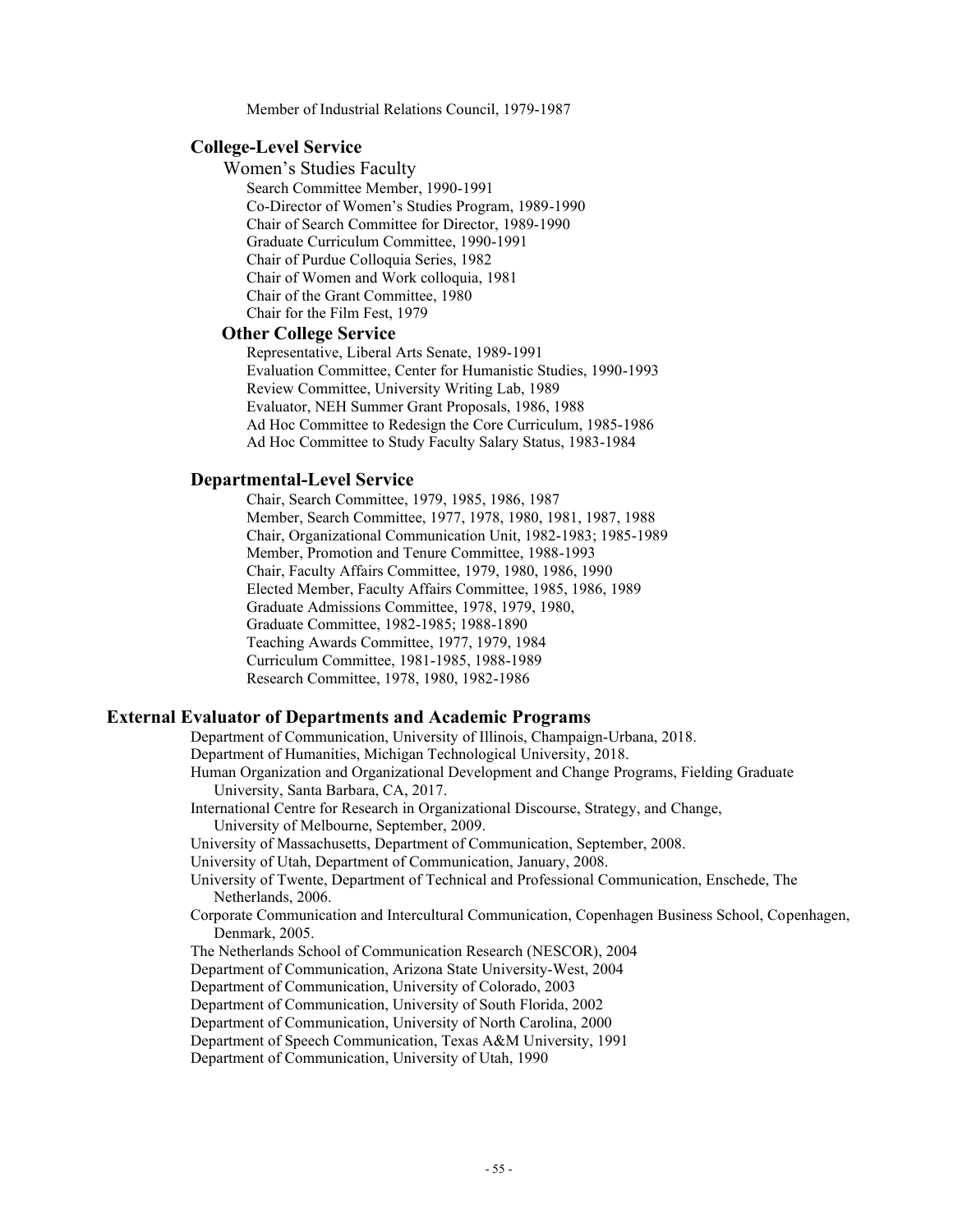# **Promotion and Tenure Reviews**

#### **Communication Departments**

American University, 1999; Annenberg School of Communication-University of Southern California, 1995; 2000, 2005, 2006; Arizona State University, 1998; 2001, 2005, 2013; Arizona State University-West, 1994, 2010; Auburn University, 2020; Bar-Ilan University-Ramat-Gan, Israel, 2001; Baylor University, 1994; California State University-Sacramento, 1994; Cleveland State University, 1994, Colorado State University, 2009, 2020; Cornell University, 2007, 2010; Creighton University, 2007; Humboldt State University,1993; Kent State University, 2016; Loyola University, 1993; Miami University-Ohio, 2001; Michigan State University, 2016; New York University, 2001; Northwestern University, 1992, 1998, 2001; North Carolina State University, 2004; Ohio University, 1993, 2005, 2011; Oklahoma State University, 1992; Oregon State University, 1998; Pennsylvania State University, 1992; 1996; Purdue University, 2008; Rutgers University,1992, 1996, 2001, 2003, 2006, 2011, 2015; San Diego State University, 1992, 1997; State University of New York-Buffalo, 1994; Syracuse University, 2002; Temple University, 1991, Texas A&M University, 1990; Texas Christian University, 2012; Texas State University, 2019; Texas Tech University, 1991; 2000; University of Albany, 2001, 2008; University of Arizona, 1991, 1995; University of California-Santa Barbara, 1991, 1997, 2001; University of Cincinnati, 1991, 2005; University of Colorado at Boulder, 1991, 2006; University of Colorado at Denver, 2004; University of Denver, 1990; University of Georgia, 2004; University of Kansas, 1990, 1994, 1997; University of Hartford, 1990; University of Idaho, 1990, 1999; University of Illinois at Urbana-Champaign, 1990, 2005, 2011; University of Illinois at Chicago, 1995; University of Iowa, 1990; University of Kentucky, 1990; University of Oklahoma, 2012, 2018; University of Massachusetts, 1990, 1994; University of Maryland, 1990, 2000, 2006, 2011; University of Minnesota, 2019; University of Missouri-Columbia, 2004, 2005, 2010, 2013; University of Montana, 1997; University of Montreal, Canada, 2005, 2006, 2015; University of Nebraska, 2004, 2011; University of North Carolina, 2010; University of Ottawa-Canada, 1989; University of South Florida, 1993, 2018; University of Southern California, 1989; University of Texas, 2000, 2006, 2017; 2018; University of Tulsa, 1998, 2000; University of Utah, 1989; 2003; University of Waikato, 2009; University of Wisconsin-Milwaukee, 1989, 1996, 1998; Wake Forest University, 1995, 2004; Washington State University, 1997; Wayne State University, 2018.

#### **Management and Business Departments**

Duke University, 1994; Carnegie Mellon University, 1994, 2002; Colorado State University, 2005; Columbia University, 2004; George Washington University, 2019, McGill University, Canada, 2012; Naval Postgraduate School, 2005; Northwestern University, 1993; Ohio State University, 1993; Stanford University, 2002; Texas Tech University, 1999; Vanderbilt University, 1998, 2003; Massachusetts Institute of Technology, 1994, 1998; Melbourne University, 2012; Techion Israel Institute of Technology-Haifa, 2017; University of California-Irvine, 2010; University of Leicester, United Kingdom, 2003; University of Louisville, 2012; University of Maryland, 2003; University of Michigan, 1995; University of Massachusetts-Amherst, 1992, 2006; University of Massachusetts-Boston, 1992; University of Minnesota, 1993; University of North Carolina, 1999; University of Technology Sydney, 2003; University of Southern California, 1991; University of Sydney, Australia, 2002, 2007, 2012; University of Waikato, New Zealand, 2009.

# **Psychology Departments**

Boston University, 1994; New York University, 2001; University of Illinois at Urbana-Champaign, 1990, 1996.

# **Colloquia, Governmental, and Community Lectures**

# **Governmental Agencies**

#### **National**

"Framing and Transforming Issues in Global Negotiations and Interactions Among Leaders," Congressional Briefing on "Rebuilding the World Community: Global Institutions and Interactions in an Era of Terriorism," sponsored by Consortium of Social Science Associations, Sam Rayburn Building, Washington D. C., September 25, 2003.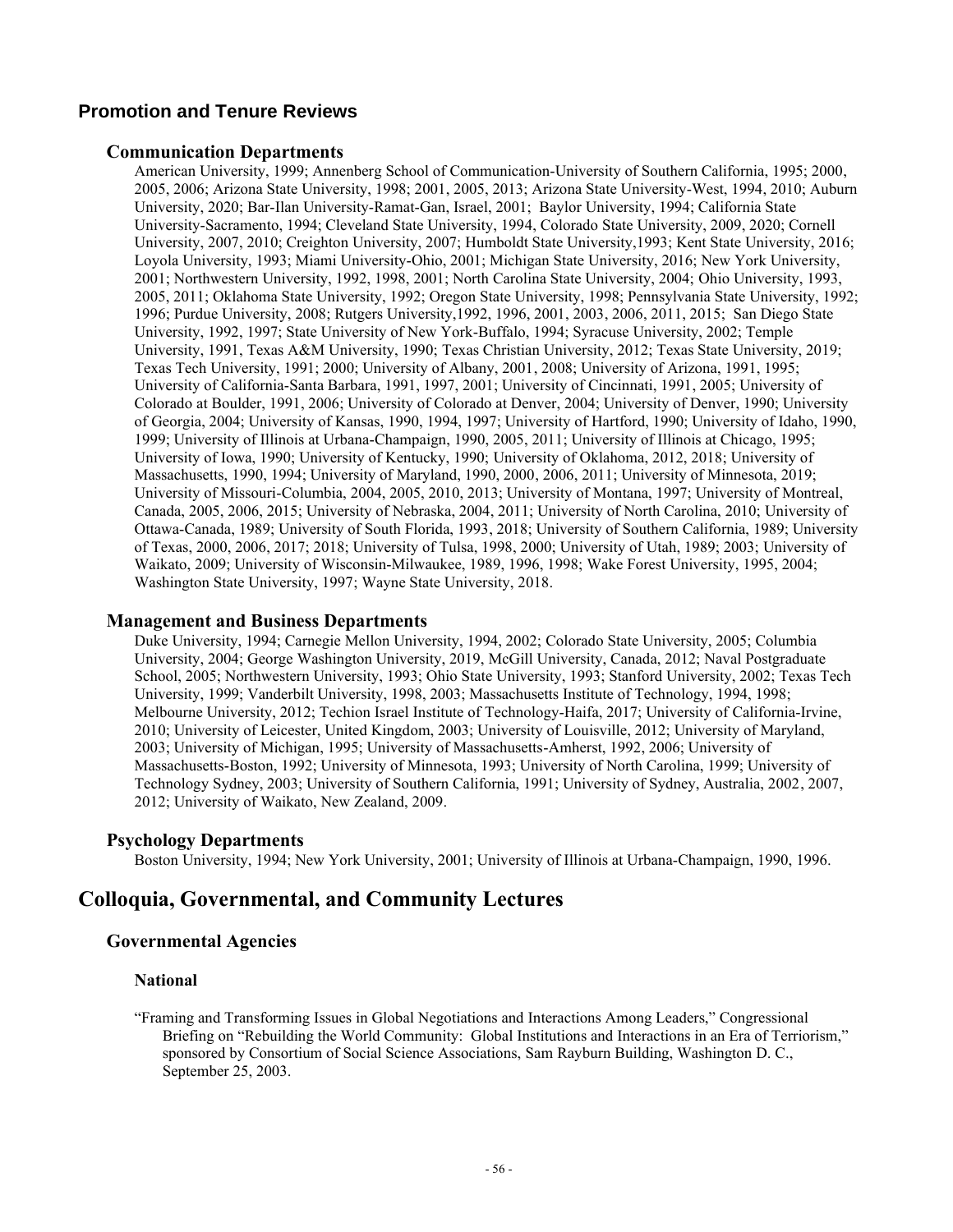- "The Edwards Aquifer Dispute: Shifting Frames and Conflict Intractability," Staff of Environmental Protection Agency, Department of Interior, USDA Forest Service, Department of Navy, and Nuclear Regulatory Commission, RESOLVE Office, Washington D.C., November 17-18, 2000.
- "Communication and Negotiation," International Conflict Resolution Skills Training for Diplomats, United States Institute of Peace, Westfields International Conference Center, Chantilly, VA, March 14, 1994.(with Mitch Hammer).

## **State**

"The Edwards Aquifer Authority: Identity and Characterization Framing," Edwards Aquifer Authority, San Antonio, Texas, September 8, 2001 (with Tarla Peterson).

#### **Corporate and Community Presentations**

- "Making an Organization Distinctive: The Role of Organizational Culture," Santa Barbara Sunrise Rotary Chapter, May 5, 2010.
- "The FIRE Model of Crisis Negotiations," Santa Barbara Police Crisis Negotiation Response Training, March 12, 2008 (with Howard Giles and Jody Jahn).
- "Resolving Conflicts with Co-Workers," Brazos Valley Chapter, International Association of Business Communicators, February 18, 2002.
- "Dealing with Conflict: Challenges in the Leadership Process," American Academy of Optometry, San Antonio, TX, December 13, 1997.
- "Conflict Management in the Workplace," International Association of Business Communicators, June 19, 1997.
- "Designing Dispute Systems in Organizations," Brazos Valley Chapter of Human Resource Association, April 10, 1995.
- "Communication Patterns in Collective Bargaining," Employee Relations Managers, Procter-Gamble, Cincinnati, OH, October 13, 1987.
- "Redesigning Employee Communication Systems," TRW, Organizational Communication Consulting, Cleveland, OH, March-June, 1984.
- "Communication as a Symbolic Process," Minnesota Cryptography Association, Minneapolis, MN, 1977.
- "Basic Management Skills for Women," Minneapolis Seminars for Downtown Business Firms, Minneapolis, MN, 1976.
- "Women in Management Seminar," Burlington Northern Railroad, Minneapolis, MN, 1976.
- "Written and Oral Communication: The Semantics of Organizational Communication," Honeywell Regional Sales Managers, 1975.
- "Nonverbal Communication and the Health Care Profession," Fairview Hospital Anesthesiologists Association, Minneapolis, MN, 1973, 1975.
- "Communication and Conflict Management in Organizations," Southern Minnesota Business and Professional Women's Association, 1973.
- "Belief Systems and Myths in Organizational Communication," McClain, Hedman and Schults Office Supply, St. Paul, MN, 1972.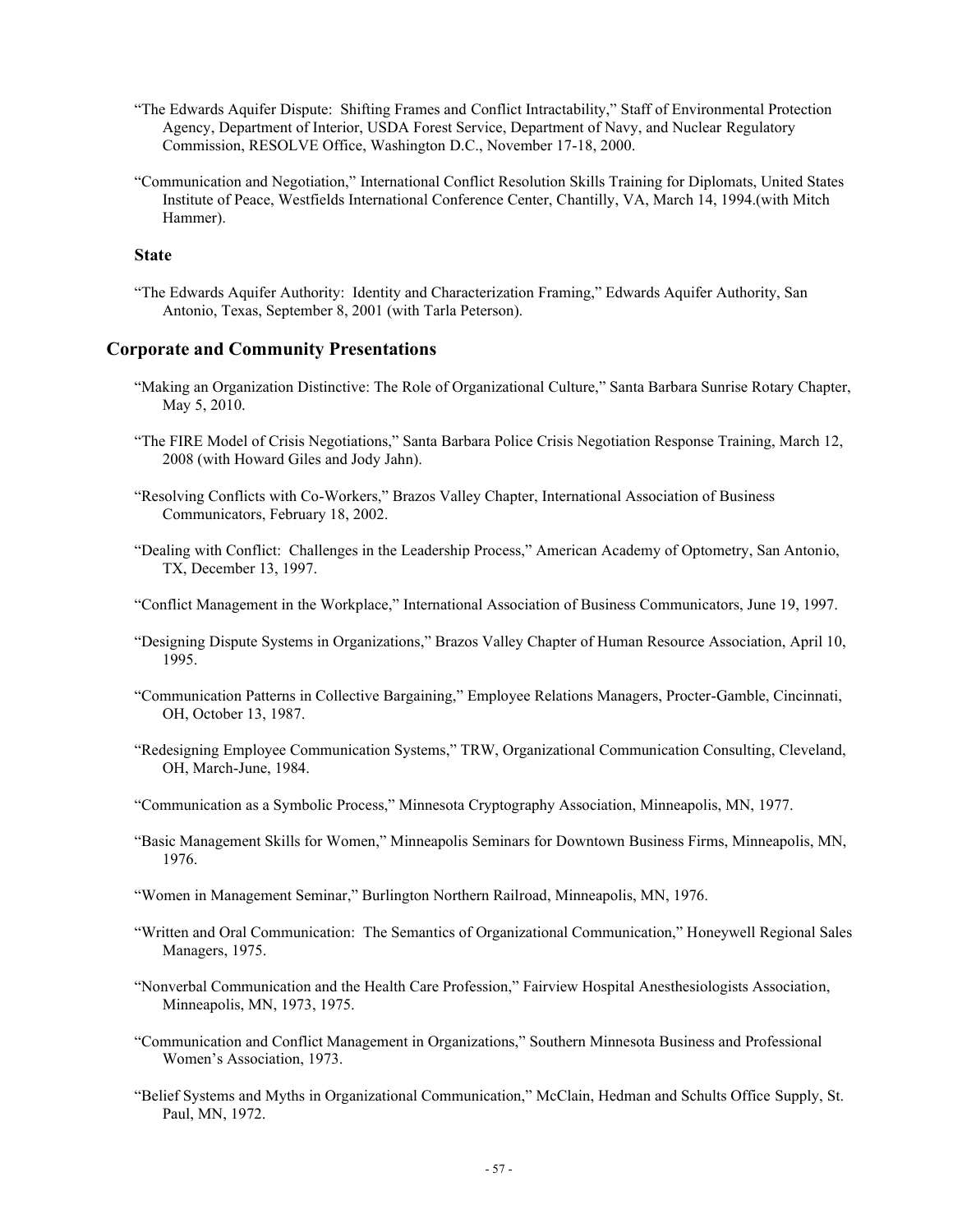#### **University of California, Santa Barbara Presentations**

- "Tips for Scholarly Writing," Workshop for Graduate Students, Department of Communication, November 3, 2017.
- "Building Careers: Managing Conferences," Workshop for Graduate Students, Department of Communication, October 6, 2017.
- "General Guidelines for Win-Win Negotiation," Senior Women's Council, June 6, 2011.
- "Analyzing the Framing of Issues and Moral Stance in Press Releases of Union-Management in the 2007 Writer's Strike," Language, Interaction, and Social Organization Colloquium, April 15, 2011.

# **Texas A&M University Presentations**

"Communication and Media Framing: Perspectives and Research Studies," Department of Communication Colloquium, October 18, 2006 (with Greg Paul and Ty Spradley).

- "Tips for Mentoring Junior Faculty," Executive Council Meeting, College of Liberal Arts, October 10, 2006.
- "Setting Agendas for Leadership in Professional Associations," Women's Leadership Forum, Women's History Month, March 2, 2006.
- "Revisiting Metaphors of Organizational Communication, Department of Communication Colloquium, October 28, 2005.
- "Managing Diversity Conflict," Spanish Department, April 21, 2004.
- "Stakeholder and Media Framing in Environmental Conflicts," Department of Communication Colloquium, October 31, 2003. (with Boris Brummans and Suzanne Boys).
- "How Working Couples Mutually Support Career Success," Women in Time, Women's Faculty Network, March 7, 2003.
- "Networking and Taking Risks," Forming a Community of Scholars, Women's Faculty Network, February 7, 2002.
- "Diversity and Organizational Conflict," Conference on Workplace Diversity Conflict: Individual and Organizational Solutions," Human Resources Department, May 1, 2002.
- "Conflict Management Assessment Skills, Conference on Conflict Management and Diversity in the Workplace, " Bush Conference Center, April 26, 2001.
- "Effective Conflict Management," Big 12 and Friends Intramural Recreational Sports Region IV Conference, Texas A&M Recreational Sports Center, October 25, 2001.
- "Dimensions of Intractable Conflict: The Edwards Aquifer Case," Program on Conflict and Dispute Resolution, Bush School of Government and Public Service, November 28, 2001.
- "Organizational Communication Research," SCOM 101 Class, November 20, 2000.
- "Thinking About Administration," Dean of Faculties Workshop, January 14, 2000.
- "Conflict Management Styles," Women's Faculty Network, luncheon speaker, November 10, 1999.
- "Negotiation and Communication," Wiley Lecture Series, Memorial Student Union, October 26, 1999.
- "Being Heard, Getting Things Done, and Getting What You Want—Approaches to Negotiation," Women's Faculty Network, Thriving in the Academy Workshop, Del Largo, Texas, October 23, 1999.
- "New Developments in the Field of Communication," Aggie Hostel, Texas Agricultural Extension Service, June 26, 1998.
- "Panel Discussion: Mentoring," Mentoring Program Reception, Women's Faculty Network, April 29, 1998.
- Challenges for Women Administrators," Women's Faculty Network, Brown Bag Luncheon, April 5, 1997.
- "Success, Professionalism, and Leadership," Images of Women: Vision and Voices, Women's Week, April 1, 1997.
- "Gender Communication," Conference on Cross-Cultural Communication: Approaches and Implications, Race and Ethnic Studies Institute, March 25, 1997.
- "Media Representation of Stakeholder Frames in Environmental Disputes: The Edwards Aquifer Case," Program on Conflict and Dispute Resolution, March 13, 1997.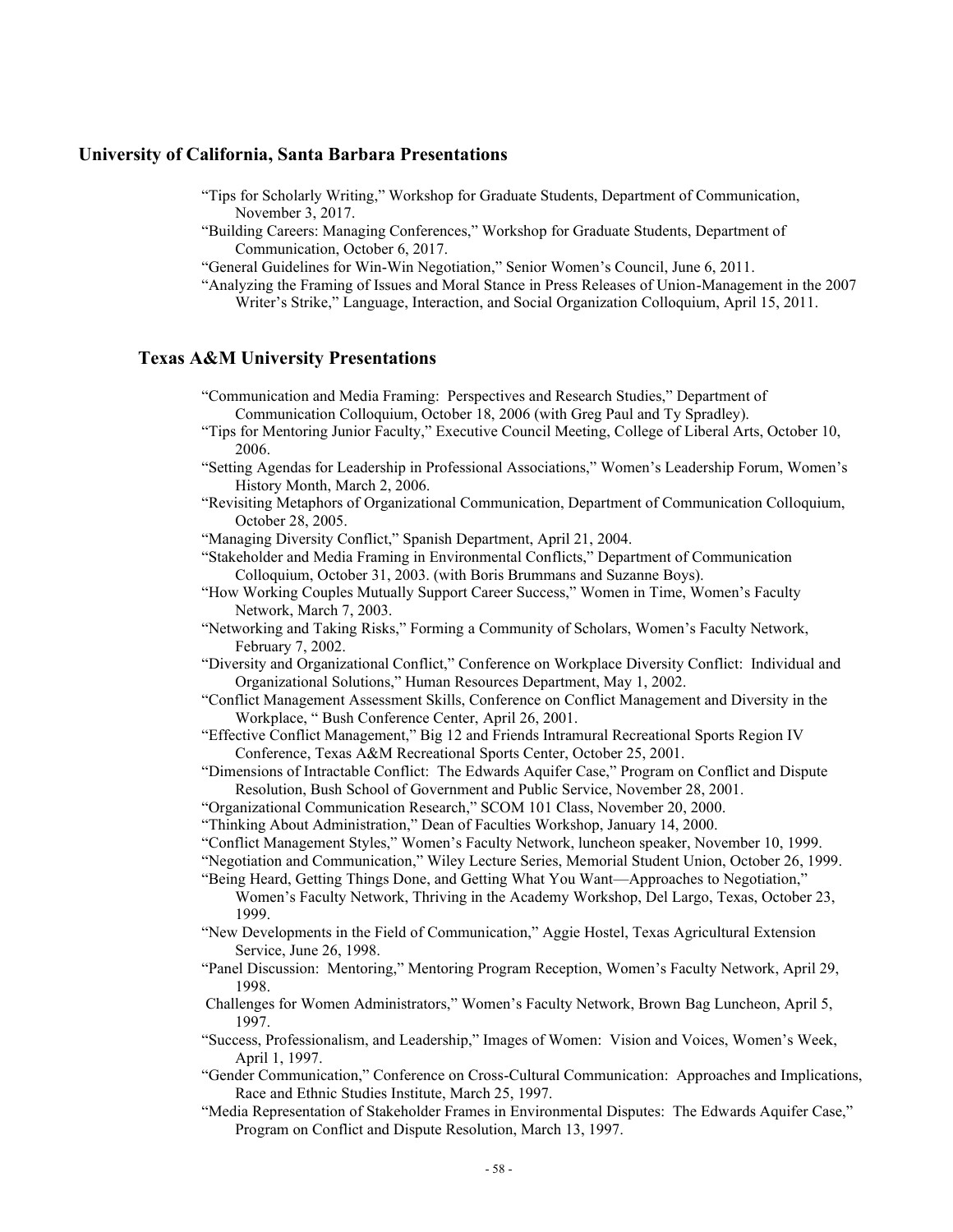- " "Negotiation and Decision Making," Program on Foreign Policy and Decision Making, September 16, 1996
- "Success and Failures in Leadership," Women's Week, Women's Faculty Network, March 26, 1996.
- "Negotiating and Breaking Barriers Through Communication," Women in Science and Engineering, Career Development Conference, February 25, 1995.
- "First Year as Department Chair," New Administrator's Orientation, Provost Office, September 12, 1994.
- "The Role of Mentors and Mentoring for Women Faculty, Women's Faculty Network, Brown Bag Luncheon, March 30, 1994.

# **Purdue University Presentations**

- "Gender and Leadership: Current Research," First Annual Purdue Women's Studies Symposium, Feminism in the Academy, April 11, 1991.
- "Bounded Rationality: A Feminist Critique," Rhetoric Colloquia, Department of English, February 13, 1991 (with Dennis K. Mumby).
- "Bounded Rationality as an Organizational Construct: A Feminist Perspective," Women's Studies Program, November 28, 1990 (with Dennis K. Mumby).
- "Feminist Approaches to Organizational Theory," Women's Studies Program, October 30, 1989.
- "Using Placement Services," Graduate Student Association Non-Academic Job Search Workshop, November 15, 1989.
- "Messages, Phases, and Settlement Type as Discriminators of Bargaining Side," Department of Psychology, April 10, 1987 (with Steve Wilson).
- "Qualitative Research Methods," Industrial-Organizational Psychology, March 18, 1986.
- "Bargaining as Argument," Female Faculty Seminar, Women's Resource Center, April 5, 1985.
- "Gender Differences in Communication," Biology Education Seminar, April 9, 1984.
- "Language and Non-Verbal Communication," Introduction to Women's Studies, February 22, 1983.
- "Lady You're Trapped: Vicious Cycles in Organizational Conflicts," Seminar on Communication and the Woman Manager, Indiana University-Purdue University, Fort Wayne, IN, February 26, 1982.
- "Gender, Language, and Nonverbal Communication," Introduction to Women's Studies, February 10, 1982.
- "Interfaces between Communication and Psychology," Introduction to Graduate Studies, Psychology Department, December, 1981.
- "Communication and Conflict Strategies: Implications for Women," Women's Study Colloquia, December, 1981.
- "Gender and Dyadic Composition in Bargaining Interaction," Interdisciplinary Colloquia on Sex Roles, March, 1981.

"Male-Female Communication Patterns," Introduction to Women's Studies Class, February, 1981. "Communication Patterns in Organizations," Physical Education Administration Class, October, 1980.

# **Theses and Dissertations Directed**

# **Master's Degree**

a. Served on 77 Master's degree committees in the Departments of Communication at Purdue University, Texas A&M University, and University of California, Santa Barbara (22 thesis MAs, 55 non-thesis MAs), 3 in Industrial Relations Program, and 4 in Department of Psychological Sciences.

b. Advisor for 65 Master's degree candidates (48 non-thesis students and 17 theses MA).

c. Completed M.A thesis (17 MA theses):

### University of California, Santa Barbara

Martin, Krista Renee. "Having Adult Conversations about the Oldest Profession: Advocacy Tactics for Institutional Change in the Nevada Brothel Industry," August, 2013.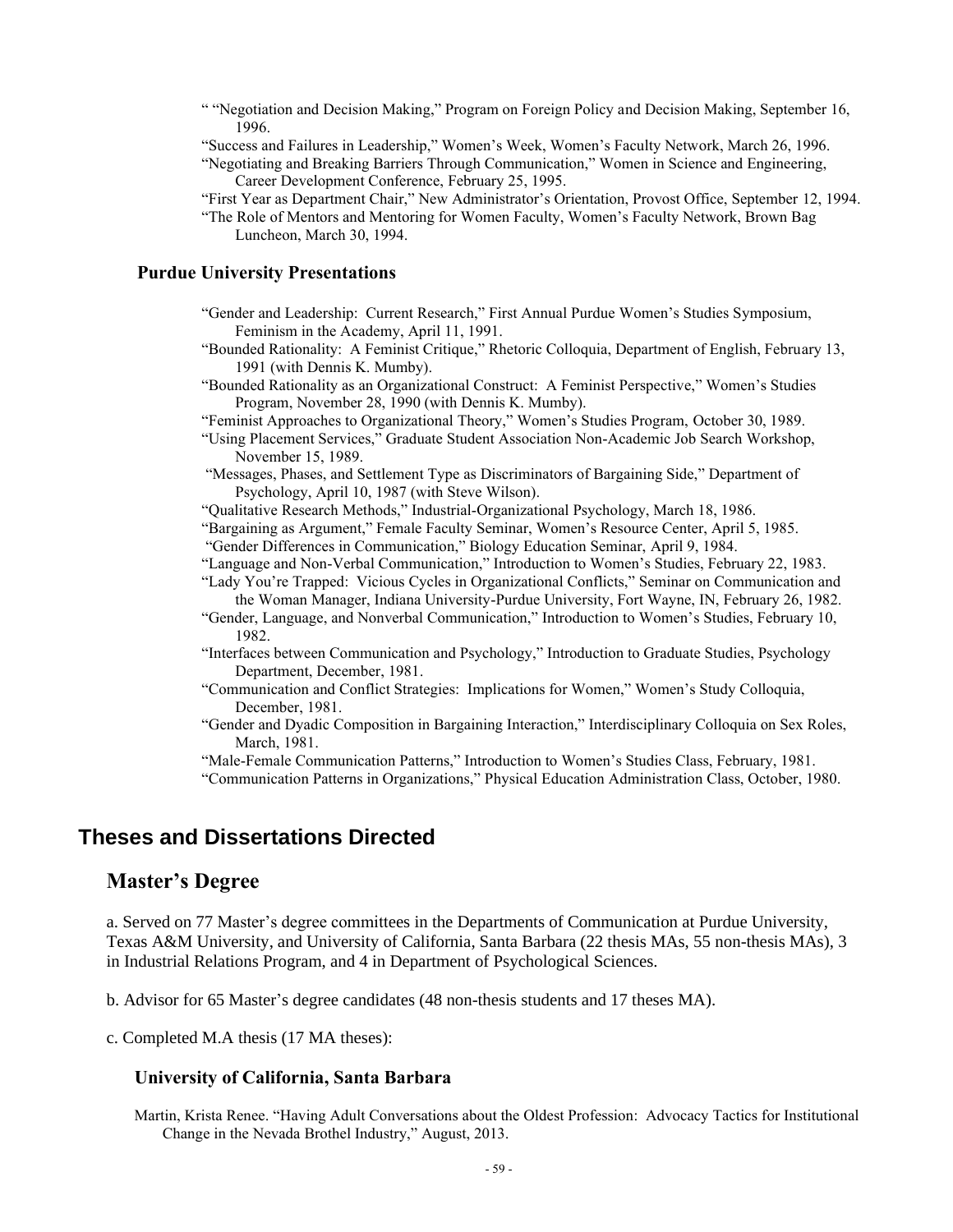# **Texas A&M University--**

- Siepel, Jennifer L. "Behind the Scenes, or At Least Behind Your Back: Hidden Conflict during Organizational Change," May, 2008.
- Paul, Gregory Dennis. "The Relationship between Reproach and Account Behavior in Organizational Conflict," August, 2006. (winner of the Association of Former Students M.A. Research Award, 2007).
- Haman, Mary K. "Experiencing Emotional Labor: An Analysis of the Discursive Construction of Emotional Labor," December 2005 (winner of the Association of Former Students M.A. Research Award, 2006; published book chapter, Haman, M. K. & Putnam, L. L. (2008). In the Gym: Peer Pressure and Emotional Management among Co-workers. In S. Fineman (Ed.), The Emotional Organization: Passions and Power (pp. 61-73). Oxford: Blackwell Publishing.

Royer, Rebecca. "Identity Resistance Strategies of Public Lands Ranchers," 2003.

Winkler, Bethany. "Conflict Framing and Procedural Justice among Organizational Survivors," 2003.

- Cristi, D. J. "A Woman's Place is in the Maul: Organizing Gender in a United States Rugby Club," 2002.
- Weber, Jessica. "The Game of Dialectics: An Investigation of Professional Baseball Couples," 1998.

#### **Purdue University**

- Frenette, Gregory, "Toward Validating the Construct of Mediator Role: A Communication Perspective," 1996 (with Cynthia Stohl, co-chair), 1996.
- Billingsley, Julie M. "Organizational Groups in Conflict: A Communication-Rules Perspective," 1986.
- Jensen, Steven A. "Decision Making in Japanese Organizations: A Proposed Template of Understanding," 1984.
- Flanagan, Anna M. "Communicative Links to Job Satisfaction Among Diploma and Baccalaureate Degree Nurses," 1984.
- Keough, Colleen M. "Bargaining Communication and Arbitration Arguments: An Analysis of the Collective Bargaining Between the Teaching Assistants' Association and the University of Wisconsin-Madison," 1983.
- Wilson, Charmaine E. "The Influence of Role Relationship and Organizational Position on Perceived Conflict Strategies," 1981
- Murray, Ellen M. "Differences in Sex and Sources of Information Among Employee's Perceptions of Job Autonomy, Supervisor Satisfaction, and Opportunities for Career Advancement," 1981.
- Jones, Tricia S. "An Analysis of the Effects of Sex, Dyadic Composition, and Role Affiliation on Bargaining Interaction," 1980 (portion of study published in Putnam & Jones, *Communication Monographs*, 1982, 171- 191).
- Plain, Hal J. "An Exploration of Message Trends in Computer-Linked Memorandum Systems: A Case Study," 1980.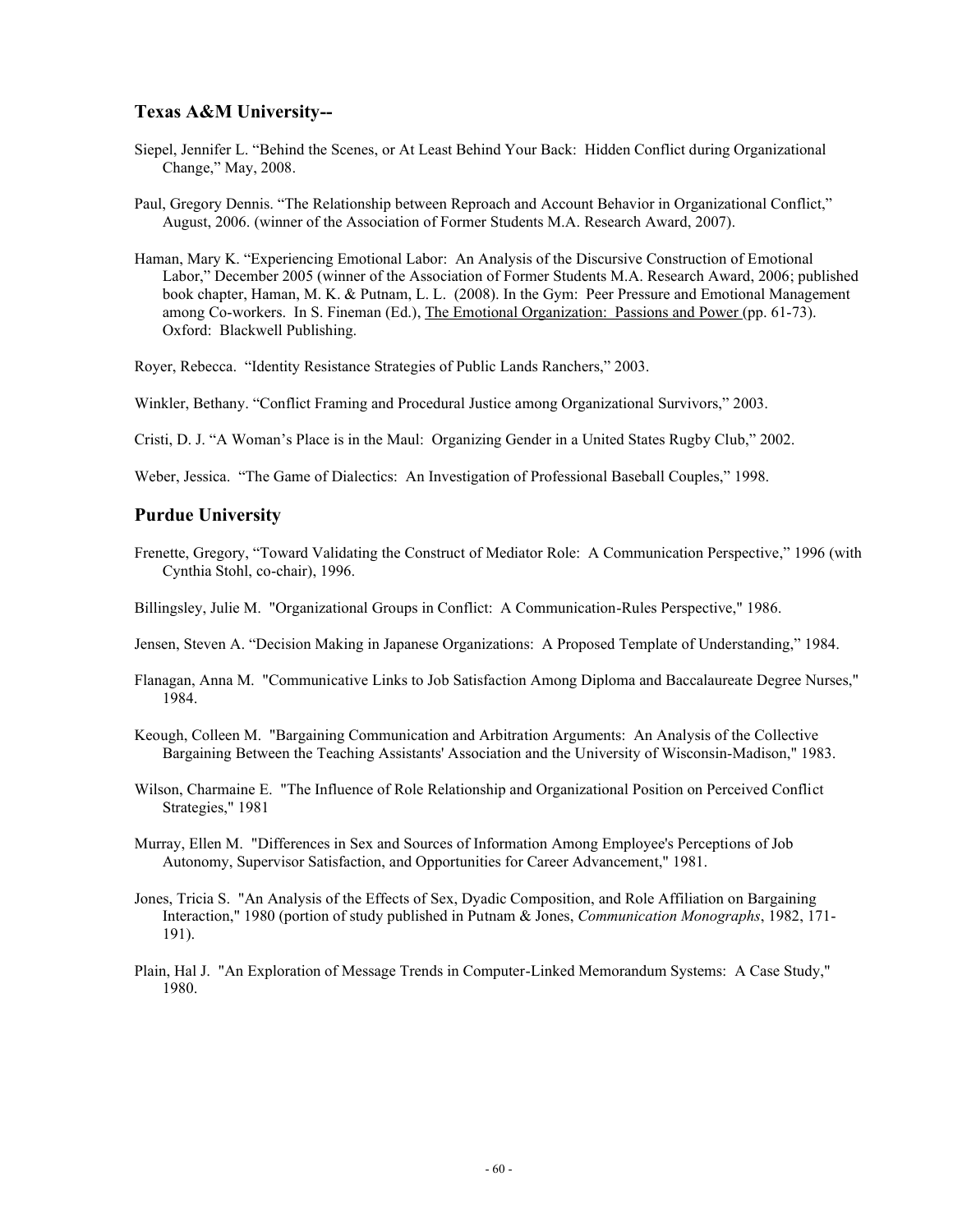# **Ph.D. Degree**

a. Served on 73 Ph. D. Committees (26 at Purdue University, 19 at Texas A&M University, 22 at University of California, Santa Barbara, 6 in Departments of Psychology, Sociology, Information Systems, Education, and Organizational Behavior). Served as Committee Member on 2 Completed PhD Committees in 2021-- Camille Endacott and Gavin Kirkwood. Currently serving on 1 PhD committee—Matt Giles.

b. Advisor for 16 Ph.D. Committees (7 at Purdue University, 6 at Texas A&M University, and 3 at University of California, Santa Barbara).

# **c. Completed Ph.D Dissertations:**

## **University of California, Santa Barbara, Dissertation Chair**

- Fuller, Ryan Patrick. "Unions and Sensemaking: Communicative Framing of Entertainment Industry Changes," 2014.
- Jahn, Jody L. "The Communicative Construction of Safety in Wildland Firefighting," 2012 (co-chaired with Karen Myers). Winner of the W. Charles Redding Dissertation Award, International Communication Association, 2013.
- Kang, Paul. "The March of Madness: A Communication Approach to Understanding the Quality of Teamwork in a Collegiate Basketball Team," 2012 (co-chaired with David Seibold).

# **Texas A&M University, Dissertation Chair**

- Spradley, Robert. Ty "The Constitution of Highly Reliable Practices: Materializing Communication as Constitutive of Organizing," 2012.
- Bochantin, Jaime. "Sensemaking in a High-Risk Lifestyle: The Relationship between Work and Family for Public Safety Families," 2010 (co-directed with Kathy Miller).
- Baker, Jane Stuart. "Buying into the Business Case: A Bona Fide Group Study of Dialectical Tensions in Employee Network Groups," 2009.
- Paul, Gregory Dennis. "Forgiveness at Work: Exploring the Relationship Between Justice Ideologies and Forgiveness in the Workplace, 2009.
- Duta, Andrei C. "Leadership Succession: A Discourse Analysis of Governance Dialectics in Two Nonprofit Organizations," 2008. (Published in *International Journal of Leadership Studies*, *Journal of Organizational Leadership and Business*, and *Nonprofit World Journal*).
- Brummans, Boris. "Dispositional Reflection," 2004 (co-directed with Kathy Miller; Winner of the Association of Former Students Ph.D. Research Award, 2005).

# **Purdue University**, **Dissertation Chair**

- Trethewey, Angela. "Power, Discourse, and the Confessing Subject: A Postmodern Feminist Analysis of a Human Service Organization," 1994 (Winner of Cheris Kramarae Outstanding Dissertation Award, October 7, 1995; runner-up W. Charles Redding Dissertation Award, International Communication Association, May, 1995) (published in *Communication Monographs*, 1997, 281-301;*Western Journal of Communication*, 1999, 140- 167).
- Sotirin, Patricia J. "Representations of Secretarial Resistance: Complementarity, Alterity, and Ambivalence," 1994 (co-chair with Cynthia Stohl).